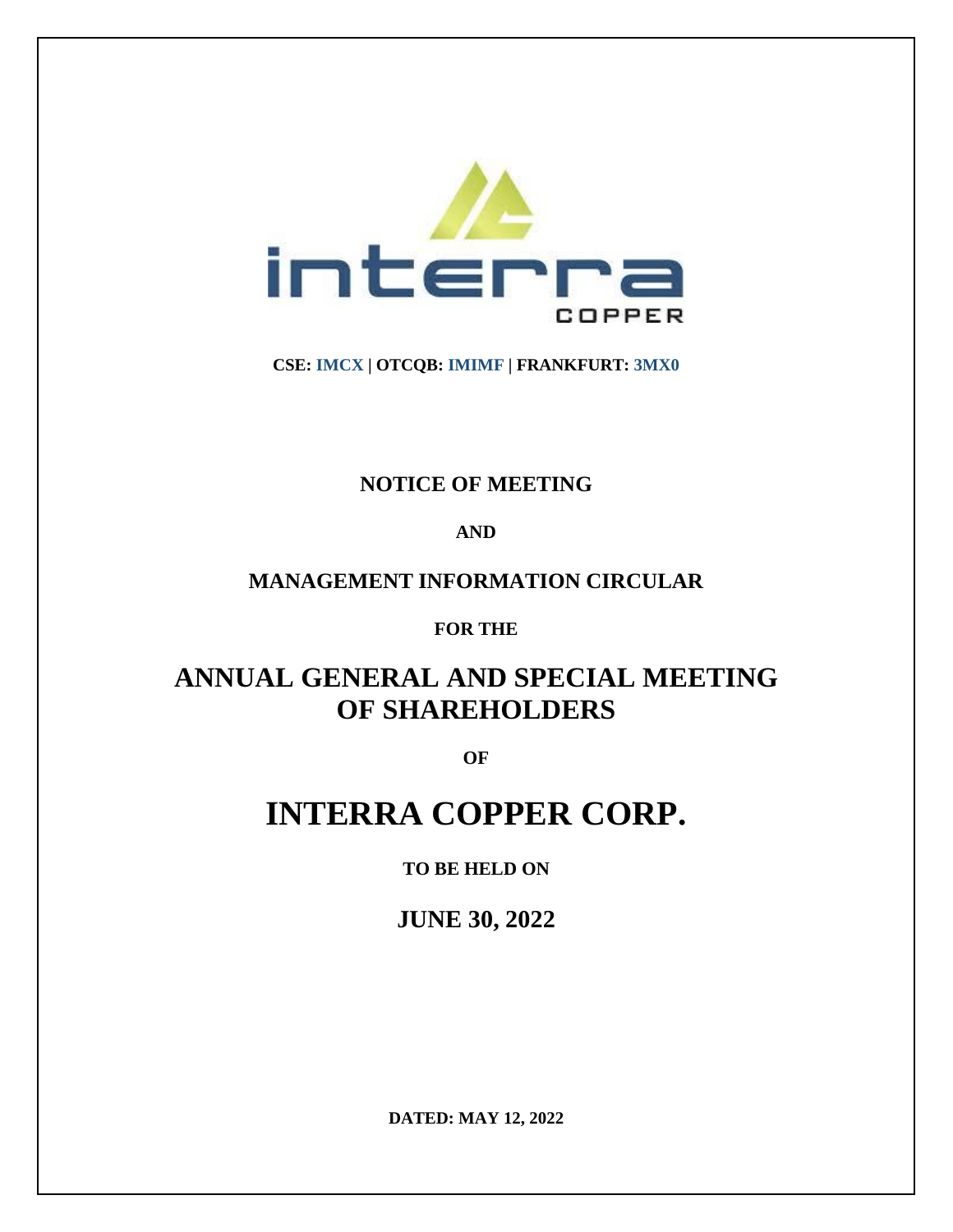

# **NOTICE OF ANNUAL GENERAL AND SPECIAL MEETING OF SHAREHOLDERS TO BE HELD ON JUNE 30, 2022**

**NOTICE IS HEREBY GIVEN** that the **Annual General and Special Meeting** (the "**Meeting**") of the holders of common shares ("**Shareholders**") of **INTERRA COPPER CORP.** (the "**Company**") will be held by teleconference on **Thursday, June 30, 2022,** at **10:00 a.m**., (**Pacific Time**) for the following purposes:

- 1. to receive and consider the audited financial statements of the Company, together with the notes thereto and the auditor's report thereon, for the financial year ended December 31, 2021;
- 2. to fix the number of directors to be elected at the Meeting at four (4);
- 3. to elect directors of the Company to hold office until the next annual general meeting of Shareholders;
- 4. to appoint D&H Group LLP, Chartered Professional Accountants, as auditor of the Company for the ensuing year and to authorize the directors of the Company to fix the remuneration to be paid to the auditor;
- 5. to consider and, if deemed advisable, to pass an ordinary resolution to approve certain amendments to the Company's 20% rolling equity incentive plan and to ratify, confirm and approve the equity incentive plan, as amended, as more particularly described in the Company's Management Information Circular dated May 12, 2022 (the "Information Circular"); and
- 6. to transact such further or other business as may be properly brought before the Meeting or at any continuation of the Meeting following an adjournment or postponement thereof.

The accompanying Information Circular provides additional information relating to the matters to be dealt with at the Meeting and is deemed to form part of this Notice. Shareholders are advised to review the Information Circular before voting.

Although no other matters are contemplated, the Meeting may also consider the transaction of such other business, and any permitted amendment to or variation of any matter identified in this Notice, as may properly come before the Meeting or any adjournment thereof. Accompanying this Notice is a (i) form of proxy or voting instruction form, and (ii) request for financial statements form.

The board of directors of the Company (the "**Board**") has fixed the close of business on May 12, 2022, as the record date for the determination of the Shareholders entitled to receive notice of, and to vote at, the Meeting or any adjournment thereof. Registered shareholders and duly appointed proxyholders wishing to attend, ask questions and vote at the Meeting should follow the teleconference registration process below.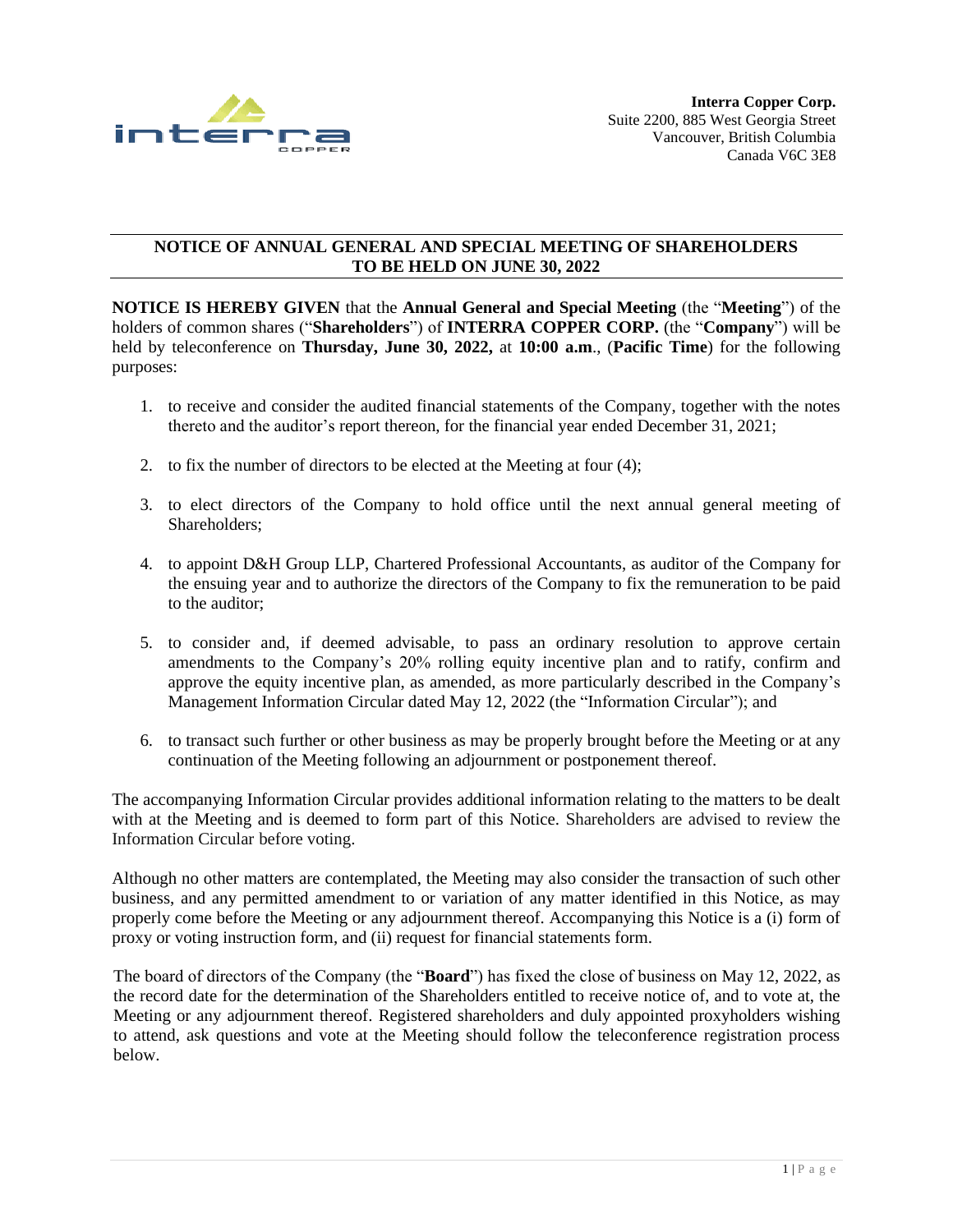#### **TELECONFERENCE REGISTRATION**

**Registered Shareholders and proxyholders who have completed the Company's teleconference registration process will be able to attend the Meeting via teleconference. Non-registered Shareholders who have appointed themselves as proxyholder through their intermediary will also be permitted to attend the Meeting via teleconference. Non-registered Shareholders who have not duly appointed themselves as proxyholder will not be permitted to attend the Meeting. This procedure is in place to ensure that the Company and its transfer agent can verify the identity of attending Shareholders. The Company and its transfer agent do not have a record of the Company's non-registered Shareholders and, as a result, will have no knowledge of their shareholdings or entitlement to vote unless they appoint themselves as proxyholder. Please refer to the "Appointment of Proxy" and "Advice to Non-Registered Shareholders" sections of the Information Circular for additional information.**

#### **TELECONFERENCE REGISTRATION PROCESS**

**Advance registration for the Meeting is required by emailing the following information to janet@keystonecorp.ca:** 

- **(a) the name of the Shareholder in which common shares of the Company are held; and**
- **(b) an email address and/or telephone number at which a Company representative may contact such Shareholder in order to provide the teleconference number, Meeting ID and passcode, or request additional information, as necessary.**

**The teleconference number will be provided only to Shareholders and proxyholders who complete the teleconference registration process.**

**In order to streamline the Meeting process, the Company encourages Shareholders to vote in advance of the Meeting using the form of proxy or voting instruction form provided with the Information Circular and submit votes no later than June 28, 2022, at 10:00 a.m. (Pacific Time), the cut-off time for the deposit of proxies prior to the Meeting, or such earlier time as may be directed in the form.**

**DATED** at Vancouver, British Columbia, this **12th** day of **May, 2022**.

#### **BY ORDER OF THE BOARD OF DIRECTORS**

*/s/ Jason Nickel* Jason Nickel Chief Executive Officer and Director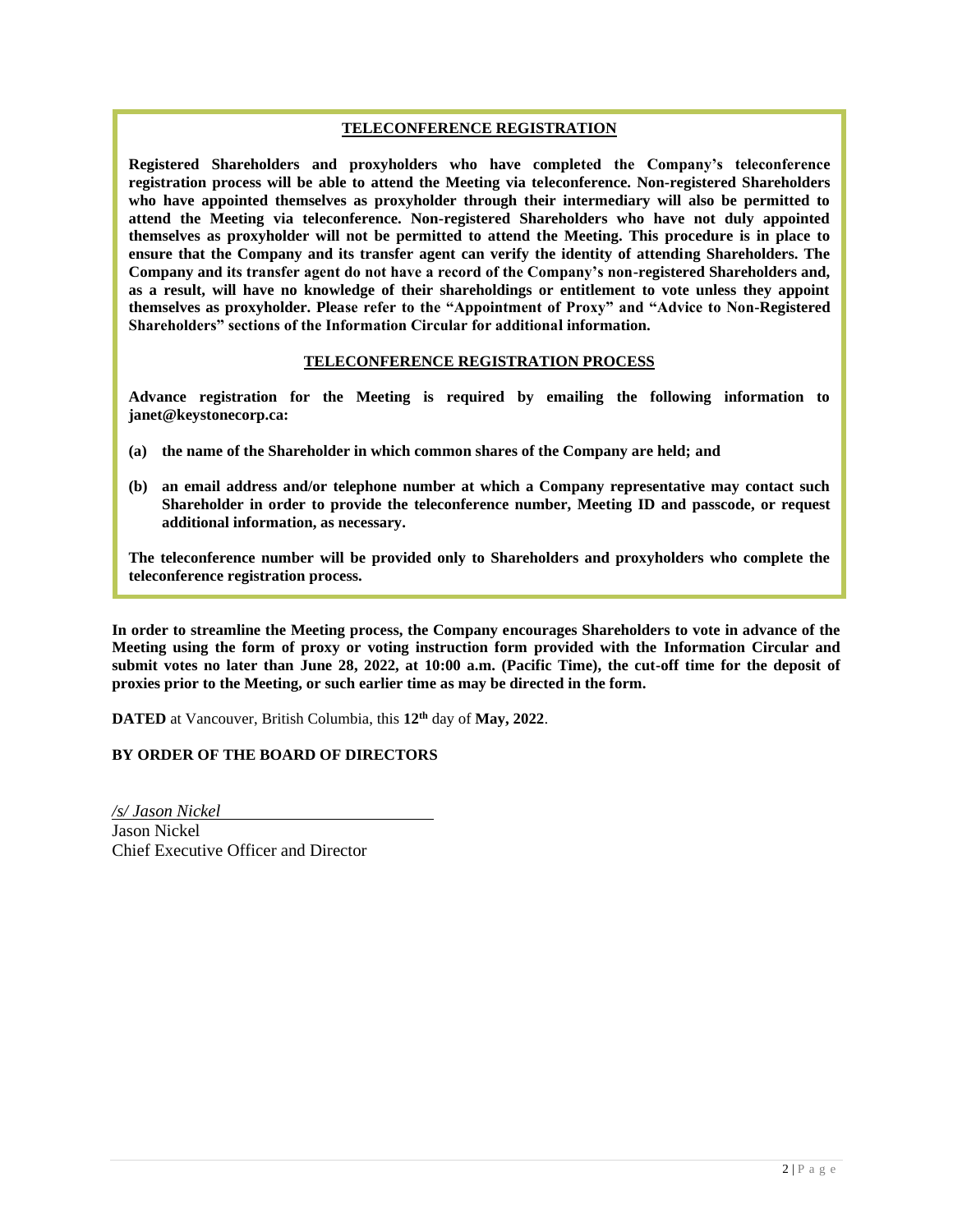

# **MANAGEMENT INFORMATION CIRCULAR As at May 12, 2022**

#### **SECTION 1 - INTRODUCTION**

This management information circular (the "**Information Circular**") accompanies the notice of annual general and special meeting (the **"Notice"**) and is furnished to the holders (the "**Shareholders**" and each, a "**Shareholder**") of common shares ("**Shares**") in the capital of Interra Coper Corp. (the "**Company**") in connection with the solicitation by the management of the Company of proxies to be voted at the annual general and special meeting (the "**Meeting**") of the Shareholders to be held on **Thursday, June 30, 2022**, at **10:00 a.m. (Pacific Time)** by teleconference, or any adjournment thereof.

#### **DATE AND CURRENCY**

The information contained in this Information Circular is as at **May 12, 2022**. Unless otherwise stated, all amounts herein are in Canadian dollars.

#### **TELECONFERENCE MEETING**

The Meeting will be held by way of teleconference. Shareholders will have an equal opportunity to attend the Meeting regardless of geographic location.

Registered Shareholders and proxyholders who have completed the Company's teleconference registration process will be able to attend the Meeting. Non-Registered Shareholders who have appointed themselves as proxyholder through their intermediary will also be permitted to attend the Meeting via teleconference. Non-registered Shareholders who have not duly appointed themselves as proxyholder will not be permitted to attend the Meeting. This procedure is in place to ensure that the Company and its transfer agent can verify the identity of attending Shareholders. The Company and its transfer agent do not have a record of the Company's non-registered Shareholders and, as a result, will have no knowledge of their shareholdings or entitlement to vote unless they appoint themselves as proxyholder. See "*Section 2 – Proxies and Voting Rights – Appointment of Proxy*" and "*Section 2 – Proxies and Voting Rights – Advice to Non-Registered Shareholders".*

**Advance registration for the Meeting is required by emailing the following information to janet@keystonecorp.ca:** 

- **(a) the name of the Shareholder in which Shares are held; and**
- **(b) an email address and/or telephone number at which a Company representative may contact such Shareholder in order to provide the teleconference number, Meeting ID and passcode, or request additional information, as necessary.**

**The teleconference number will be provided only to Shareholders and proxyholders who complete the teleconference registration process.**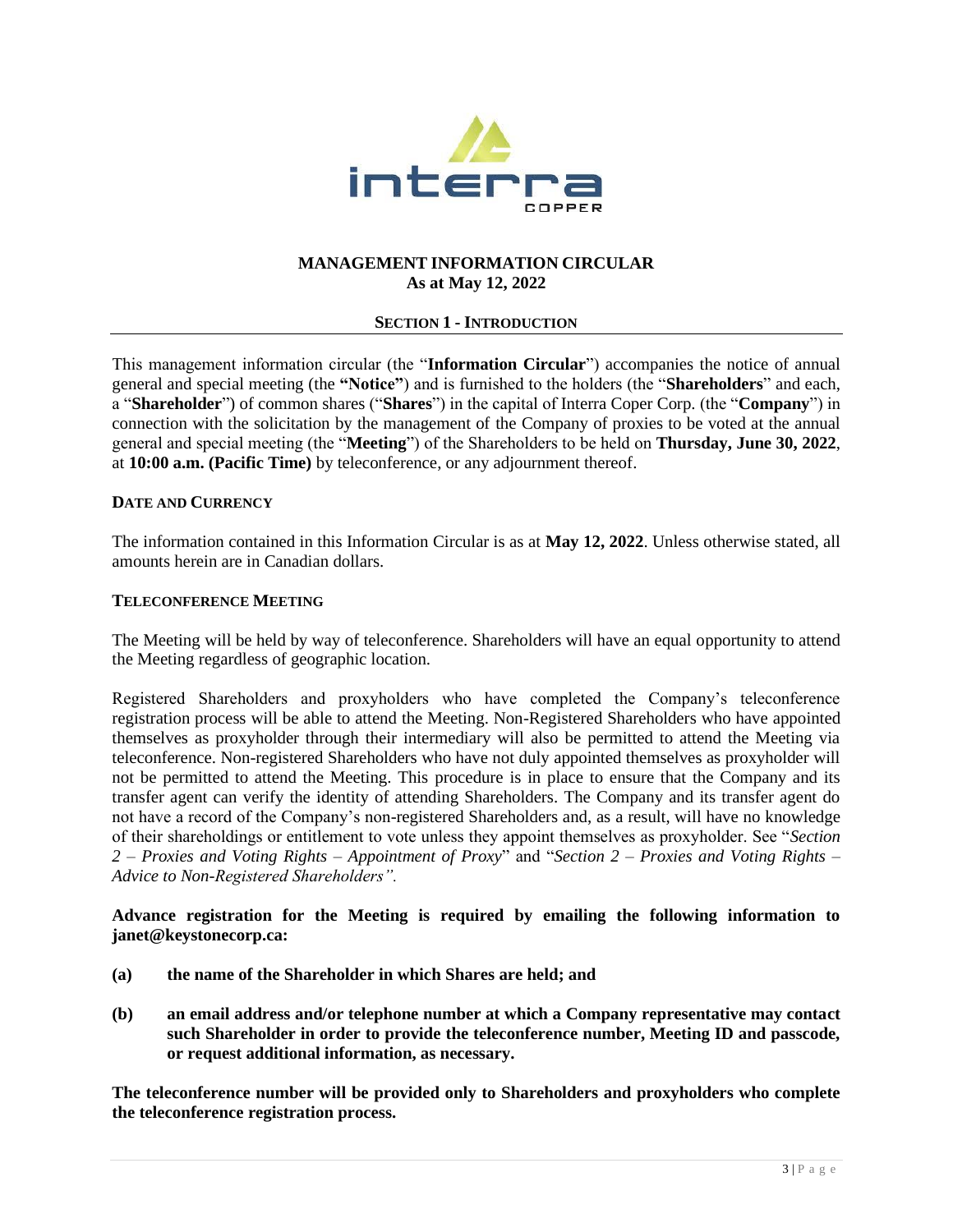#### **NOTICE-AND-ACCESS**

The Company has chosen to deliver the Notice of Meeting of its Shareholders, this Information Circular and form of proxy forming the proxy-related materials (the "**Proxy Materials**") using Notice-and-Access provisions, which govern the delivery of proxy-related materials to Shareholders utilizing the internet. Notice-and-Access provisions are found in section 9.1.1 of National Instrument 51-102 – Continuous Disclosure Obligations ("**NI 51-102**") for delivery to registered Shareholders and in section 2.7.1 of National Instrument 54-101 – Communication with Beneficial Owners of Securities of a Reporting Issuer ("**NI 54-101**") for delivery to beneficial Shareholders (together, "**Notice-and-Access Provisions**").

Notice-and-Access Provisions allow the Company to choose to deliver Proxy Materials to Shareholders by posting them on a non-SEDAR website (usually the reporting issuer's website or the website of their transfer agent), provided that the conditions of NI 51-102 and NI 54-101 are met, rather than by printing and mailing the Proxy Materials.

Use of Notice-and-Access Provisions reduces paper waste and the Company's printing and mailing costs. Under Notice-and-Access Provisions the Company must send a Notice-and-Access Notice and form of proxy to each Shareholder, including registered and beneficial Shareholders, indicating that the Proxy Materials have been posted and explaining how a Shareholder can access them or obtain a paper copy of the Proxy Materials, including the Information Circular, from the Company. This Information Circular has been posted in full, together with the Notice of Annual General and Special Meeting, the form of proxy, and the Financial Statements Request Form, on the Company's website at [www.interracopper.com/investors/shareholders-meeting/](http://www.interracopper.com/investors/shareholders-meeting/) and on the System for Electronic Document Analysis and Retrieval ("**SEDAR**") online at [www.sedar.com](http://www.sedar.com/) under the Company's profile.

The Information Circular contains details of matters to be considered at the Meeting. **Please review the Information Circular before voting.**

# **How to Obtain Paper Copies of the Information Circular**

Shareholders may request additional information relating to Notice-and-Access Provisions or a paper copy of the Information Circular be mailed to them at no cost by contacting the Company's registrar and transfer agent, Odyssey Trust Company, via [www.odysseycontact.com](http://www.odysseycontact.com/) or by telephone at 1-888-290- 1175 (toll-free within North America) or 1-587-885-0960 (direct from outside North America).

If you request a paper copy of the Proxy Materials, you will not receive a new form of proxy or VIF. Therefore, you should keep the original form sent to you in order to vote your Shares.

To allow adequate time for a Shareholder to receive and review a paper copy of the Information Circular and then to submit their vote by 10:00 a.m. (Pacific Time) on Tuesday, June 28, 2022, a Shareholder requesting a paper copy of the Information Circular as described above, should ensure such request is received by Odyssey Trust Company no later than 5:00 p.m. (Pacific Time) on Monday, June 20, 2022. Under Notice and-Access Provisions, Proxy Materials must be available for viewing for one year from the date of posting and a paper copy of the Proxy Materials can be requested at any time during this period. To obtain a paper copy of the Information Circular after the Meeting date, please contact the Company.

The Notice-and-Access Notice is being provided to Shareholders by the Company, along with the applicable voting document: a form of proxy in the case of registered Shareholders, or a VIF in the case of beneficial (non-registered) holders. Shareholders with existing instructions on their account to receive printed materials will receive a printed copy of the Proxy Materials.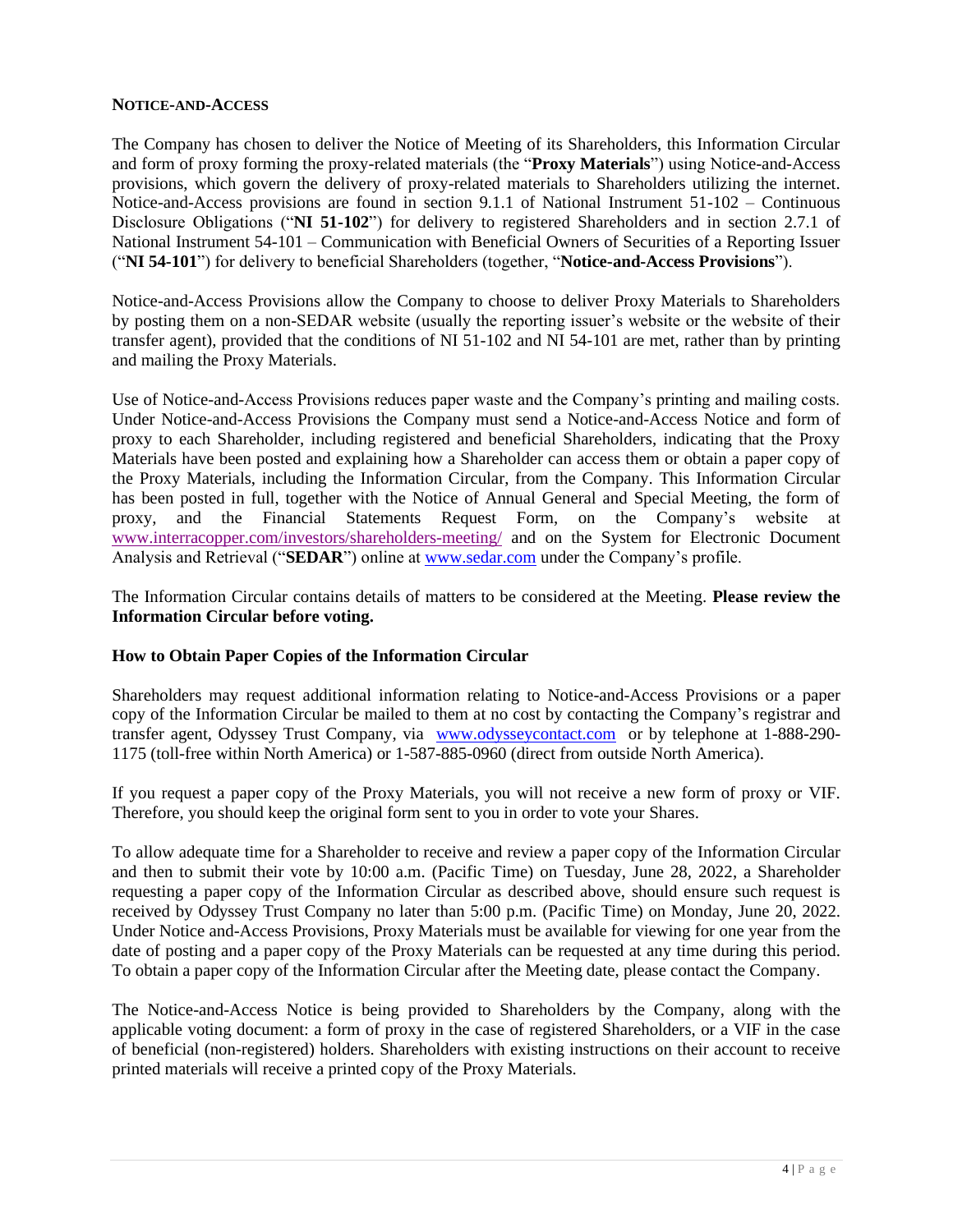#### **MANAGEMENT SOLICITATION**

The solicitation of proxies by the management of the Company will be conducted by mail and may be supplemented by telephone or other personal contact to be made without special compensation by the directors, officers and employees of the Company. The Company does not reimburse Shareholders, nominees or agents for costs incurred in obtaining from their principals' authorization to execute forms of proxy, except that the Company has requested brokers and nominees who hold stock in their respective names to furnish this proxy material to their customers, and the Company will reimburse such brokers and nominees for their related out-of-pocket expenses. No solicitation will be made by specifically engaged employees or soliciting agents. The cost of solicitation will be borne by the Company.

No person has been authorized to give any information or to make any representation other than as contained in this Information Circular in connection with the solicitation of proxies. If given or made, such information or representations must not be relied upon as having been authorized by the Company. The delivery of this Circular shall not create, under any circumstances, any implication that there has been no change in the information set forth herein since the date of this Information Circular. This Information Circular does not constitute the solicitation of a proxy by anyone in any jurisdiction in which such solicitation is not authorized, or in which the person making such solicitation is not qualified to do so, or to anyone to whom it is unlawful to make such an offer of solicitation.

#### **APPOINTMENT OF PROXY**

The purpose of a proxy is to designate persons who will vote the proxy on a Shareholder's behalf in accordance with the instructions given by the Shareholder in the proxy. The persons whose names are printed on the enclosed form of proxy are officers and/or directors of the Company (the "**Management Proxyholders**").

**A Shareholder has the right to appoint a person or company to attend and act for or on behalf of that Shareholder at the Meeting, other than the Management Proxyholders named in the enclosed form of proxy. A proxyholder need not be a Shareholder.**

**To exercise the right, the Shareholder may do so by striking out the printed names and inserting the name of such other person and, if desired, an alternate to such person, in the blank space provided in the form of proxy. Such Shareholder should notify the nominee of the appointment, obtain the nominee's consent to act as proxy and should provide instruction to the nominee on how the Shareholder's Shares should be voted. The nominee should bring personal identification to the Meeting.**

Those Shareholders desiring to be represented at the Meeting by proxy must deposit their respective forms of proxy with the Company's registrar and transfer agent, Odyssey Trust Company by: (a) mail addressed to Odyssey Trust Company, Suite 350, 409 Granville Street, Vancouver, British Columbia, Canada V6C 1T2, Attention: Proxy Department; (b) hand delivery to Odyssey Trust Company, Suite 350, 409 Granville Street, Vancouver, British Columbia, Canada V6C 1T2; (c) facsimile to 800-517-4553, or (d) electronically by following the instructions in the form of proxy. If you vote through the internet, you may also appoint another person to be your proxyholder. Please go to <http://login.odysseytrust.com/pxlogin> and follow the instructions. You will require your 12-digit control number found on your form of proxy.

# **VOTING BY PROXY AND EXERCISE OF DISCRETION BY MANAGEMENT PROXYHOLDERS**

#### **Only registered Shareholders or duly appointed proxyholders are permitted to vote at the Meeting.**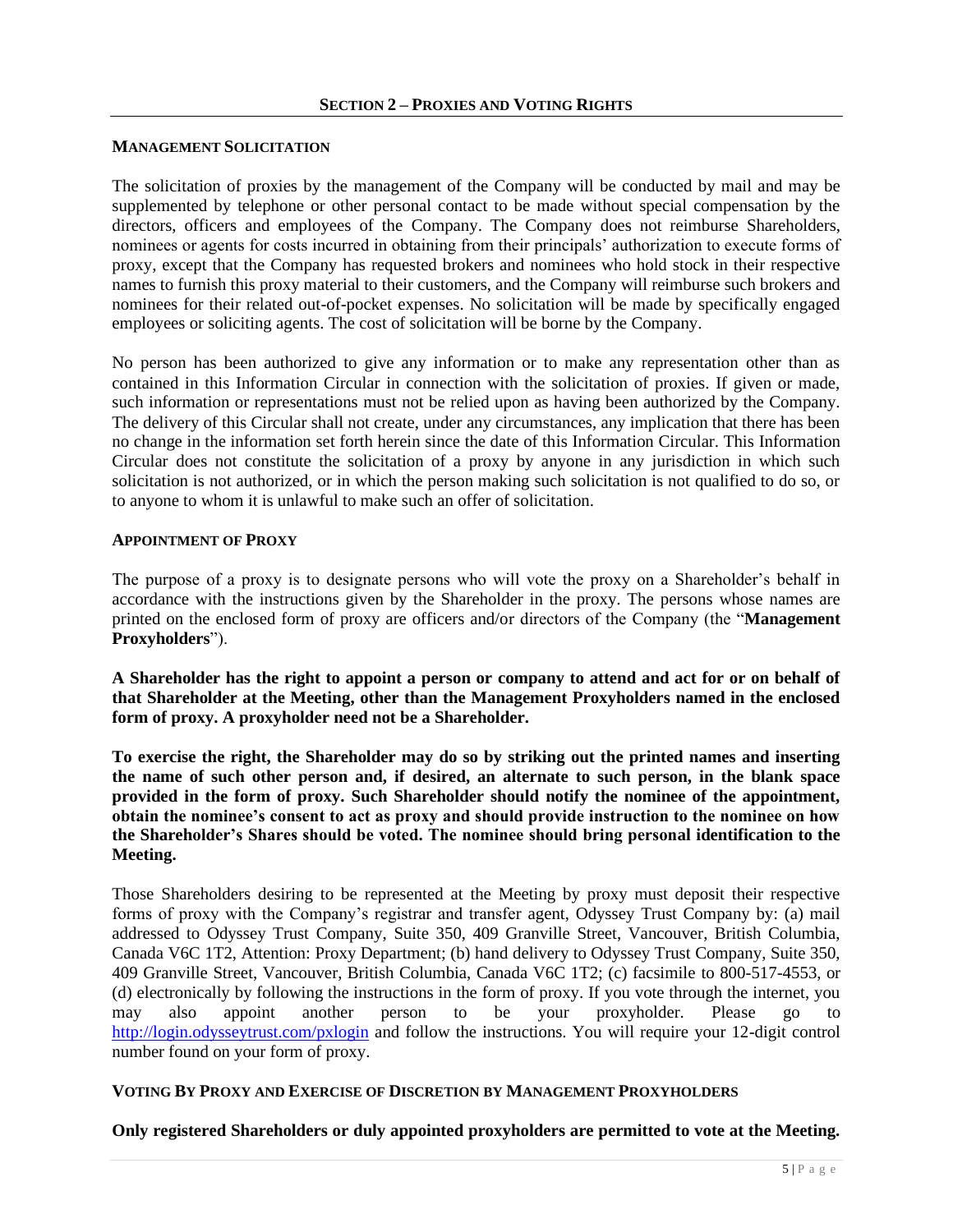Shares represented by a properly executed proxy will be voted or be withheld from voting on each matter referred to in the Notice of Meeting in accordance with the instructions of the Shareholder on any ballot that may be called for and if the Shareholder specifies a choice with respect to any matter to be acted upon, the Shares will be voted accordingly.

**If a Shareholder does not specify a choice and the Shareholder has appointed one of the Management Proxyholders as proxyholder, the Management Proxyholder will vote in favour of the matters specified in the Notice of Meeting and in favour of all other matters proposed by management at the Meeting.** 

**The form of proxy also gives discretionary authority to the person named therein as proxyholder with respect to amendments or variations to matters identified in the Notice of Meeting and with respect to other matters which may properly come before the Meeting.** As of the date of this Information Circular, management of the Company knows of no such amendments, variations or other matters to come before the Meeting.

# **NON-REGISTERED HOLDERS**

**Only Shareholders whose names appear on the records of the Company as the registered holders of Shares or duly appointed proxyholders are permitted to vote at the Meeting.** Most Shareholders of the Company are "non-registered" Shareholders because the Shares they own are not registered in their names but instead registered in the name of a nominee such as a brokerage firm through which they purchased the Shares; bank, trust company, trustee or administrator of self-administered RRSPs, RRIFs, RESPs and similar plans; or clearing agency such as the Canadian Depository for Securities Limited (a "**Nominee**"). If you purchased your Shares through a broker or otherwise deposited your Shares with your broker, you are likely a non-registered holder.

Nominees are required to forward the Meeting materials to non-registered holders to seek their voting instructions in advance of the Meeting. Shares held by Nominees can only be voted in accordance with the instructions of the non-registered holder. The Nominees often have their own form of proxy, mailing procedures and provide their own return instructions. If you wish to vote by proxy, you should carefully follow the instructions from the Nominee in order to ensure that your Shares are voted at the Meeting.

If you, as a non-registered holder, wish to vote at the Meeting in person, you should appoint yourself as proxyholder by writing your name in the space provided on the request for voting instructions or proxy provided by the Nominee and return the form to the Nominee in the envelope provided. Do not complete the voting section of the proxy form as your vote will be taken at the Meeting.

Non-registered holders who have not objected to their Nominee disclosing certain ownership information about themselves to the Company are referred to as "non-objecting beneficial owners" ("**NOBOs**"). Those non-registered holders who have objected to their Nominee disclosing ownership information about themselves to the Company are referred to as "objecting beneficial owners" ("**OBOs**"). Hereinafter, NOBOS and OBOs will collectively be referred to as "**Non-Registered Shareholders**".

These securityholder materials are being sent to both registered and Non-Registered Shareholders. If you are a Non-Registered Shareholder and the Company or its agent has sent these materials directly to you, your name and address and information about your shareholdings, have been obtained in accordance with applicable securities regulatory requirements from the intermediary holding on your behalf.

By choosing to send these materials to you directly, the Company (and not the intermediary holding on your behalf) has assumed responsibility for (i) delivering these materials to you, and (ii) executing your proper voting instructions. Please return your voting instructions as specified in the request for voting instructions.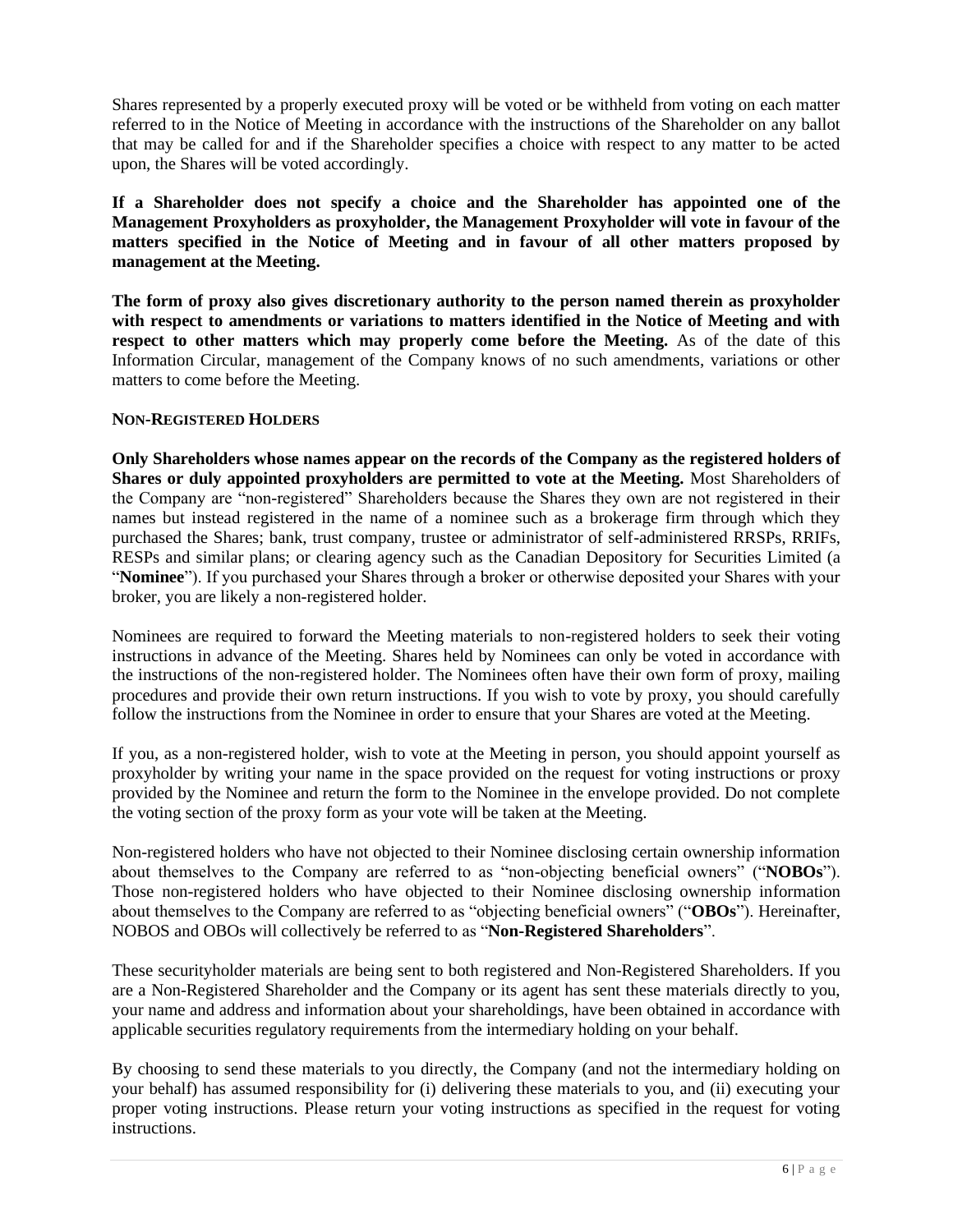#### **ADVICE TO NON-REGISTERED SHAREHOLDERS**

**The information in this section is of significant importance to many Shareholders, as a substantial number do not hold their Shares in their own name.** Non-Registered Shareholders are advised that only proxies from Shareholders of record can be recognized and voted upon at the Meeting. If Shares are listed in an account statement provided to a Shareholder by a broker, then in almost all cases those Shares will not be registered in the Shareholder's name on the records of the Company. Such Shares will more likely be registered under the name of the Shareholder's broker or an agent of that broker. In Canada, the vast majority of such Shares are registered under the name of CDS & Co. (the registration name for CDS Clearing and Depository Services Inc., which acts as nominee for many Canadian brokerage firms).

Shares held by brokers or their nominees can only be voted (for or against resolutions) upon the instructions of the Non-Registered Shareholder. Without specific instructions, brokers/nominees are prohibited from voting Shares for their clients. The directors and officers of the Company do not know for whose benefit the Shares registered in the name of CDS & Co. are held, and directors and officers of the Company do not necessarily know for whose benefit the Shares registered in the name of any broker or agent are held. Non-Registered Shareholders who complete and return a form of proxy must indicate thereon the person (usually a brokerage house) who holds their Shares as a registered Shareholder.

Applicable regulatory policy requires brokers and other intermediaries to seek voting instructions from Non-Registered Shareholders in advance of Shareholders' meetings. Every broker and other intermediary has its own mailing procedure, and provides its own return instructions, which should be carefully followed. The form of proxy supplied by brokers and other intermediaries to Non-Registered Shareholders may be very similar and, in some cases, identical to that provided to registered Shareholders. However, its purpose is limited to instructing the registered Shareholder how to vote on behalf of the Non-Registered Shareholder.

In Canada, the vast majority of brokers now delegate responsibility for obtaining instructions from clients to Broadridge Financial Solutions, Inc. ("**Broadridge**"). Broadridge typically prepares a machinereadable voting instruction form, mails those forms to Non-Registered Shareholders and asks Non-Registered Shareholders to return the forms to Broadridge, or otherwise communicate voting instructions to Broadridge (by way of the Internet or telephone, for example). Broadridge then tabulates the results of all instructions received and provides appropriate instructions respecting the voting of shares to be represented at the Meeting. **A Non-Registered Shareholder who receives a Broadridge voting instruction form cannot use that form to vote Shares directly at the Meeting. The voting instruction forms must be returned to Broadridge (or instructions respecting the voting of Shares must otherwise be communicated to Broadridge) well in advance of the Meeting in order to have the Shares voted.**

Although a Non-Registered Shareholder may not be recognized directly at the Meeting for the purposes of voting Shares registered in the name of his broker, a Non-Registered Shareholder may attend the Meeting as proxyholder for the registered Shareholder and vote the Shares in that capacity. **Non-Registered Shareholders who wish to attend the Meeting and indirectly vote their Shares as proxyholder for the registered Shareholder, should enter their own names in the blank space on the form of proxy provided to them and return the same to their broker (or the broker's agent) in accordance with the instructions provided by such broker.** 

**Non-Registered Shareholders should contact their broker or other intermediary through which they hold Shares if they have any questions regarding the voting of such Shares.**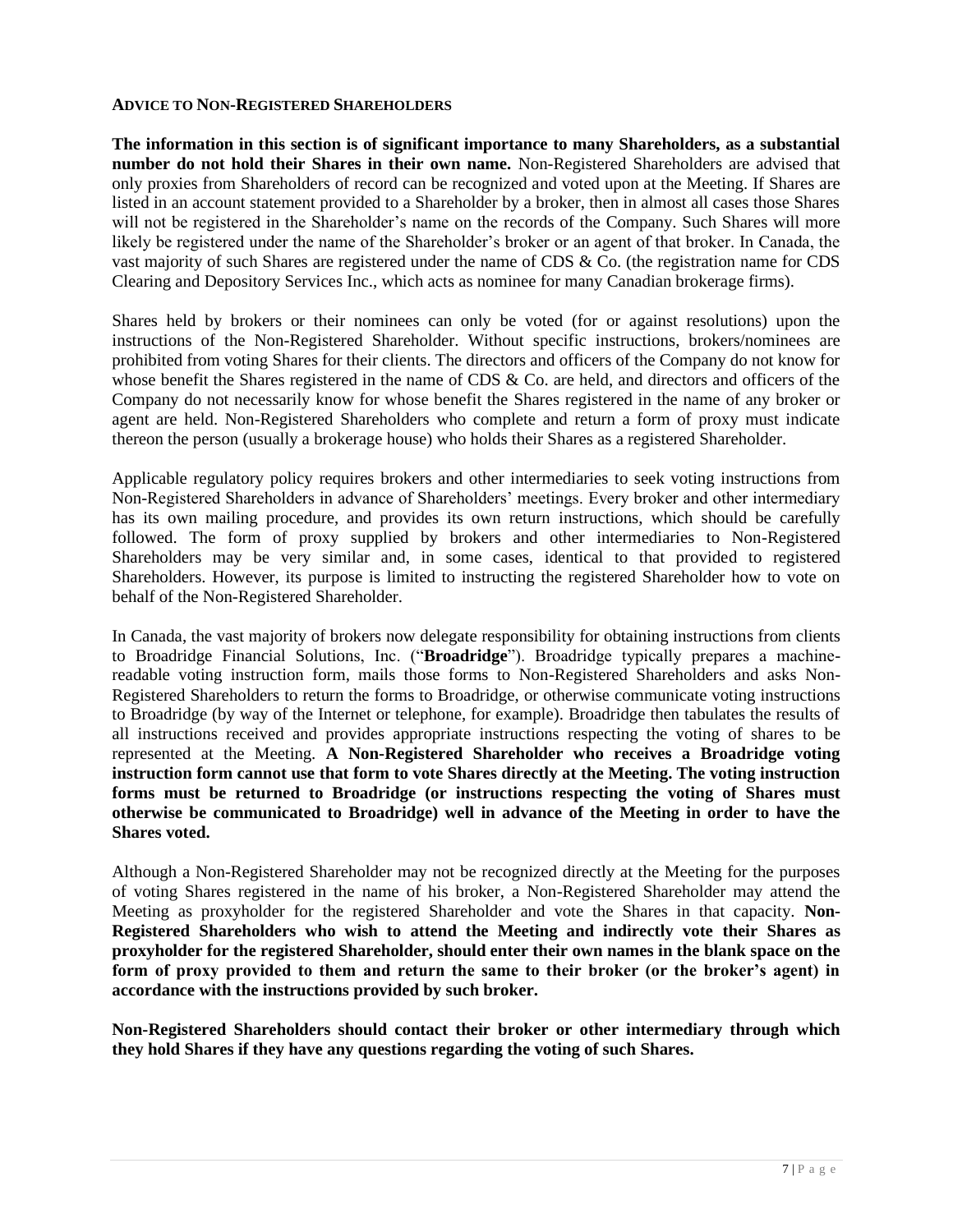#### **REVOCATION OF PROXIES**

A Shareholder who has submitted a proxy may revoke it at any time prior to the exercise thereof. If a person who has given a proxy attends personally at the Meeting at which such proxy is to be voted, such person may revoke the proxy and vote in person. In addition to revocation in any other manner permitted by law, a proxy may be revoked by instrument in writing executed by the Shareholder or by the Shareholder's attorney authorized in writing (or if the Shareholder is a corporation, under its seal or by an officer or attorney thereof duly authorized), deposited at Odyssey Trust Company, registrar and transfer agent of the Shares, by (a) mail addressed to Odyssey Trust Company, Suite 350, 409 Granville Street, Vancouver, British Columbia, Canada V6C 1T2, Attention: Proxy Department; (b) hand delivery to Odyssey Trust Company, Suite 350, 409 Granville Street, Vancouver, British Columbia, Canada V6C 1T2; or (c) by facsimile to 800-517-4553, not later than forty-eight (48) hours (excluding Saturdays, Sundays and holidays in British Columbia) before the Meeting, at any time up to and including the last business day preceding the day of the Meeting or any adjournment thereof or with the Chair of the Meeting on the day of the Meeting or any adjournment thereof, and upon either of such deposits, the proxy is revoked.

**The Company may refuse to recognize any instrument of proxy deposited in writing or by the internet received later than forty-eight (48) hours (excluding Saturdays, Sundays and statutory holidays in British Columbia) prior to the Meeting or any adjournment thereof.**

#### **NOTICE TO SHAREHOLDERS IN THE UNITED STATES**

The solicitation of proxies involves securities of an issuer located in Canada and is being effected in accordance with the corporate laws of the Province of British Columbia, Canada, and securities laws of the provinces of Canada. The proxy solicitation rules under the *United States Securities Exchange Act of 1934*, as amended, are not applicable to the Company or this solicitation, and this solicitation has been prepared in accordance with the disclosure requirements of the securities laws of the provinces of Canada. Shareholders should be aware that disclosure requirements under the securities laws of the provinces of Canada differ from the disclosure requirements under United States securities laws.

The enforcement by Shareholders of civil liabilities under United States federal securities laws may be affected adversely by the fact that the Company is incorporated under the *Business Corporations Act* (British Columbia), certain of its directors and its executive officers are residents of Canada and a substantial portion of its assets and the assets of such persons are located outside the United States. Shareholders may not be able to sue a foreign company or its officers or directors in a foreign court for violations of United States federal securities laws. It may be difficult to compel a foreign company and its officers and directors to subject themselves to a judgement by a United States court.

# **SECTION 3 - VOTING SECURITIES AND PRINCIPAL HOLDERS OF VOTING SECURITIES**

#### **RECORD DATE**

The board of directors of the Company (the "**Board**") has fixed Thursday, May 12, 2022, as the record date (the "**Record Date**") for determination of persons entitled to receive Notice of Meeting. The Company will prepare or cause to be prepared a list of the Shareholders recorded as holders of Shares on its register of Shareholders as of the close of business on the Record Date, each of whom shall be entitled to vote the Shares shown opposite their name on the list at the Meeting or any adjournment thereof, except to the extent that: (a) any such Shareholder has transferred ownership of any of their Shares subsequent to the Record Date; and (b) the transferee produces properly endorsed share certificates evidencing the transfer or otherwise establishes that the transferee owns the transferred Shares and demands, not later than ten (10) days before the Meeting, that they be included on the list of Shareholders entitled to vote at the Meeting, in which case the transferee will be entitled to vote the transferred Shares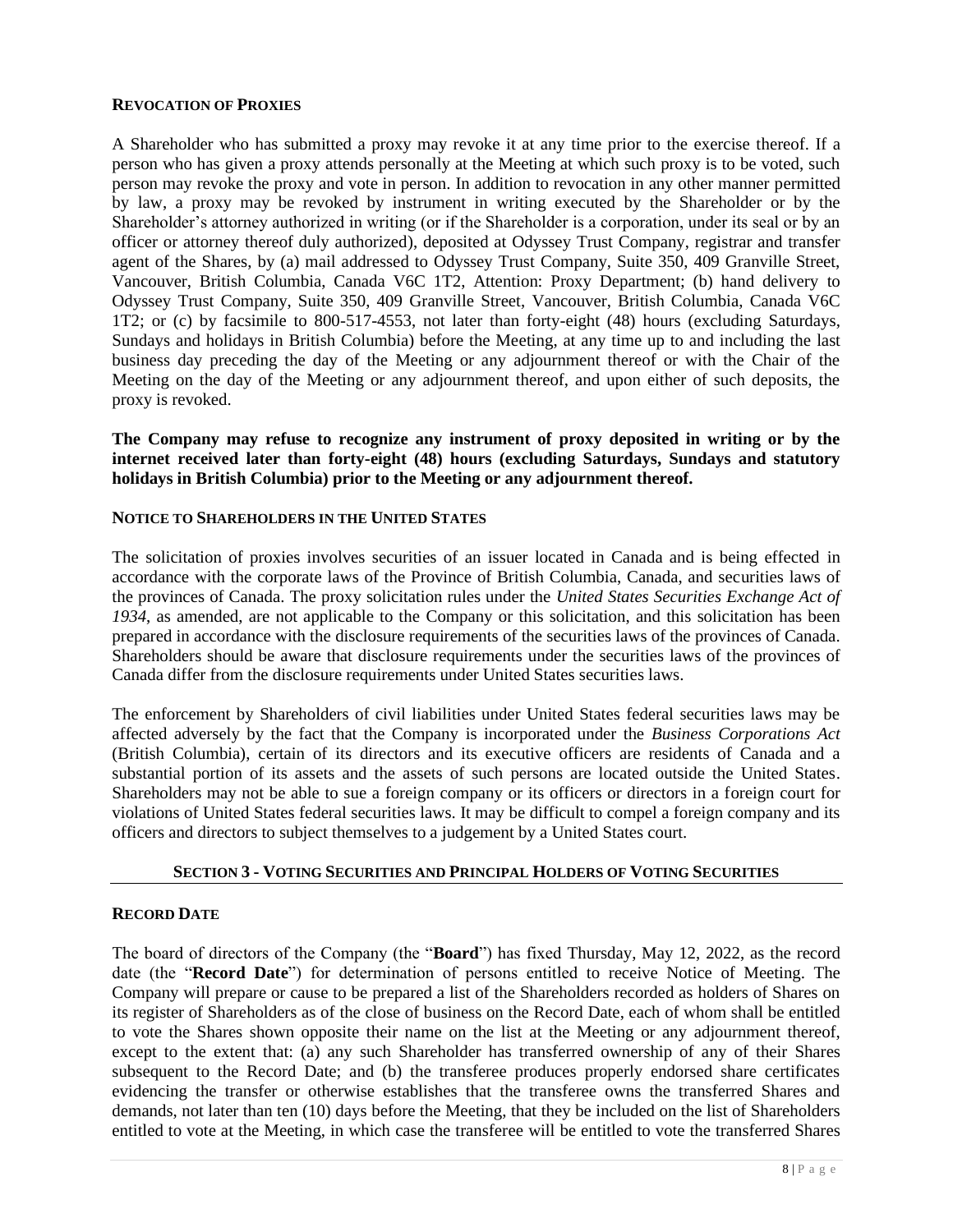at the Meeting or any adjournment thereof.

In addition, persons who are Non-Registered Shareholders as at the Record Date will be entitled to exercise their voting rights in accordance with the procedures established under NI 54-101. See "*Section 2 – Proxies and Voting Rights – Advice to Non-Registered Shareholders.*

# **VOTING RIGHTS**

The Company is authorized to issue an unlimited number of (i) Class A Common shares without par value and with special rights or restrictions attached ("**Shares**"); and (ii) Class B Preferred shares without par value and with special rights or restrictions attached ("**Preferred Shares**"). As at the Record Date, there were 8,388,424 Shares issued and outstanding and no Preferred Shares were issued and outstanding. Each Shareholder is entitled to one vote for each Share registered in his or her name. Other than as described in this Information Circular, no group of Shareholders has the right to elect a specified number of directors, nor are there cumulative or similar voting rights attached to the Shares.

# **PRINCIPAL HOLDERS OF SHARES**

To the knowledge of the directors and executive officers of the Company, no holder beneficially owns, or controls or directs, directly or indirectly, voting securities of the Company carrying 10% or more of the voting rights attached to any class of outstanding voting securities of the Company as at the Record Date.

# **QUORUM**

Pursuant to the Company's Articles, subject to the special rights and restrictions attached to the shares of any class or series of shares, the quorum for the transaction of business at a meeting of shareholders is at least two shareholders, who, in the aggregate, hold at least 5% of the issued shares entitled to be voted at the meeting are present in person or represented by proxy, irrespective of the number of persons actually present at the meeting.

# **SECTION 4 – PARTICULARS OF MATTERS TO BE ACTED UPON**

**MANAGEMENT OF THE COMPANY KNOWS OF NO OTHER MATTERS TO COME BEFORE THE MEETING OTHER THAN THOSE REFERRED TO IN THE NOTICE OF MEETING. HOWEVER, IF ANY OTHER MATTERS THAT ARE NOT KNOWN TO MANAGEMENT SHOULD PROPERLY COME BEFORE THE MEETING, THE ACCOMPANYING FORM OF PROXY CONFERS DISCRETIONARY AUTHORITY UPON THE PERSONS NAMED THEREIN TO VOTE ON SUCH MATTERS IN ACCORDANCE WITH THEIR BEST JUDGMENT.**

Additional details regarding each of the matters to be acted upon at the Meeting are set forth below.

# **1. FINANCIAL STATEMENTS**

The audited financial statements of the Company, together with the notes thereto and the auditor's report thereon, for the financial year ended December 31, 2021 (the "**Financial Statements**"), will be presented to Shareholders at the Meeting.

Copies of these documents will be available at the Meeting and may also be obtained by a Shareholder upon request without charge from the Company, c/o Keystone Corporate Services Inc., Suite 214, 257 12th Street East, North Vancouver, BC, V7L 2J8 or via email to [janet@keystonecorp.ca.](mailto:janet@keystonecorp.ca) The Financial Statements are also available on the System for Electronic Document Analysis and Retrieval ("**SEDAR**") online at [www.sedar.com](http://www.sedar.com/) under the Company's profile.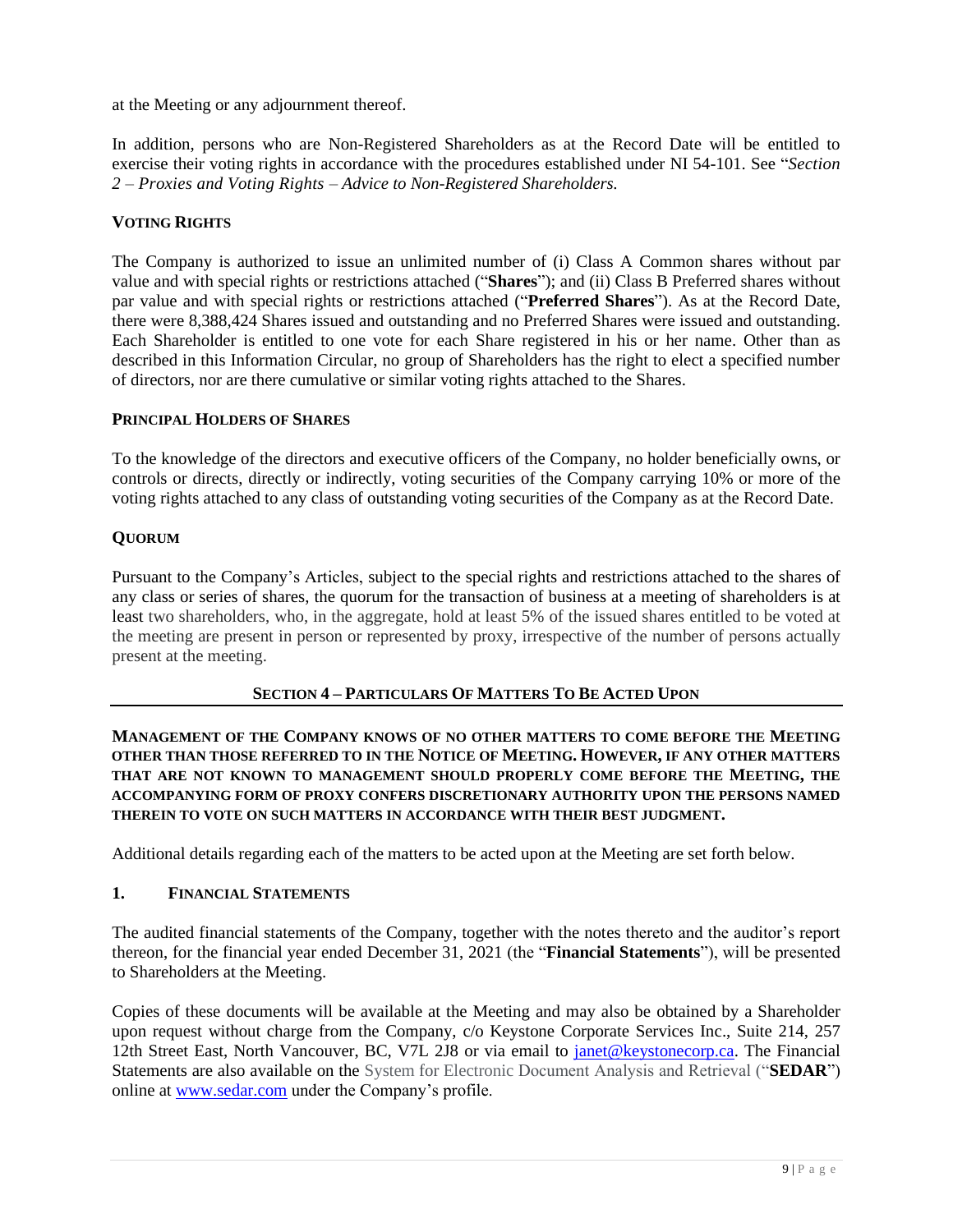Management will review the Company's financial results at the Meeting and Shareholders and proxyholders will be given an opportunity to discuss these results with management. **Shareholder approval is not required and no formal action will be taken at the Meeting to approve the Financial Statements.** 

# **2. FIXING THE NUMBER OF DIRECTORS**

The Company's constating documents stipulate there shall be not less than three (3) directors. The Board is currently composed of six (6) directors and four (4) directors are proposed for the ensuing year. At the Meeting, the Shareholders will be asked to consider and, if deemed advisable, to approve an ordinary resolution, the text of which is as follows:

"**BE IT RESOLVED**, as an ordinary resolution of Shareholders, that the number of directors to be elected at the Meeting, to hold office until the close of the next annual meeting of Shareholders or until their successors are duly elected or appointed pursuant to the constating documents of the Company, unless their offices are earlier vacated in accordance with the provisions of the *Business Corporations Act*  (British Columbia) (the "**BCBCA**") or the Company's constating documents, be and is hereby fixed at four  $(4)$ ."

In order to be effective, the foregoing ordinary resolution must be approved by a simple majority of the votes cast at the Meeting by Shareholders voting in person or by proxy.

**Management believes the passing of the above resolution is in the best interests of the Company and recommends Shareholders vote IN FAVOUR of the ordinary resolutions fixing the number of directors to be elected at the Meeting as set out above. Unless directed to the contrary, it is the intention of the Management Proxyholders named in the enclosed instrument of proxy to vote proxies FOR fixing the number of directors of the Company at four (4).**

# **3. ELECTION OF DIRECTORS**

# *Advance Notice Provisions*

The Articles of the Company include advance notice provisions (the "**Advance Notice Provisions**"), which include, among other things, a provision that requires advance notice be given to the Company in circumstances where nominations of persons for election to the Board are made by Shareholders. In the case of an annual meeting of Shareholders (including an annual and special meeting), notice to the Company must be made not later than  $5:00$  p.m. (Pacific Time) on the  $30<sup>th</sup>$  day before the date of the meeting of Shareholders (or 40<sup>th</sup> day before the date of the meeting of Shareholders if notice-and-access (as defined in NI 54-101) is used for delivery of proxy related materials); provided, however, if the first public announcement made by the Company of the date of the meeting (the "**Notice Date**") is less than 50 days before the meeting date, notice by the nominating Shareholder may be given not later than the close of business on the  $10<sup>th</sup>$  day following the Notice Date. In the case of a special meeting (which is not also an annual meeting) of Shareholders called for any purpose which includes the election of directors to the Board, notice to the Company must be made not later than the close of business on the 15<sup>th</sup> day following the Notice Date. In addition, the Advance Notice Provisions set forth the information that a Shareholder must include in the notice to the Company and establishes the form in which the Shareholder must submit the notice for that notice to be in proper written form. The Advance Notice Provisions are available for viewing in the Articles of the Company which have been filed under the Company's profile on SEDAR at [www.sedar.com.](http://www.sedar.com/)

The Company filed the Notice of Meeting and Record Date on SEDAR on May 4, 2022. As at the date hereof, no nominations for directors were received in accordance with the Advance Notice Provisions.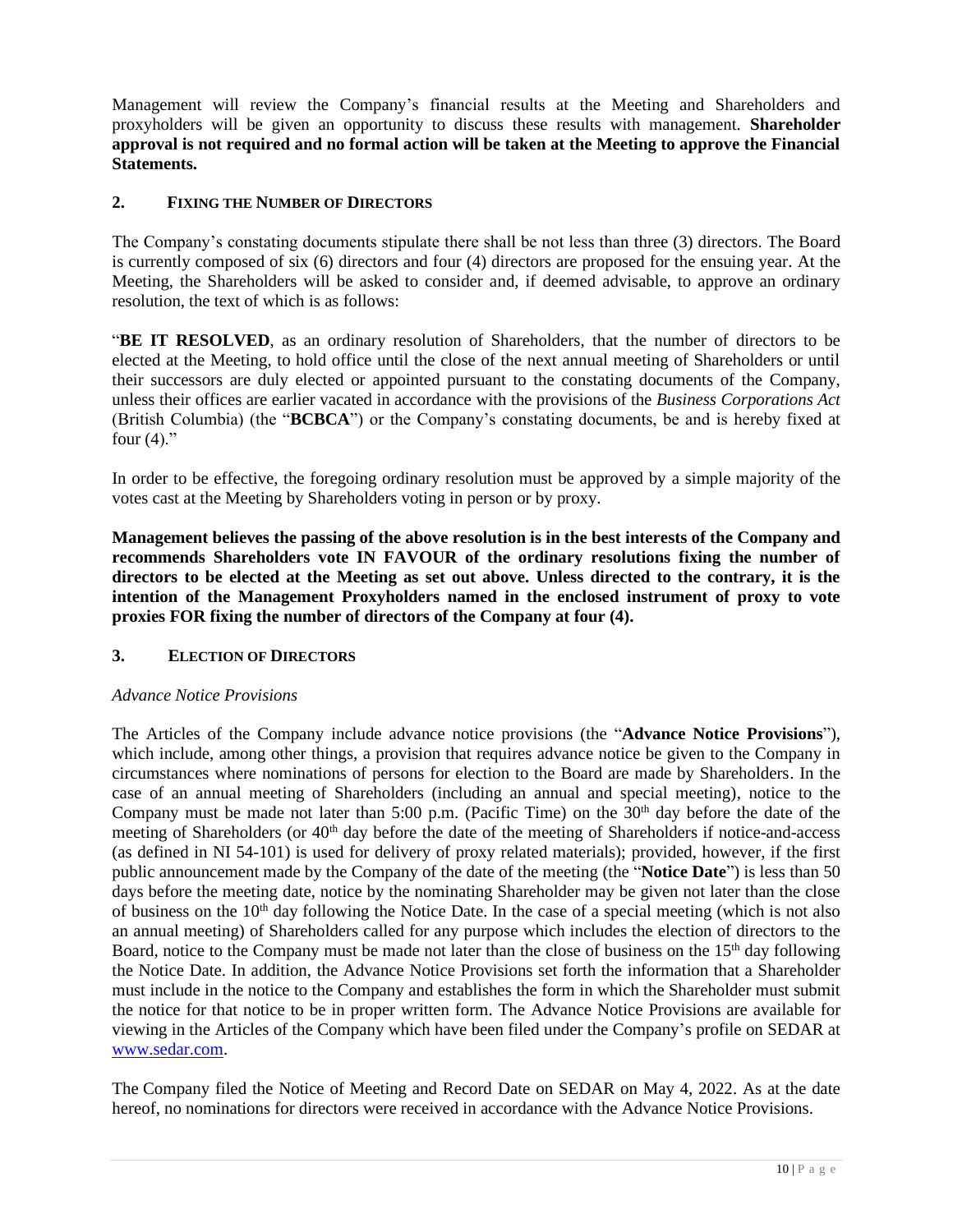# *Nominees for Election*

Management of the Company proposes to nominate the persons named in the table below for election by the Shareholders as directors of the Company. All of the nominees are current members of the Board and each has agreed to stand for election. Management of the Company does not contemplate that any of the nominees will be unable to serve as a director.

The following table sets out the names of each person proposed to be nominated for election as a director, all major offices and positions with the Company and any of its significant affiliates each now holds, each nominee's principal occupation, business or employment for the five preceding years for new director nominees, the period of time during which each has been a director of the Company and the number of Shares beneficially owned by each, directly or indirectly, or over which each exercised control or direction, as at the Record Date:

| <b>Name and Province/ Country</b><br>of Residence and Present<br><b>Office Held</b> | <b>Principal Occupation,</b><br><b>Business or Employment</b><br>for Last Five Years <sup>(1)</sup>                          | <b>Periods During</b><br><b>Which Nominee Has</b><br><b>Served as a Director</b> | <b>Number of</b><br><b>Shares</b><br><b>Beneficially</b><br>Owned, or<br><b>Controlled or</b><br>Directed,<br>Directly or<br>Indirectly <sup>(1)</sup> |
|-------------------------------------------------------------------------------------|------------------------------------------------------------------------------------------------------------------------------|----------------------------------------------------------------------------------|--------------------------------------------------------------------------------------------------------------------------------------------------------|
| <b>Jason Nickel</b>                                                                 | Professional Engineer                                                                                                        |                                                                                  |                                                                                                                                                        |
| British Columbia, Canada                                                            | President, JWolf Capital Corp. (2013 -<br>present); Owner/ Operator, ACB Services                                            | May 10, 2021 -<br>present                                                        | 33,334                                                                                                                                                 |
| Chief Executive Officer<br><b>And Director</b>                                      | Inc. $(2008 - present)$ ; Manager of Mining,<br>TMAC Resources - Hope Bay Operations<br>$(2017 - 2019)$                      |                                                                                  |                                                                                                                                                        |
| David McAdam <sup>(2)(3)(4)</sup>                                                   | Principal, First Line Consultants Ltd.,                                                                                      |                                                                                  |                                                                                                                                                        |
| British Columbia, Canada                                                            | $(2008 - present)$ – provides CEO and CFO<br>advisory services in accounting, finance<br>and operations to small and mid-cap | May 10, 2021 -<br>present                                                        | <b>Nil</b>                                                                                                                                             |
| Director                                                                            | companies                                                                                                                    |                                                                                  |                                                                                                                                                        |
|                                                                                     | Qualified Person under National Instrument<br>43-101 as a registered professional<br>geologist (EGBC)                        |                                                                                  |                                                                                                                                                        |
| <b>Thomas Hawkins</b>                                                               | President, Vanmin Development Corp., a<br>company founded to identify greenfields                                            |                                                                                  |                                                                                                                                                        |
| British Columbia, Canada                                                            | exploration targets $(2018 - present)$ ; Vice<br>President of Exploration, Pacific Empire                                    | N/A                                                                              | N <sub>il</sub>                                                                                                                                        |
| <b>Proposed Director</b>                                                            | Minerals Corp. $(2021 - present)$ ; Vice                                                                                     |                                                                                  |                                                                                                                                                        |
|                                                                                     | President of Exploration, Northway                                                                                           |                                                                                  |                                                                                                                                                        |
|                                                                                     | Resources Corp. $(2020 - 2021)$ ; Vice                                                                                       |                                                                                  |                                                                                                                                                        |
|                                                                                     | President of Exploration, Kenorland<br>Minerals Ltd. (2019 - 2021)                                                           |                                                                                  |                                                                                                                                                        |
|                                                                                     | Mr. Young was an investment advisor<br>holding both his Canadian and U.S.                                                    |                                                                                  |                                                                                                                                                        |
|                                                                                     | securities licenses up until 2000. He has                                                                                    |                                                                                  |                                                                                                                                                        |
| <b>Scott Young</b>                                                                  | worked as a corporate governance and                                                                                         |                                                                                  |                                                                                                                                                        |
| British Columbia, Canada                                                            | communications consultant since 2000 in                                                                                      | N/A                                                                              | N <sub>il</sub>                                                                                                                                        |
|                                                                                     | the technology, mining and pharmaceutical                                                                                    |                                                                                  |                                                                                                                                                        |
| <b>Proposed Director</b>                                                            | industries, with clients trading on both                                                                                     |                                                                                  |                                                                                                                                                        |
|                                                                                     | Canadian and American stock exchanges.                                                                                       |                                                                                  |                                                                                                                                                        |
|                                                                                     | During the 2020 Winter Olympics he was                                                                                       |                                                                                  |                                                                                                                                                        |
|                                                                                     | an in-house consultant with Alda                                                                                             |                                                                                  |                                                                                                                                                        |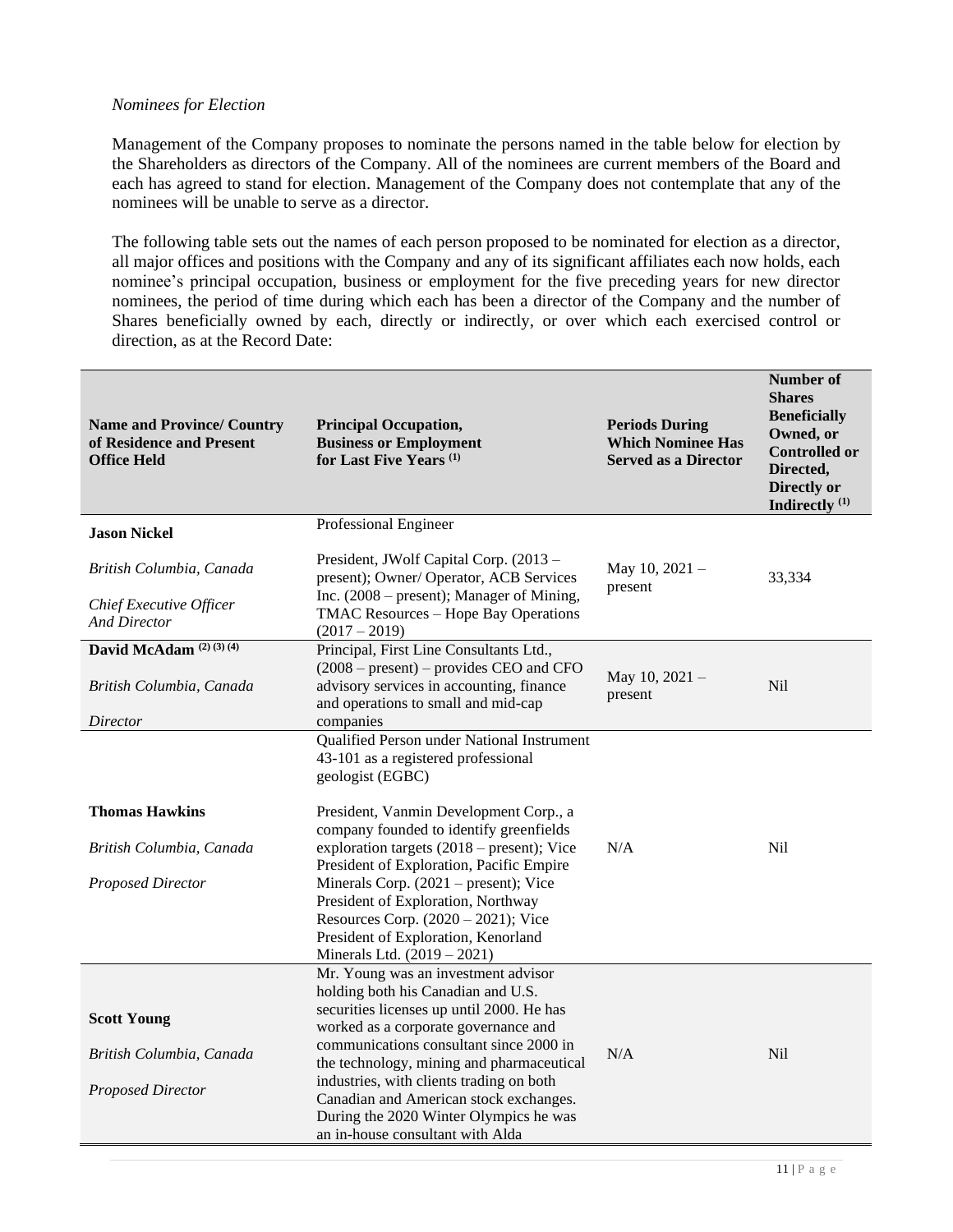| <b>Name and Province/ Country</b><br>of Residence and Present<br><b>Office Held</b> | <b>Principal Occupation,</b><br><b>Business or Employment</b><br>for Last Five Years <sup>(1)</sup> | <b>Periods During</b><br><b>Which Nominee Has</b><br><b>Served as a Director</b> | Number of<br><b>Shares</b><br><b>Beneficially</b><br>Owned, or<br><b>Controlled or</b><br>Directed,<br>Directly or<br>Indirectly $(1)$ |  |
|-------------------------------------------------------------------------------------|-----------------------------------------------------------------------------------------------------|----------------------------------------------------------------------------------|----------------------------------------------------------------------------------------------------------------------------------------|--|
|                                                                                     | Pharmaceuticals which was the infection                                                             |                                                                                  |                                                                                                                                        |  |
|                                                                                     | control sponsor for the games. The                                                                  |                                                                                  |                                                                                                                                        |  |
|                                                                                     | Company was also named in the TSXV                                                                  |                                                                                  |                                                                                                                                        |  |
|                                                                                     | Top 50 listed companies the same year. He                                                           |                                                                                  |                                                                                                                                        |  |
|                                                                                     | was the Managing Director of Sonoma                                                                 |                                                                                  |                                                                                                                                        |  |
|                                                                                     | Resources Inc., which completed a reverse                                                           |                                                                                  |                                                                                                                                        |  |
|                                                                                     | takeover of Element Lifestyle Retirement                                                            |                                                                                  |                                                                                                                                        |  |
|                                                                                     | Inc. in December 2015. Over the last five                                                           |                                                                                  |                                                                                                                                        |  |
|                                                                                     | years, he has providing consulting services                                                         |                                                                                  |                                                                                                                                        |  |
|                                                                                     | and has held directorships with issuers                                                             |                                                                                  |                                                                                                                                        |  |
|                                                                                     | listed on the TSX Venture Exchange and                                                              |                                                                                  |                                                                                                                                        |  |
|                                                                                     | Canadian Securities Exchange.                                                                       |                                                                                  |                                                                                                                                        |  |

#### **Notes:**

(1) The information in the table above as to principal occupation, business or employment of and Shares held by each director nominee is not necessarily within the knowledge of management of the Company and has been furnished by the respective nominees.

(2) Member of the Audit Committee of the Company

(3) Member of the Compensation and Nominating Committee

(4) Member of the Governance Committee

#### *Cease Trade Orders, Bankruptcies, Penalties and Sanctions*

To the knowledge of the management of the Company, no proposed nominee for election as a director of the Company:

- (a) is, at the date of this Information Circular, or has been within 10 years before the date of this Information Circular, a director, chief executive officer or chief financial officer of any company (including the Company) that,
	- (i) was subject to a cease trade order, an order similar to a cease trade order, or an order that denied the relevant company access to any exemption under securities legislation, that was in effect for a period of more than 30 consecutive days (an "**Order**") that was issued while the proposed director was acting in the capacity as a director, chief executive officer or chief financial officer; or
	- (ii) was subject to an Order that was issued after the proposed director ceased to be a director, chief executive officer or chief financial officer and which resulted from an event that occurred while that person was acting in the capacity as director, chief executive officer or chief financial officer,
- (b) is, at the date of this Information Circular, or has been within 10 years before the date of this Information Circular, a director or executive officer of any company (including the Company) that, while that person was acting in that capacity, or within a year of that person ceasing to act in that capacity, became bankrupt, made a proposal under any legislation relating to bankruptcy or insolvency or was subject to or instituted any proceedings, arrangement or compromise with creditors or had a receiver, receiver manager or trustee appointed to hold its assets,
- (c) has, within the 10 years before the date of this Information Circular, become bankrupt,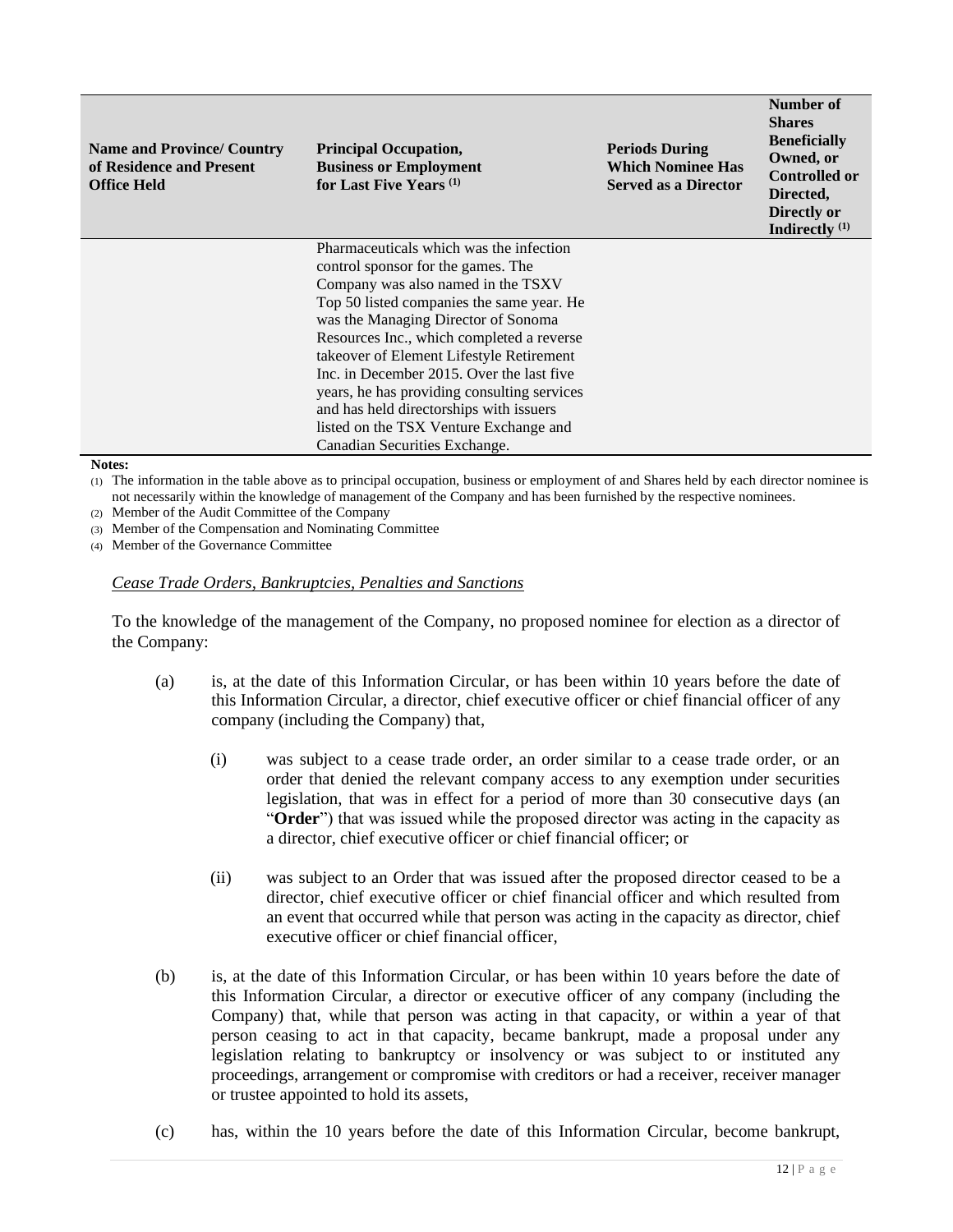made a proposal under any legislation relating to bankruptcy or insolvency, or become subject to or instituted any proceedings, arrangement or compromise with creditors, or had a receiver, receiver manager or trustee appointed to hold the assets of the proposed director, or

(d) has been subject to any penalties or sanctions imposed by a court relating to securities legislation or by a securities regulatory authority or has entered into a settlement agreement with a securities regulatory authority or has been subject to any other penalties or sanctions imposed by a court or regulatory body that would be likely to be considered important to a reasonable shareholder in deciding whether to vote for a proposed director.

None of the proposed nominees for election as a director of the Company are proposed for election pursuant to any arrangement or understanding between the nominee and any other person, except the directors and senior officers of the Company acting solely in such capacity.

**A Shareholder can vote for all of the above nominees, vote for some of the above nominees and withhold for other of the above nominees, or withhold for all of the above nominees. Management recommends Shareholders vote IN FAVOUR of the election of each of the nominees listed above for election as a director of the Company for the ensuing year. Unless directed to the contrary, it is the intention of the Management Proxyholders named in the enclosed instrument of proxy to vote proxies FOR each of the nominees.**

# **4. APPOINTMENT OF AUDITOR**

Shareholders will be asked to vote for the appointment of D&H Group LLP, Chartered Professional Accountants, located at 10<sup>th</sup> Floor, 1333 West Broadway, Vancouver, British Columbia, V6H 4C1, as auditor of the Company to hold office until the next annual meeting of Shareholders, or until a successor is appointed, and to authorize the directors of the Company to fix the remuneration of the auditor.

D&H Group LLP, Chartered Professional Accountants, has served as auditor of the Company since the Company's incorporation on August 30, 2018.

**Management recommends Shareholders vote IN FAVOUR of the appointment of D&H Group LLP, Chartered Professional Accountants, as auditor of the Company for the ensuing year and authorize the Board to fix the remuneration of the auditor. Unless directed to the contrary, it is the intention of the Management Proxyholders named in the enclosed instrument of proxy to vote proxies FOR the appointment of D&H Group LLP, Chartered Professional Accountants, as auditor of the Company until the close of the next annual meeting and to authorize the Board to fix the remuneration to be paid to the auditor.**

# **5. APPROVAL OF AN AMENDMENT TO THE EQUITY INCENTIVE PLAN AND CONTINUATION OF EQUITY INCENTIVE PLAN, AS AMENDED**

The Board adopted an equity incentive plan on January 15, 2019, as amended on July 12, 2019 (the "**Equity Incentive Plan**"), with the purpose of being able to secure for the Company and Shareholders the benefits inherent in share ownership by the directors, officer, and employees of the Company and its affiliates who, in the judgement of the Board, will be largely responsible for its future growth and success. It is generally recognized that equity incentive plans of the nature provided for herein aid in retaining and encouraging employees and directors of exceptional ability because of the opportunity offered them to acquire a proprietary interest in the Company.

Awards that may be granted to eligible directors, officers, employees and consultants under the Equity Incentive Plan include stock options, restricted share rights, and deferred share units. The aggregate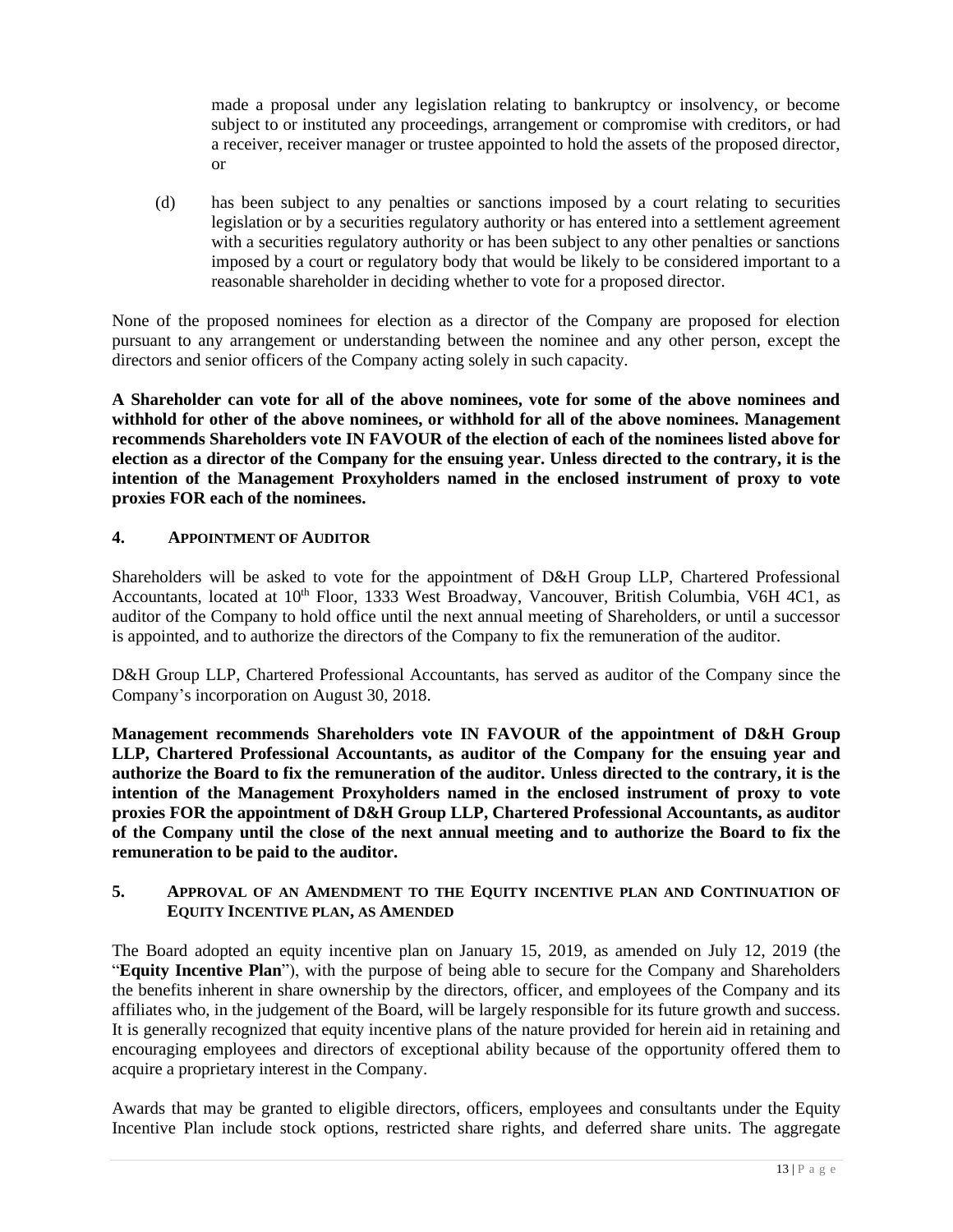number of Shares that may be issued and issuable under the Equity Incentive Plan, together with any other securities-based compensation arrangements of the Company, as applicable, shall not exceed 20% of the total issued and outstanding Shares.

The Equity Incentive Plan was last approved by Shareholders at the Annual Meeting of Shareholders held July 23, 2021. At the date of this Information Circular, there were stock options outstanding to purchase an aggregate of 496,944 Shares under the Equity Incentive Plan. No restricted share rights or deferred share units have ever been issued.

For a summary of the material terms of the Equity Incentive Plan, see *"Section 5 – Statement of Executive Compensation – Director and Named Executive Officer Compensation – Stock Option Plans and Other Incentive Plans."* For additional details, *see "Section 8 – Other Information - Securities Authorized for Issuance Under Equity Compensation Plans."* A full copy of the Stock Option Plan will be available at the Meeting for review by Shareholders and may also be obtained prior to the Meeting upon written request.

# Proposed Amendment

Pursuant to the Equity Incentive Plan, Section 3.6(b) reads that if a holder of stock options, *"ceases to be employed by, a Service Provider to, or act as a director of, the Company or a Designated Affiliate for cause, no Option held by such Optionee will, unless otherwise determined by the Board, be exercisable following the date on which such Optionee ceases to be so engaged; provided, however, that if an Optionee ceases to be employed by, a Service Provider to, or act as a director of, the Company or a Designated Affiliate for any reason other than cause then, unless otherwise determined by the Board, any Option held by such Optionee at the effective date thereof shall become exercisable for a period of up to 12 months thereafter or prior to the expiration of the Option Period in respect thereof, whichever is sooner."*

The amendment being proposed to Shareholders is to amend the text that reads *"….period of up to 12 months thereafter…"* to a *"….period of 90 days thereafter…"* so that Section 3.6(b) reads that if a holder of stock options, "*"ceases to be employed by, a Service Provider to, or act as a director of, the Company or a Designated Affiliate for cause, no Option held by such Optionee will, unless otherwise determined by the Board, be exercisable following the date on which such Optionee ceases to be so engaged; provided, however, that if an Optionee ceases to be employed by, a Service Provider to, or act as a director of, the Company or a Designated Affiliate for any reason other than cause then, unless otherwise determined by the Board, any Option held by such Optionee at the effective date thereof shall become exercisable for a period of 90 days thereafter or prior to the expiration of the Option Period in respect thereof, whichever is sooner."*

The effect of the amendment will be that, unless otherwise determined by the Board, holders of stock options will have a considerably reduced period during which to exercise vested stock options they hold at the time they cease being eligible to participate in the Equity Incentive Plan.

# *Shareholder Approval*

At the Meeting, Shareholders will be asked to consider and, if deemed advisable, to pass, with or without variation, a resolution approving an amendment to the Equity Incentive Plan to allow for the reduced exercise period specified above and to ratify, confirm and approve the Equity Incentive Plan, thereby amended, as follows: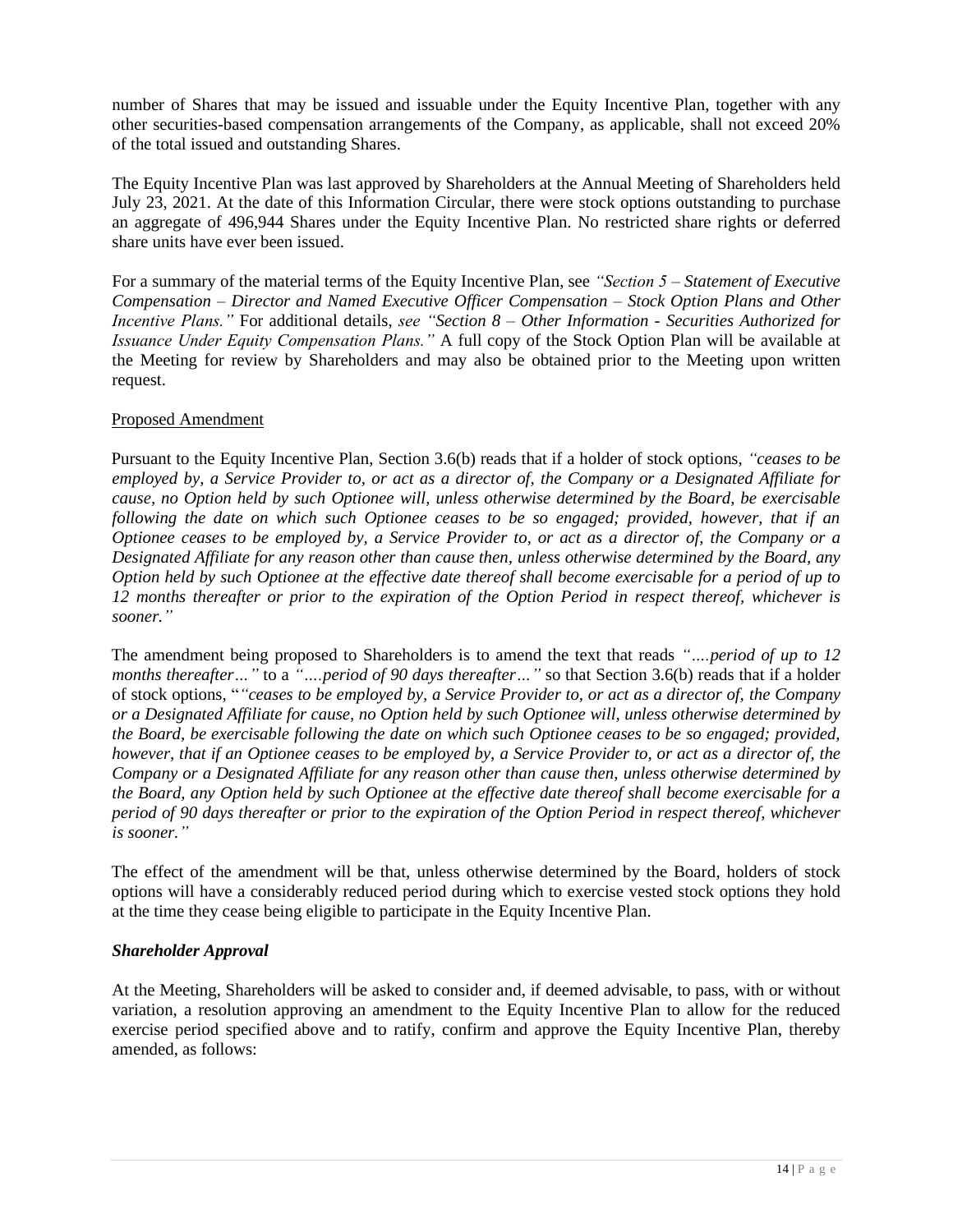# "**BE IT RESOLVED**, as an ordinary resolution of Shareholders, that:

- (a) the amendment of Section 3.6(b) of the Equity Incentive Plan to read that if a holder of stock options, *"ceases to be employed by, a Service Provider to, or act as a director of, the Company or a Designated Affiliate for cause, no Option held by such Optionee will, unless otherwise determined by the Board, be exercisable following the date on which such Optionee ceases to be so engaged; provided, however, that if an Optionee ceases to be employed by, a Service Provider to, or act as a director of, the Company or a Designated Affiliate for any reason other than cause then, unless otherwise determined by the Board, any Option held by such Optionee at the effective date thereof shall become exercisable for a period of 90 days thereafter or prior to the expiration of the Option Period in respect thereof, whichever is sooner."* be and is hereby authorized and approved;
- (b) the Equity Incentive Plan, incorporating the change detailed in clause (a) above be and is hereby ratified, confirmed and approved; and
- (c) any director or officer of the Company be and is hereby authorized and directed to perform such acts and deeds and things, including amending the Equity Incentive Plan should such amendments be required by applicable regulatory authorities, including but not limited to the Canadian Securities Exchange, and execute all such documents, agreements and other writings as may be required to give effect to this resolution."

In order to be effective, the foregoing ordinary resolution must be approved by a simple majority of the votes cast at the Meeting by Shareholders voting in person or by proxy.

**Management believes the passing of the above resolution is fair and reasonable to the Shareholders and in the best interests of the Company and recommends that Shareholders vote IN FAVOUR of the approval of the amendment to the Equity Incentive Plan and the ratification, confirmation and approval of the Equity Incentive Plan, as amended. Unless otherwise directed, it is the intention of the Management Proxyholders named in the enclosed instrument of proxy to vote proxies FOR approval of the amendment and for the continuation of the Equity Incentive Plan, as amended.**

# **SECTION 5 – STATEMENT OF EXECUTIVE COMPENSATION**

#### **Objective:**

The objective of this disclosure is to communicate the compensation the Company paid, made payable, awarded, granted, gave or otherwise provided to each named executive officer and director for the financial year, and the decision-making process relating to compensation. This disclosure will provide insight into executive compensation as a key aspect of the overall stewardship and governance of the Company and will help investors understand how decisions about executive compensation are made.

# **Definitions**:

For the purpose of this Statement of Executive Compensation, in this form:

- (a) **"Company"** means Interra Copper Corp.;
- (b) **"company"** includes other types of business organizations such as partnerships, trusts and other unincorporated business entities;
- (c) **"compensation securities**" includes stock options, convertible securities, exchangeable securities and similar instruments including stock appreciation rights, deferred share units and restricted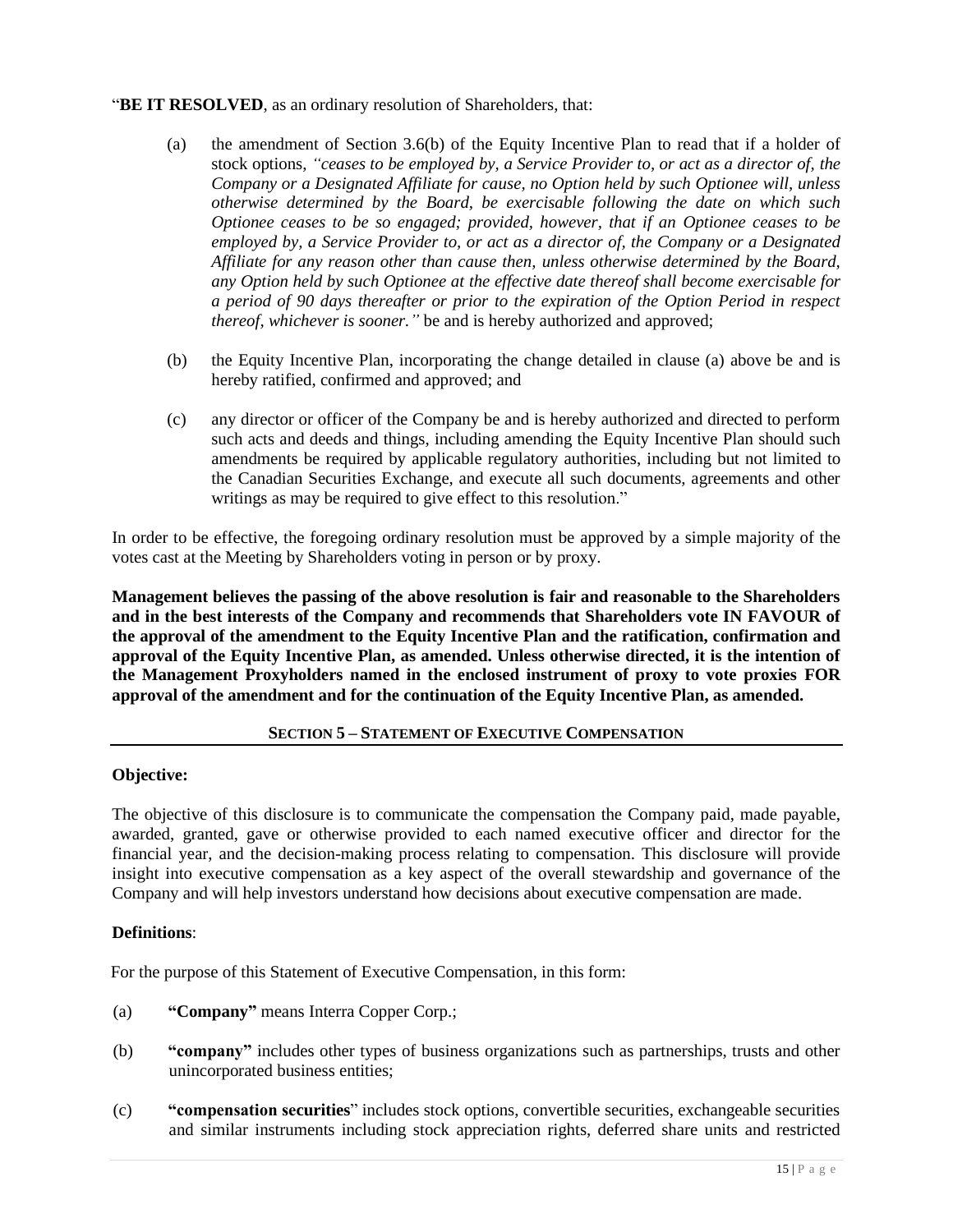stock units granted or issued by the Company or one of its subsidiaries for services provided or to be provided, directly or indirectly, to the Company or any of its subsidiaries;

- (d) **"named executive officer**" or "**NEO**" means each of the following individuals:
	- (i) each individual who, in respect of the Company, during any part of the most recently completed financial year, served as chief executive officer ("**CEO**"), including an individual performing functions similar to a CEO;
	- (ii) each individual who, in respect of the company, during any part of the most recently completed financial year, served as chief financial officer ("**CFO**"), including an individual performing functions similar to a CFO;
	- (iii) in respect of the company and its subsidiaries, the most highly compensated executive officer other than the individuals identified in paragraphs (a) and (b) at the end of the most recently completed financial year whose total compensation was more than \$150,000 for that financial year; and
	- (iv) each individual who would be a named executive officer under paragraph (c) but for the fact that the individual was not an executive officer of the company, and was not acting in a similar capacity, at the end of that financial year;
- (e) **"plan"** includes any plan, contract, authorization, or arrangement, whether or not set out in any formal document, where cash, compensation securities or any other property may be received, whether for one or more persons; and
- (f) "**underlying securities**" means any securities issuable on conversion, exchange or exercise of compensation securities.

#### **DIRECTOR AND NAMED EXECUTIVE OFFICER COMPENSATION**

During the financial year ended December 31, 2021, based on the definitions in this section, the NEOs of the Company were (a) Jason Nickel, who has served as CEO of the Company since August 12, 2021, and Director of the Company since May 10, 2021; (b) Oliver Foeste, who has served as CFO of the Company since July 1, 2021; (c) David McMillan, who has served as Interim CEO (November 7, 2020 - August 12, 2021, and as Director (September 22, 2020 – February 15, 2022); and (d) Jamie Lewin, who served as CFO from June 18, 20202, to June 30, 2021. Individuals serving as Directors of the Company who were not NEOs during the financial year ended December 31, 2021, were Thomas E. Gregory Hawkins, Christopher O. Naas, David McAdam, Gordon Neal and Samir Patel.

#### **Director and NEO compensation, excluding options and compensation securities**

The following table sets forth all compensation, excluding options and compensation securities, paid, payable, awarded, granted, given, or otherwise provided, directly or indirectly, by the Company, or a subsidiary of the Company, for the two most recently completed financial years, to each NEO and director of the Company, in any capacity, including, for greater certainty, all plan and non-plan compensation, direct and indirect pay, remuneration, economic or financial award, reward, benefit, gift or perquisite paid, payable, awarded, granted, given or otherwise provided to the NEO or director of the Company for services provided and for services to be provided, directly or indirectly, to the Company or a subsidiary of the Company.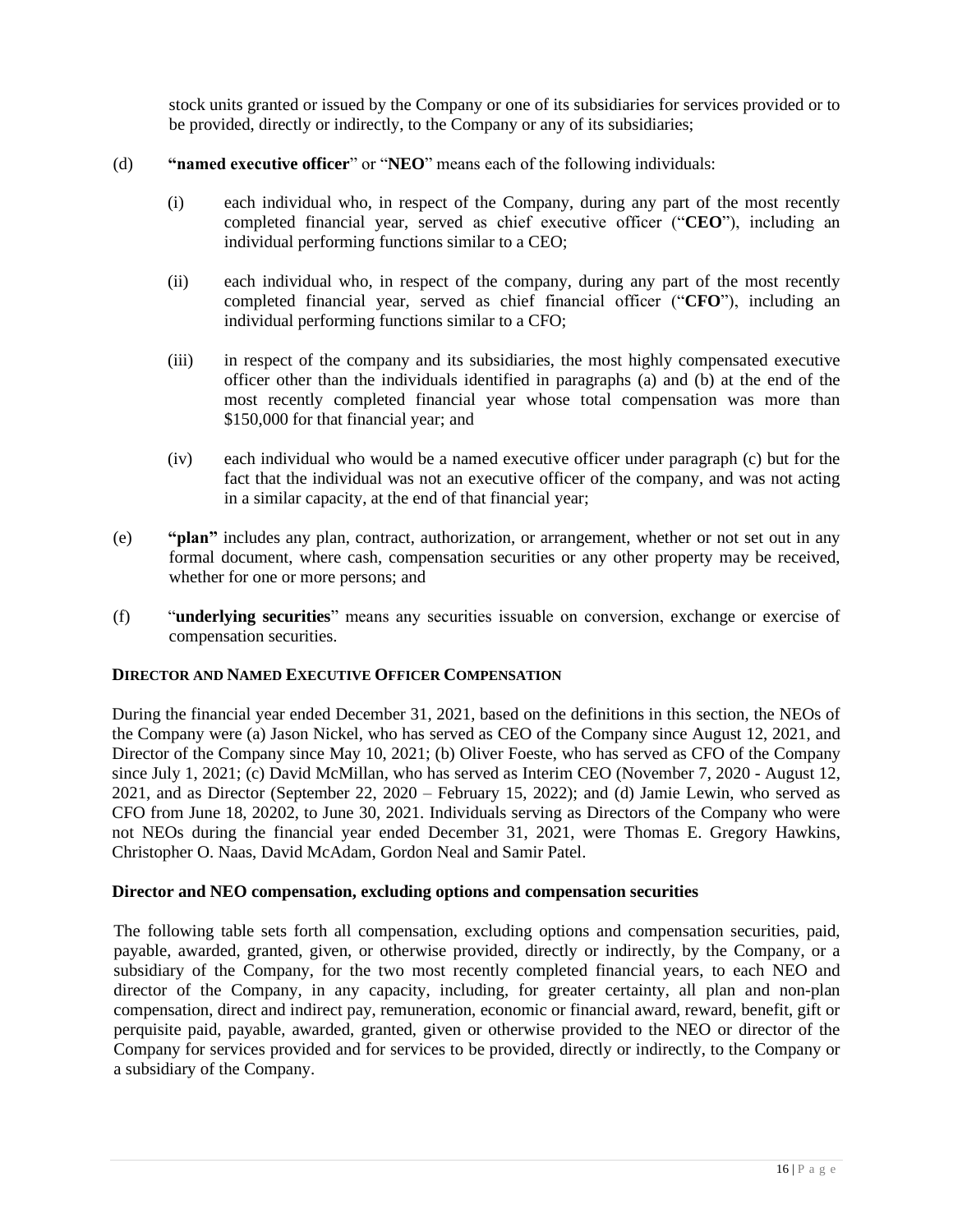| <b>Name</b><br>and<br><b>Position</b>                                                          | Year $^{(1)}$ | Salary,<br><b>Consulting</b><br>Fee,<br><b>Retainer or</b><br><b>Commission</b><br>\$) | <b>Bonus</b><br>\$) | Committee<br>or Meeting<br>Fees<br>$($ \$) | <b>Value of</b><br><b>Perquisites</b><br>\$) | <b>Value of All</b><br>Other<br>Compensation<br>$($ \$) | <b>Total</b><br>Compensation<br>\$) |
|------------------------------------------------------------------------------------------------|---------------|----------------------------------------------------------------------------------------|---------------------|--------------------------------------------|----------------------------------------------|---------------------------------------------------------|-------------------------------------|
| Jason Nickel <sup>(2)</sup>                                                                    | 2021          | 43,468                                                                                 | Nil                 | 554                                        | Nil                                          | Nil                                                     | 44,022                              |
| CEO and Director                                                                               | 2020          | N/A                                                                                    | N/A                 | N/A                                        | N/A                                          | N/A                                                     | N/A                                 |
| Oliver Foeste <sup>(3)</sup>                                                                   | 2021          | 36,208                                                                                 | Nil                 | Nil                                        | Nil                                          | Nil                                                     | 36,208                              |
| <b>CFO</b>                                                                                     | 2020          | N/A                                                                                    | N/A                 | N/A                                        | N/A                                          | N/A                                                     | $\rm N/A$                           |
| Christopher O. Naas <sup>(4)</sup>                                                             | 2021          | 24,050                                                                                 | Nil                 | Nil                                        | Nil                                          | Nil                                                     | 24,050                              |
| COO and Director                                                                               | 2020          | 1,000                                                                                  | Nil                 | Nil                                        | Nil                                          | Nil                                                     | 1,000                               |
| Thomas G. Hawkins <sup>(5)</sup><br>Director, Chairman of<br>the Board of Directors            | 2021<br>2020  | 10,917<br>7,083                                                                        | Nil<br>Nil          | 1,000<br>Nil                               | Nil<br>Nil                                   | Nil<br>Nil                                              | 11,917<br>7,083                     |
| David McAdam <sup>(6)</sup>                                                                    | 2021          | 4,500                                                                                  | Nil                 | 3,375                                      | Nil                                          | Nil                                                     | 7,875                               |
| Director                                                                                       | 2020          | $\rm N/A$                                                                              | $\rm N/A$           | N/A                                        | N/A                                          | N/A                                                     | N/A                                 |
| Gordon Neal <sup>(7)</sup>                                                                     | 2021          | 2,548                                                                                  | Nil                 | 849                                        | Nil                                          | Nil                                                     | 3,397                               |
| Director                                                                                       | 2020          | $\rm N/A$                                                                              | $\rm N/A$           | $\rm N/A$                                  | N/A                                          | N/A                                                     | $\rm N/A$                           |
| Samir Patel <sup>(8)</sup>                                                                     | 2021          | 6,350                                                                                  | Nil                 | 4,500                                      | Nil                                          | Nil                                                     | 10,850                              |
| Director                                                                                       | 2020          | 5,950                                                                                  | Nil                 | Nil                                        | Nil                                          | Nil                                                     | 5,950                               |
| Dave McMillan <sup>(9)</sup><br>Former Interim CEO,<br>Former President and<br>Former Director | 2021<br>2020  | 74,339 (10)<br>18,000(10)                                                              | Nil<br>Nil          | Nil<br>Nil                                 | Nil<br>Nil                                   | Nil<br>Nil                                              | 74,339 (10)<br>18,000(10)           |
| Jamie Lewin <sup>(11)</sup>                                                                    | 2021          | 24,500                                                                                 | Nil                 | Nil                                        | Nil                                          | Nil                                                     | 24,500                              |
| Former CFO                                                                                     | 2020          | 22,155                                                                                 | Nil                 | Nil                                        | Nil                                          | Nil                                                     | 22,155                              |
| Faizaan Lalani <sup>(12)</sup>                                                                 | 2021          | 2,850                                                                                  | Nil                 | 1,875                                      | Nil                                          | Nil                                                     | 4,725                               |
| Former Director                                                                                | 2020          | 5,581                                                                                  | Nil                 | Nil                                        | Nil                                          | Nil                                                     | 5,581                               |
| <b>Brian Thurston</b> <sup>(13)</sup>                                                          |               |                                                                                        |                     |                                            |                                              |                                                         |                                     |
| Former CEO, Former<br>President, Former<br>Corporate Secretary and<br>Former Director          | 2021<br>2020  | N/A<br>93,000 (14)                                                                     | N/A<br>Nil          | N/A<br>Nil                                 | N/A<br>Nil                                   | N/A<br>Nil                                              | N/A<br>93,000 (14)                  |
| Andreas Graetz <sup>(15)</sup>                                                                 | 2021          | N/A                                                                                    | $\rm N/A$           | N/A                                        | $\rm N/A$                                    | N/A                                                     | N/A                                 |
| Former Director                                                                                | 2020          | 2,021                                                                                  | Nil                 | Nil                                        | Nil                                          | Nil                                                     | 2,021                               |
| David Charlton <sup>(16)</sup>                                                                 | 2021          | N/A                                                                                    | N/A                 | N/A                                        | N/A                                          | N/A                                                     | N/A                                 |
| Former CFO                                                                                     | 2020          | 12,000                                                                                 | $\rm Nil$           | Nil                                        | Nil                                          | Nil                                                     | 12,000                              |
| Eli Dusenbury <sup>(17)</sup>                                                                  | 2021          | N/A                                                                                    | N/A                 | N/A                                        | N/A                                          | N/A                                                     | N/A                                 |
| Former CFO                                                                                     | 2020          | 10,000                                                                                 | Nil                 | Nil                                        | Nil                                          | Nil                                                     | 10,000                              |
| Mike Aujla <sup>(18)</sup><br>Former Director                                                  | 2021<br>2020  | $\rm N/A$<br>Nil                                                                       | $\rm N/A$<br>Nil    | N/A<br>Nil                                 | $\rm N/A$<br>Nil                             | N/A<br>Nil                                              | $\rm N/A$<br>Nil                    |

**Table of Compensation Excluding Compensation Securities**

**Notes:**

(1) Financial year ended December 31<sup>st</sup>.

(2) Jason Nickel has served as CEO since August 12, 2021, and as Director of the Company since May 10, 2021.

(3) Oliver Foeste has served as CFO of the Company since July 1, 2021.

(4) Christopher O. Naas has served as Chief Operating Officer and Director of the Company since December 17, 2020.

(5) Thomas G. Hawkins has served as Director and Chairman of the Board since March 3, 2020.

(6) David McAdam has served as Director of the Company since May 10, 2021.

(7) Gordon Neal has served as Director of the Company since July 28, 2021.

(8) Samir Patel has served as Director of the Company since June 18, 2020.

(9) Dave McMillan served as Director of the Company from September 22, 2020, until February 15, 2022, President from September 22, 2020, until August 12, 2021, and as Interim CEO from November 7, 2020, until August 12, 2021.

(10) Paid to a corporation wholly-owned by David McMillan for the provision of CEO services.

(11) Jamie Lewin served as CFO of the Company from June 18, 2020, until June 30, 2021.

(12) Faizaan Lalani served as Director of the Company from November 15, 2019, until April 30, 2021.

(13) Brian Thurston served as CEO and Director of the Company from August 30, 2018, until November 7, 2020, and as President and Corporate Secretary from August 30, 2018, until June 18, 2020.

(14) Paid to a corporation wholly-owned by Brian Thurston for the provision of CEO and geological related services.

(15) Andreas Graetz served as a director of the Company from June 18, 2020, until August 10, 2020.

(16) David Charlton served as CFO of the Company from February 21, 2020, until June 18, 2020.

(17) Eli Dusenbury served as CFO of the Company from October 1, 2018, until February 21, 2020.

(18) Mike Aujla served as a director of the Company from August 30, 2018, until June 18, 2020.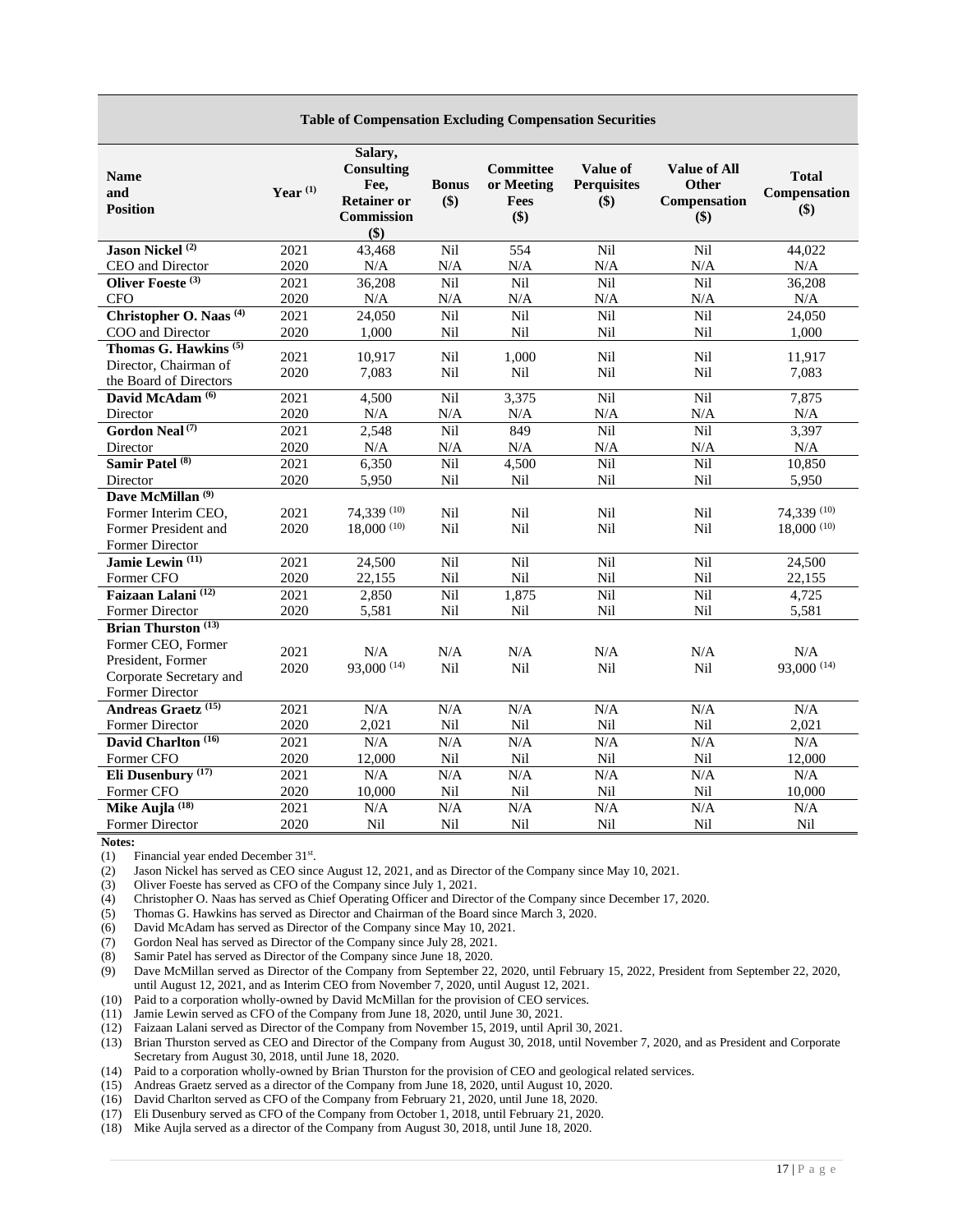#### **STOCK OPTIONS AND OTHER COMPENSATION SECURITIES**

The following table sets out all compensation securities granted or issued to each NEO and director by the Company or one of its subsidiaries during the financial year ended December 31, 2021, for services provided or to be provided, directly or indirectly, to the Company or any subsidiary thereof:

| <b>Compensation Securities</b>                 |                                                  |                                                                                                                                      |                                     |                                                                             |                                                                                                                           |                                                                                                                             |                       |
|------------------------------------------------|--------------------------------------------------|--------------------------------------------------------------------------------------------------------------------------------------|-------------------------------------|-----------------------------------------------------------------------------|---------------------------------------------------------------------------------------------------------------------------|-----------------------------------------------------------------------------------------------------------------------------|-----------------------|
| Name and<br>Position $(1)$                     | <b>Type of</b><br>Compensation<br>Security $(2)$ | <b>Number of Compensation</b><br><b>Securities, Number of</b><br>Underlying<br>Securities, and<br>Percentage of Class <sup>(3)</sup> | Date of<br><b>Issue or</b><br>Grant | Issue,<br><b>Conversion</b><br>or<br><b>Exercise</b><br>Price<br>$(\$)$ (3) | <b>Closing Price</b><br>of<br><b>Security or</b><br>Underlying<br><b>Security on</b><br>Date of Grant<br>$($ \$) $^{(3)}$ | <b>Closing</b><br>Price of<br><b>Security or</b><br>Underlying<br><b>Security at</b><br><b>Year End</b><br>$($ \$) $^{(3)}$ | <b>Expiry</b><br>Date |
| <b>Jason Nickel</b><br>CEO and Director        | <b>Stock Options</b>                             | 66,667 stock options<br>$(6.17\%)$<br>$(66, 667$ underlying<br>Shares: 0.80%)                                                        | July 6,<br>2021                     | 1.98                                                                        | 1.80                                                                                                                      | 0.54                                                                                                                        | July 6,<br>2026       |
| <b>Oliver Foeste</b><br><b>CFO</b>             | <b>Stock Options</b>                             | 66,667 stock options<br>(6.17%)<br>$(66, 667$ underlying<br>Shares: 0.80%)                                                           | July 6,<br>2021                     | 1.98                                                                        | 1.80                                                                                                                      | 0.54                                                                                                                        | July 6,<br>2026       |
| <b>Christopher O. Naas</b><br>COO and Director | <b>Stock Options</b>                             | 66,667 stock options<br>$(6.17\%)$<br>$(66, 667$ underlying<br>Shares: 0.80%)                                                        | January 5,<br>2021                  | 2.25                                                                        | 1.80                                                                                                                      | 0.54                                                                                                                        | January 5,<br>2026    |
| David McAdam<br>Director                       | <b>Stock Options</b>                             | 66,667 stock options<br>$(6.17\%)$<br>$(66, 667$ underlying<br>Shares: 0.80%)                                                        | July 6,<br>2021                     | 1.98                                                                        | 1.80                                                                                                                      | 0.54                                                                                                                        | July 6,<br>2026       |
| <b>Gordon Neal</b><br>Director                 | <b>Stock Options</b>                             | 66,667 stock options<br>(6.17%)<br>$(66, 667$ underlying<br>Shares: 0.80%)                                                           | July 28,<br>2021                    | 1.98                                                                        | 1.53                                                                                                                      | 0.54                                                                                                                        | July 28,<br>2026      |

**Notes:**

(1) As at December 31, 2021, the total number of compensation securities and underlying securities held by each NEO or director was as follows:

- a. Jason Nickel held the above referenced 66,667 stock options only;
- b. Oliver Foeste held the above referenced 66,667 stock options only;

c. Christopher O. Naas held the above referenced stock 66,667 options only;

d. Thomas E. Gregory Hawkins held 77,778 stock options (77,778 underlying Shares) each exercisable at \$2.70 until July 3, 2025;

e. David McAdam held the above referenced 66,667 stock options only;<br>f. Gordon Neal held the above referenced 66,667 stock options only; f. Gordon Neal held the above referenced 66,667 stock options only;

g. Samir Patel held 66,667 stock options (66,667 underlying Shares) each exercisable at \$2.70 until July 3, 2025;

h. David McMillan held 75,000 stock options (75,000 underlying Shares) each exercisable at \$1.71 until November 9, 2025;

i. Jamie Lewin held 37,500 stock options (37,500 underlying Shares) each exercisable at \$2.70 until July 31, 2022; and

j. Faizaan Lalani held 27,778 stock options (27,778 underlying Shares) each exercisable at \$2.70 until April 30, 2022, and 5,556 stock options (5,556 underlying Shares) each exercisable at \$1.71 until April 30, 2022.

(2) Unless otherwise disclosed, stock options vest 25% at date of grant and a further 25% every six months thereafter.

(3) Numbers and prices in this table and the Notes thereto are reflected on a post-consolidation basis in consideration of the consolidation effected May 2, 2022.

#### **EXERCISE OF COMPENSATION SECURITIES BY DIRECTORS AND NEOS**

There were no exercises of incentive stock options (option-based awards) pursuant to the Company's equity incentive plan that were outstanding to NEOs and directors of the Company who were not NEOs of the Company during the financial year ended December 31, 2021.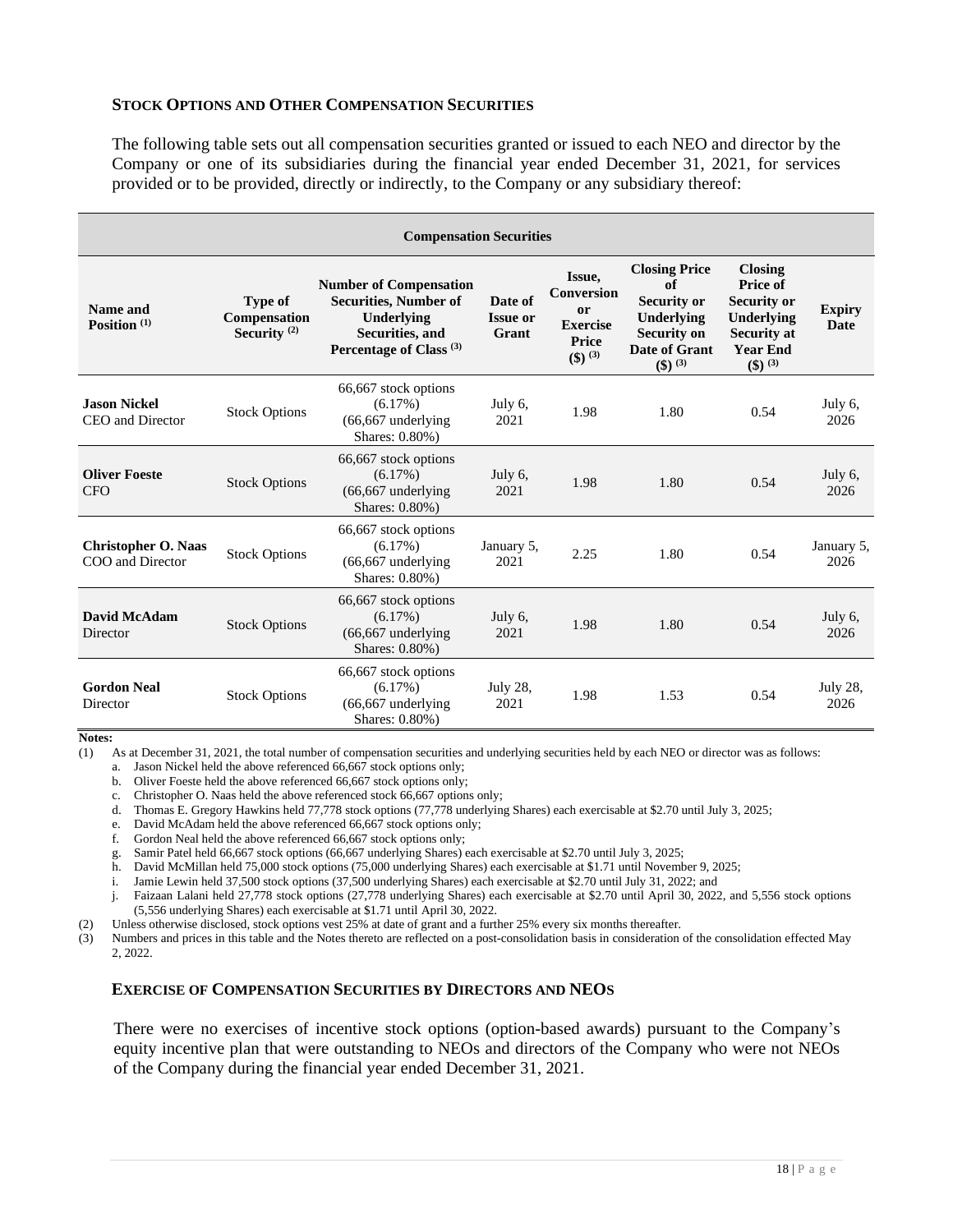# *Stock Option Plans and Other Incentive Plans*

The Board adopted an equity incentive plan on January 15, 2019, as amended on July 12, 2019 (the "**Equity Incentive Plan**"), with the purpose of being able to secure for the Company and Shareholders the benefits inherent in share ownership by the directors, officer, and employees of the Company and its affiliates who, in the judgement of the Board, will be largely responsible for its future growth and success. It is generally recognized that equity incentive plans of the nature provided for herein aid in retaining and encouraging employees and directors of exceptional ability because of the opportunity offered them to acquire a proprietary interest in the Company.

Awards that may be granted to eligible directors, officers, employees and consultants (collectively, "**Participants**") under the Equity Incentive Plan include stock options ("**Options**") and restricted share rights ("**RSRs**"). In addition, the Equity Incentive Plan provides for the granting to eligible directors of deferred share units ("**DSUs**"). Hereinafter "Awards" refers, collectively, to Options, RSRs, and DSUs.

# **Options**

#### *Option Grants*

The Equity Incentive Plan authorizes the Board to grant Options. The number of Shares, the exercise price per Share, the vesting period and any other terms and conditions of Options granted pursuant to the Equity Incentive Plan, from time to time are determined by the Board at the time of the grant, subject to the defined parameters of the Equity Incentive Plan. The date of grant for the Options is the date the Board approved the grant.

#### *Exercise Price*

The exercise price of any Option cannot be less than the greater of the closing market price of the Shares on the Canadian Securities Exchange (the "**CSE**") for the trading day prior to the grant of the Option and the date of grant of the Option.

# *Exercise Period, Blackout Periods and Vesting*

Options are exercisable for a period of five years from the date the Option is granted or such greater or lesser period as determined by the Board. Options may be earlier terminated in the event of death or termination of employment or appointment. Vesting of Options is determined by the Board. Failing a specific vesting determination by the Board, Options automatically become exercisable incrementally over a period of eighteen months from the date of grant, as to: (i) 25% of the total number of Shares under Option immediately upon the date of grant; and (ii) at each six-month interval thereafter, an additional 25% of the total number of Shares under Option such that after the 18th month of the Option period, 100% of the Option will be exercisable.

The right to exercise an Option may be accelerated in the event a takeover bid in respect of the Shares is made.

When the expiry date of an Option occurs during, or within ten (10) days following, a "blackout period", the expiry date of such Option is deemed to be the date that is ten (10) days following the expiry of such blackout period. Blackout periods are imposed by the Company to restrict trading of the Company's securities by directors, officers, employees and certain others who hold Options to purchase Shares, in accordance with certain of the Company's policies in effect from time to time particularly in circumstances where material non-public information exists, including when financial statements are being prepared but results have not yet been publicly disclosed.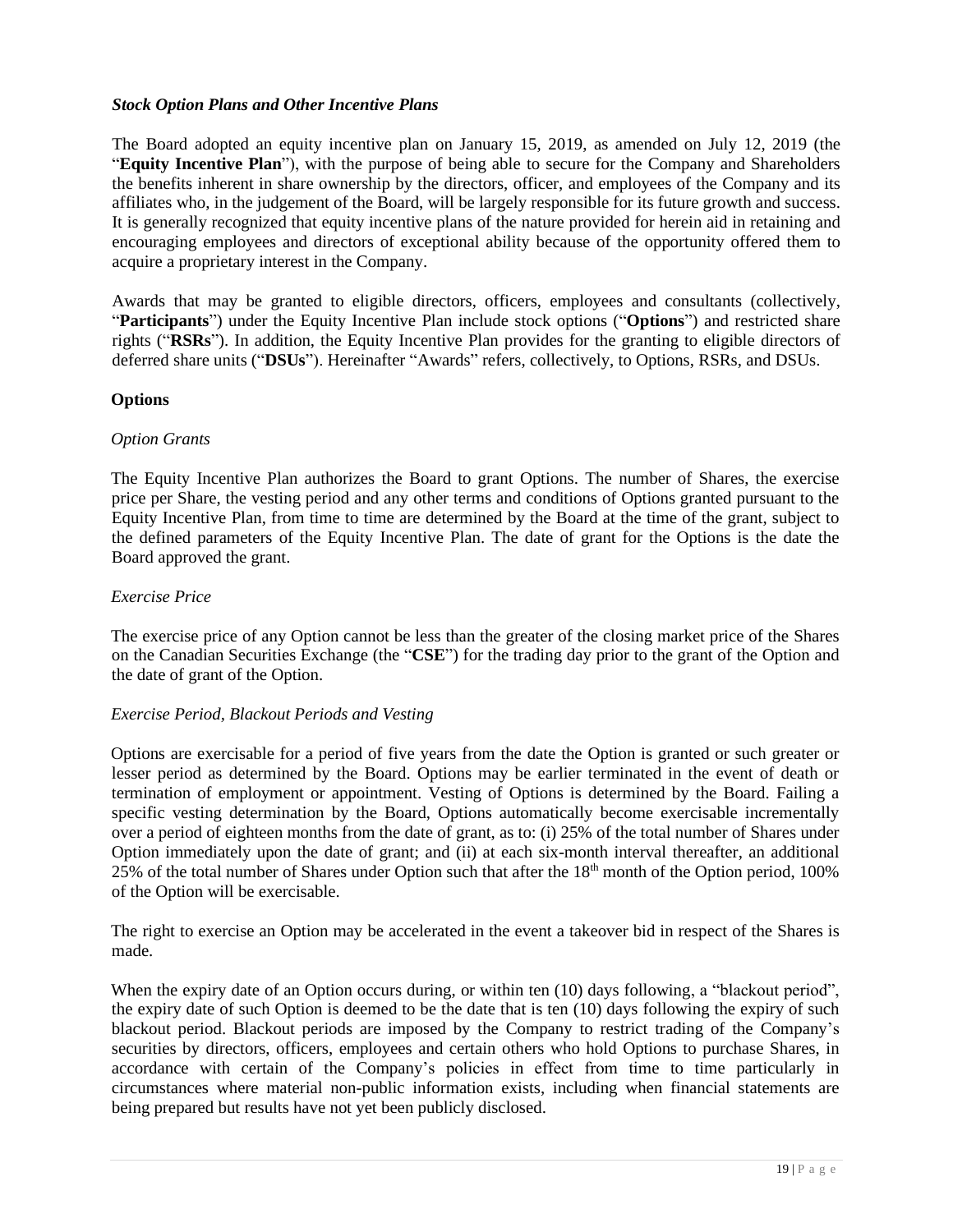# *Cashless Exercise Rights*

Provided the Shares are listed on an Exchange (as defined in the Equity Incentive Plan), an Option holder of an Option has the right to exercise an Option on a "cashless" basis by electing to relinquish, in whole or in part, the right to exercise such Option and receive, in lieu of receiving the Shares to which such Option relates, a number of fully paid Shares. The number of Shares issuable on the cashless exercise right is based on calculations using the formula in the Equity Incentive Plan.

# *Termination or Death*

If an Option holder dies while employed by the Company, any Option held by him or her will be exercisable for a period of 12 months or prior to the expiration of the Options (whichever is sooner) by the person to whom the rights of the Option holder shall pass by will or applicable laws of descent and distribution. If an Option holder is terminated for cause, no Option will be exercisable unless the Board determines otherwise. If an Option holder ceases to be employed or engaged by the Company for any reason other than cause, then the Options will be exercisable for a period of 12 months or prior to the expiration of the Options (whichever is sooner).

# **RSRs**

#### *RSR Grant*

The Equity Incentive Plan authorizes the Board to grant RSRs, in its sole and absolute discretion, to any Participant. Each RSR provides the recipient with the right to receive Shares as a discretionary payment in consideration of past services or as an incentive for future services, subject to the Equity Incentive Plan and with such additional provisions and restrictions as the Board may determine. Each RSR grant shall be evidenced by a restricted share right grant letter which shall be subject to the terms of the Equity Incentive Plan and any other terms and conditions which the Board deems appropriate. For the purposes of calculating the number of RSRs to be granted, the Company shall value the Shares underlying such RSR at not less than the greater of the closing market price of the Shares on the CSE on the trading day prior to the grant of the RSR and the date of grant of the RSR.

#### *Vesting of RSRs*

Concurrent with the granting of the RSR, the Board shall determine the period of time during which the RSR is not vested and the holder of such RSR remains ineligible to receive Shares. Such period of time may be reduced or eliminated from time to time for any reason as determined by the Board. Once the RSR vests, the RSR is automatically settled through the issuance of an equivalent number of underlying Shares as RSRs held. Participants who are resident in Canada for the purposes of the *Income Tax Act* (Canada) may elect to defer some or all of any part of the Share grant until one or more later dates.

#### *Retirement or Termination*

In the event the Participant retires or is terminated during the vesting period, any RSR held by the Participant shall be terminated immediately provided however that the Board shall have the absolute discretion to accelerate the vesting date. In the event of death or total disability, the vesting period shall accelerate and the Common Shares underlying the RSRs shall be issued.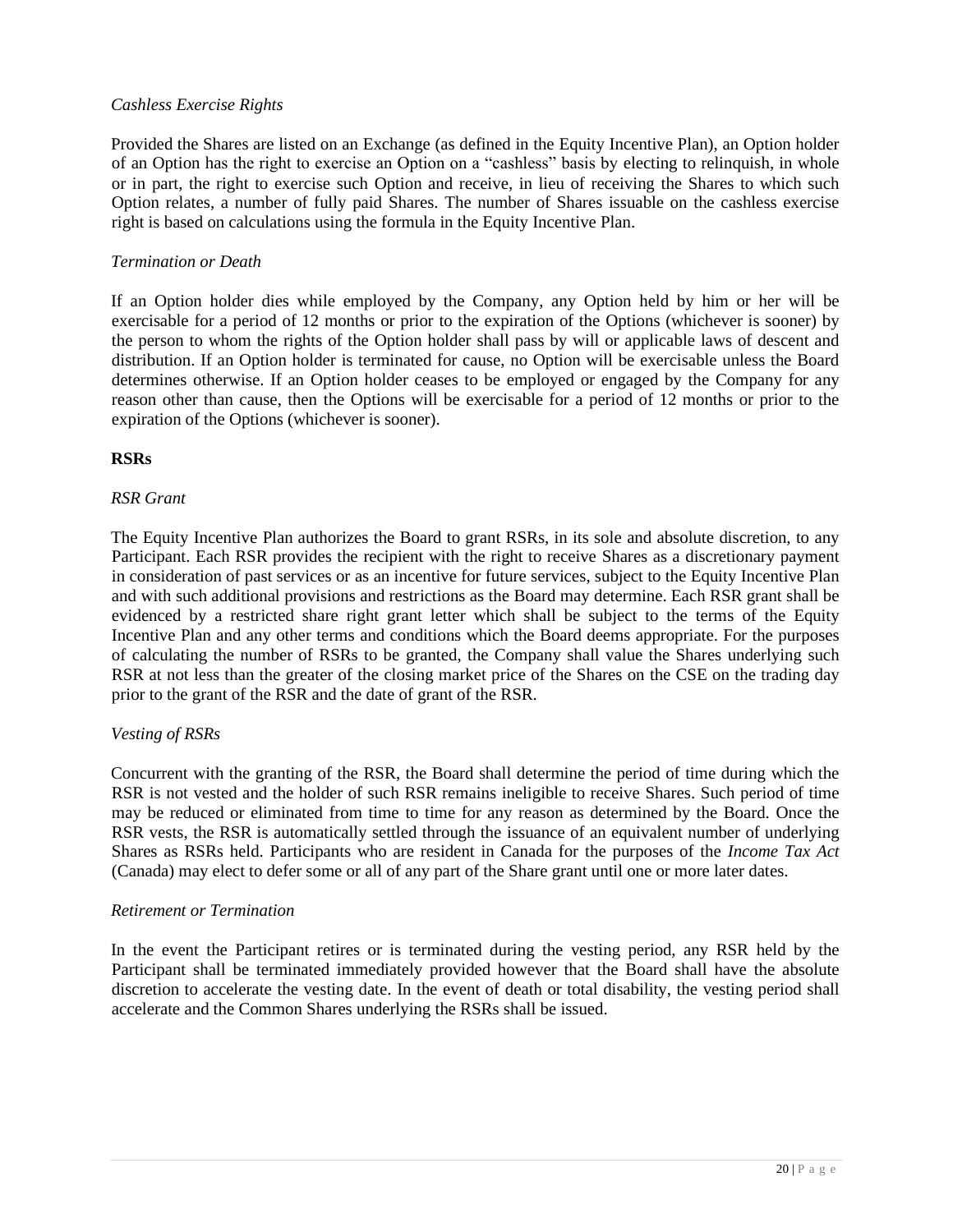# **DSUs**

# *DSU Grant*

The Equity Incentive Plan authorizes the Board to grant DSUs, in its sole and absolute discretion at any time or on regular intervals, to eligible directors based on such formulas or criteria as the Board may from time to time determine. DSUs will be credited to the director's account when designated by the Board. Each DSU grant shall be evidenced by a DSU grant letter which shall be subject to the terms of the Equity Incentive Plan and any other terms and conditions which the Board deems appropriate. For the purposes of calculating the number of DSUs to be granted, the Company shall value the Shares underlying such DSU at not less than the greater of the closing market price of the Shares on the CSE for the trading day prior to the grant of the DSU and the date of grant of the DSU.

# *Vesting of DSUs*

The DSUs held by each director who is not a US Taxpayer (as defined in the plan) shall be redeemed automatically and with no further action by the director only on the 20<sup>th</sup> business day following the date the director ceases to be a Participant under the Equity Incentive Plan (which for greater certainty, includes the director ceasing to be a Participant by reason of the director's death). For US Taxpayers, DSUs held by directors will be redeemed in accordance with the provisions detailed in the Equity Incentive Plan, which such provisions are predicated on tax laws in the United States. Upon redemption, the former director shall be entitled to receive the number of Shares issued from treasury equal to the number of DSUs in the director's DSU account, subject to any applicable deductions and withholdings. In the event the director ceases to be a Participant under the Equity Incentive Plan during a year and DSUs have been granted to such director for that entire year, the director will only be entitled to a pro-rated issuance of Shares in respect of such DSUs based on the number of days that he or she was a Participant under the Equity Incentive Plan for that year.

No amount will be paid to, or in respect of, an eligible director under the Equity Incentive Plan or pursuant to any other arrangement, and no other additional DSUs will be granted to compensate for a downward fluctuation in the value of the Shares nor will any other benefit be conferred upon, or in respect of, an eligible director for such purpose.

# *Death*

In the event of the death of a director, the DSUs shall be redeemed automatically and with no further action on the 20<sup>th</sup> business day following the death of the director.

The above summary is qualified in its entirety by the full text of the Equity Incentive Plan, a copy of which will be available at the Meeting for review by Shareholders and may also be obtained from the Company prior to the Meeting upon written request. A copy of the Equity Incentive Plan is also available on SEDAR at [www.sedar.com](http://www.sedar.com/) under the Company's profile.

# *Employment, Consulting and Management Agreements*

Except as disclosed herein, the Company did not have any employment, consulting or management agreements or any formal arrangements with the Company's current NEOs or directors regarding compensation during the financial year ended December 31, 2021, in respect of services provided to the Company or subsidiaries thereof.

The Company entered into a consulting agreement with David McMillan and Sun Tzu Ventures Inc., a corporation wholly-owned by Mr. McMillan, dated as of November 9, 2020 (the "**McMillan Agreement**"), pursuant to which Mr. McMillan provided his services as Interim Chief Executive Officer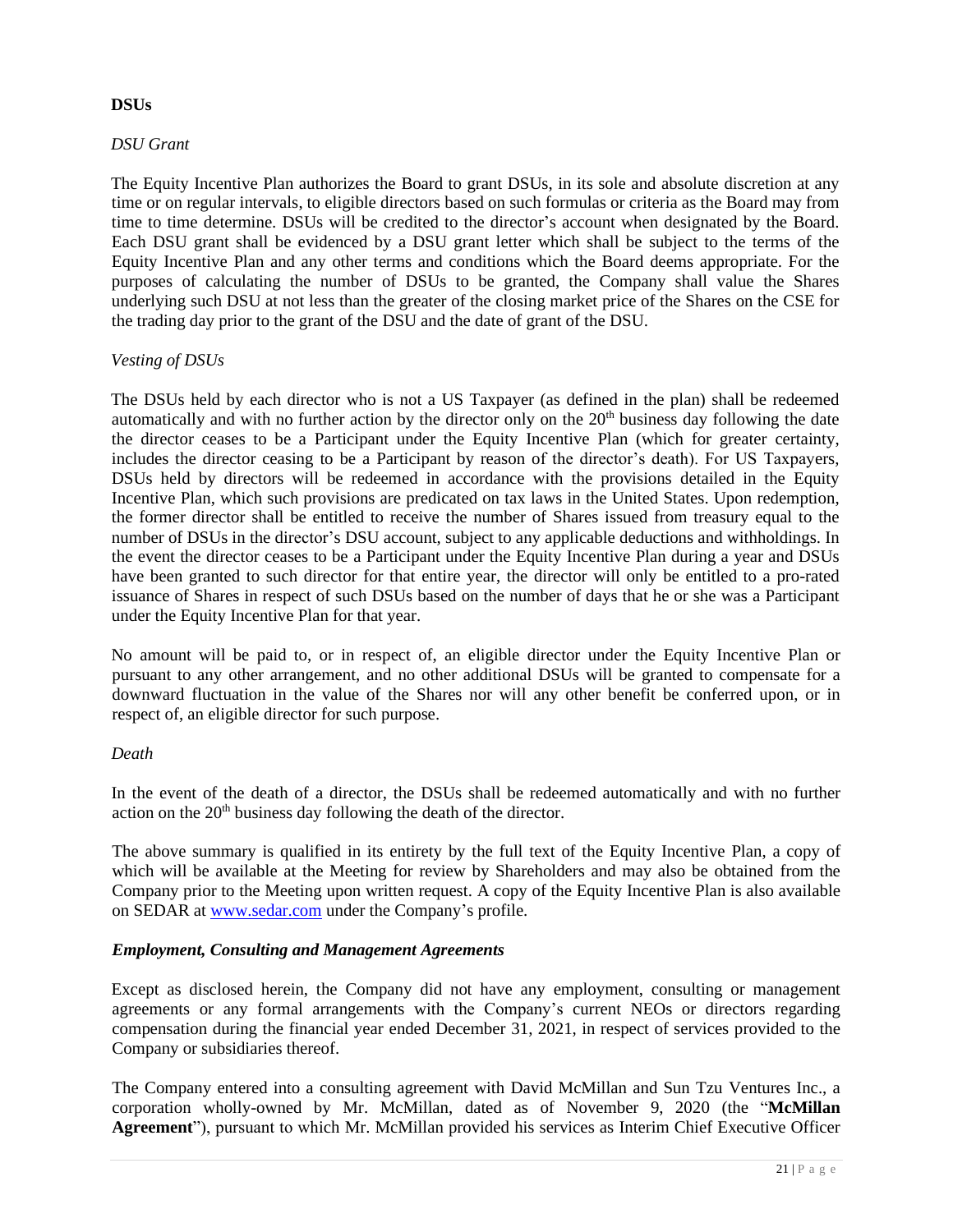at a base remuneration of \$9,000.00 per month, subject to adjustment upon the achievement of certain milestones. Additional remuneration or compensation (whether a bonus or other form of additional remuneration, including stock options, equity or other compensation) rested in the sole discretion of the Board. The term of the McMillan Agreement expired August 12, 2021, when Mr. McMillan ceased being an NEO.

The Company entered into a consulting agreement with Jamie Lewin dated as of July 18, 2021 (the "**Lewin Agreement**"), pursuant to which Mr. Lewin provided his services as CFO at a base remuneration of \$3,500.00 per month. Additional remuneration or compensation (whether a bonus or other form of additional remuneration, including stock options, equity or other compensation) rested in the sole discretion of the Board. The term of the Lewin Agreement expired July 31, 2021, when Mr. Lewin ceased being an NEO.

The Company engaged Invictus Accounting Group LLP, Chartered Professional Accountants ("**Invictus**"), on June 28, 2021, to provide accounting advisory, financial reporting and CFO services (the "**Invictus Agreement**"), pursuant to which Oliver Foeste, Managing Partner of Invictus, has served as CFO of the Company since July 2021. Fees are based on a time and materials basis and are dependent upon access to information, complexity, and breadth of work required by the Company. The term of the Invictus Agreement continues until terminated in accordance with termination provisions therein. Either party may terminate the Invictus Agreement, with or without cause, by providing written notice to the other party.

# *Termination and Change of Control Benefits*

Other than as disclosed herein, as at the year ended December 31, 2021, the Company did not have any contract, agreement, plan or arrangement that provides for payment to any NEOs, executive officers or directors at, following or in connection with any termination (whether voluntary, involuntary or constructive), resignation, retirement, a change in control of the Company or a change in an NEO's, executive officer's or director's responsibilities.

# *Oversight and Description of Director and Named Executive Officer Compensation*

The Board is responsible for reviewing and approving goals and objectives relevant to executive compensation and evaluating performance relative to those goals and objectives. In its review of executive compensation, the Board strives to ensure such arrangements reflect the responsibilities and risks associated with each position. It is the responsibility of the Board, as a whole, to determine the level of compensation of its senior executives and, in so determining, the Board considers: (i) recruiting and retaining executives critical to the success of the Company and the enhancement of shareholder value; (ii) providing fair and competitive compensation; (iii) balancing the interests of management and shareholders; and (iv) rewarding performance, both on an individual basis and with respect to operations in general.

The Board may set, throughout the year, discretionary bonuses to serve as incentive mechanisms for the meeting of particular corporate goals and objectives, or for the Company's financial performance. Named Executive Officers are also eligible to participate in the Equity Incentive Plan and receive grants thereunder.

# *Director Compensation*

The Board as a whole determines director compensation from time to time. Directors are entitled to be reimbursed for reasonable expenditures incurred in performing their duties as directors, and the Company may, from time to time, grant awards to its directors in accordance with the Equity Incentive Plan.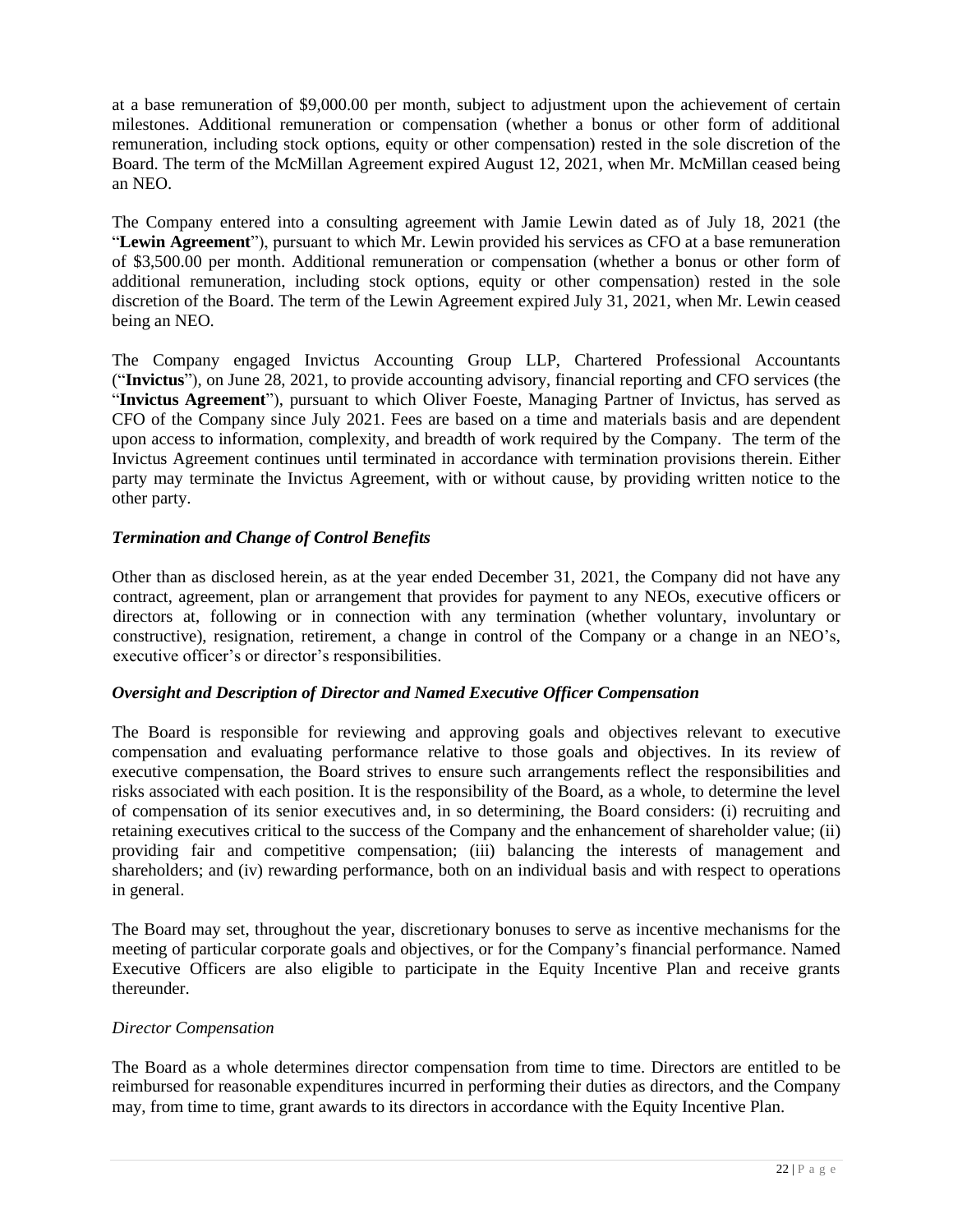In recognition of services provided by the independent directors of the Company, directors, who do not also serve as officers of the Company, receive payment of fees as compensation for services performed by them as members of the Board and for serving on one or more committees of the Board. Each of the independent directors is paid an annual fee of \$6,000.00 and the Chair of the Board is entitled to an additional annual fee of \$4,500.00. The fee structure in effect as at the date hereof also provides for the payment of fees for committee membership with the Chair of a Committee entitled to receive an annual fee of \$2,500.00 and all other Committee members receiving an annual fee of \$2,000.00 for serving on one or more committees of the Board. All fees are paid on a quarterly basis in arrears.

# *Pension Disclosure*

The Company does not have a pension, retirement or deferred compensation plan including defined contribution plans that provides for payments or benefits to the NEOs at, following, or in connection with retirement and none are proposed at this time.

# **SECTION 6 – AUDIT COMMITTEE**

National Instrument 52-110 - *Audit Committees* ("**NI 52-110**") requires the Company, as a venture issuer, to disclose annually in its Information Circular certain information concerning the constitution of its Audit Committee and its relationship with its independent auditor. Such disclosure is set forth below.

# **AUDIT COMMITTEE CHARTER**

The main purpose of the Audit Committee is to assist the Board in fulfilling its statutory responsibilities in relation to internal control and financial reporting, and to carry out certain oversight functions on behalf of the Board. The Company's Audit Committee Charter is attached as Schedule "A" to this Information Circular.

# **COMPOSITION OF AUDIT COMMITTEE**

As at the date hereof, the Audit Committee of the Company is comprised of three directors, namely David McAdam, Samir Patel, and Gordon Neal.

NI 52-110 provides that a member of an audit committee is "independent" if the member has no direct or indirect material relationship with the Company, which could, in the view of the Board, reasonably interfere with the exercise of the member's independent judgment. All of the Company's audit committee members are considered to be independent.

All of the Audit Committee members are financially literate, as defined in NI 52-110, as all have the industry experience necessary to understand and analyze financial statements of the Company, as well as an understanding of internal controls and procedures necessary for financial reporting. NI 52-110 provides that an individual is financially literate if they have the ability to read and understand a set of financial statements that present a breadth and level of complexity of accounting issues that are generally comparable to the breadth and complexity of the issues that can reasonably be expected to be raised by the Company's financial statements.

The Audit Committee is responsible for review of interim and annual financial statements of the Company. For the purposes of performing their duties, the members of the Audit Committee have the right, at all times, to inspect all the books and financial records of the Company and any subsidiaries and to discuss with management and the auditor of the Company any accounts, records and matters relating to the financial statements of the Company. The Audit Committee members meet periodically with management and annually with the external auditors.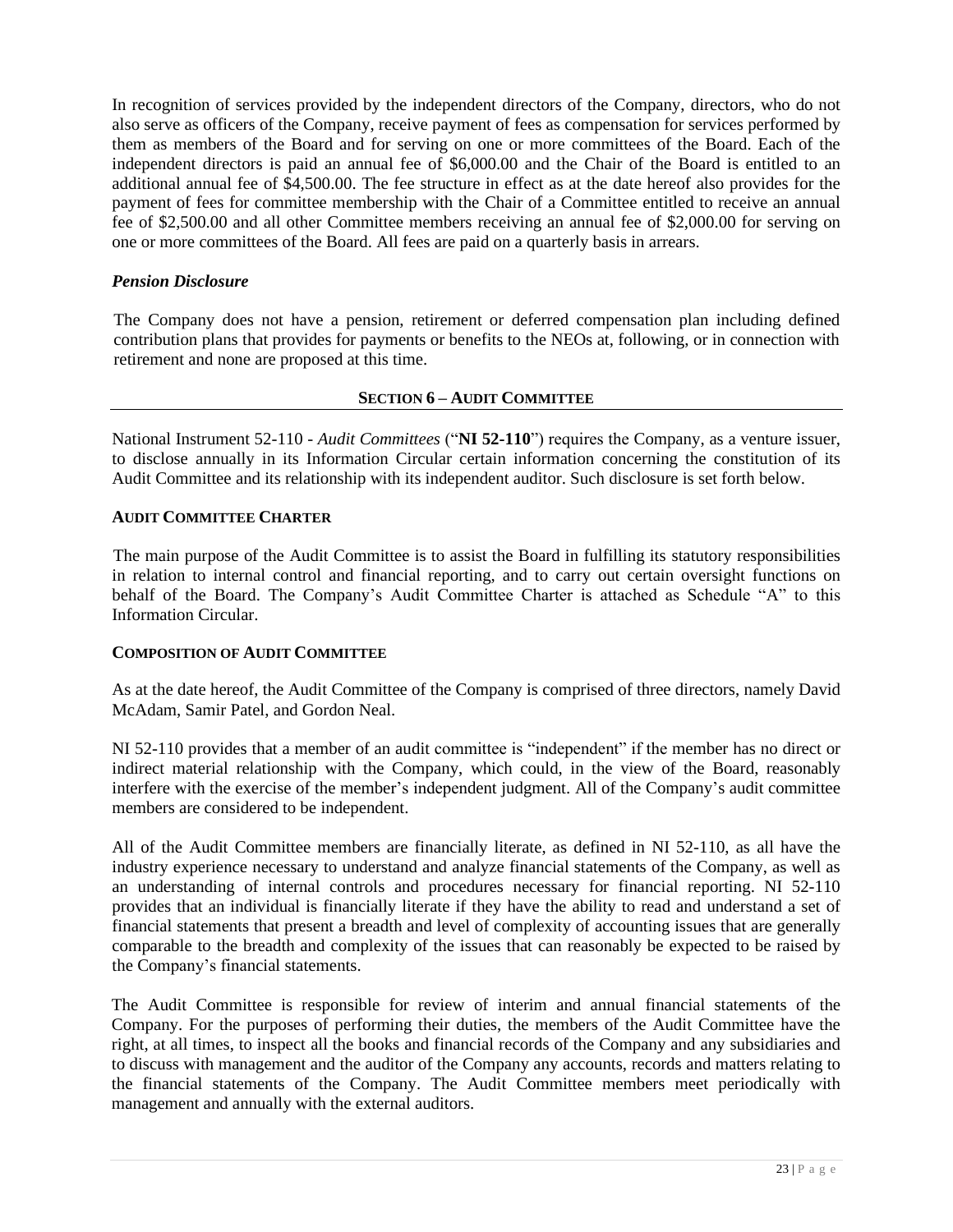#### **RELEVANT EDUCATION AND EXPERIENCE**

Each member of the Company's present Audit Committee has adequate education and experience that is relevant to their performance as an Audit Committee member and, in particular the requisite education and experience that have provided the member with:

- (a) an understanding of the accounting principles used by the Company to prepare its financial statements and the ability to assess the general application of those principles in connection with estimates, accruals and reserves;
- (b) experience preparing, auditing, analyzing or evaluating financial statements that present a breadth and level of complexity of accounting issues that are generally comparable to the breadth and complexity of issues that can reasonably be expected to be raised by the Company's financial statements or experience actively supervising individuals engaged in such activities; and
- (c) an understanding of internal controls and procedures for financial reporting.

# *David McAdam*

Mr. McAdam is a senior executive with over 30 years of finance and operations experience in large and small capitalization companies, in which he has been the financial lead in raising over \$250 million in equity and securing over \$100 million in debt. Mr. McAdam has been the financial and/or operational lead in over 90 acquisitions, including the integration of the target companies. He has been the Chief Financial Officer of several public and private companies including a number of public and private B.C. based mining companies, including a Vancouver-based TSX company with producing assets in South Africa and public reporting across the TSX-AIM-JSE exchanges. Other sectors include a for-profit provider of English as a Second Language training to foreign students (Executive Advisory and Investor Relations) and a Fortune 150 waste management/recycling company (VP Operations and Director of Finance). These roles required reporting to public company Audit, Safety and Risk Committees along with full board presentations in a Fortune 150 company. Most recently, Mr. McAdam has been providing executive advisory consulting services to small and medium sized start-up enterprises leveraging his extensive experience in financial/operational integration/optimization and measurement, financial planning and analysis (including annual budgets and rolling forecasts), mergers and acquisitions (buy and sell side), due diligence, investor relations (TSX.V and JSE), systems strategy, implementation oversight and management, risk management and regulatory compliance.

# *Gordon Neal*

Mr. Neal is experienced in governance, corporate finance and investor relations. He founded Neal McInerney Investor Relations in 1991. Through marketing more than \$4 billion in debt and equity financings, the company grew to be the second largest full-service Investor Relations firm in Canada with offices in Vancouver, Toronto and Los Angeles. Clients included BCE, Nortel, Bell Canada International, Bell Mobility, Clearnet, Intrawest, Canaccord Capital, BMO Nesbitt Burns, and Blackberry (RIM). He was the VP Corporate Development at MAG Silver Corp. and was VP Corporate Development for Silvercorp Metals Inc. (TSX: SVM). He was most recently President of New Pacific Metals. Mr. Neal graduated from Dalhousie University with a B.Sc. in Biochemistry in 1977 where he also served as a member of the Dalhousie University Senate and Board of Governors. In such roles, Mr. Neal has gained experience with the review and understanding of the accounting principles relevant to the financial statements of public natural resource companies, including companies comparable to the Company.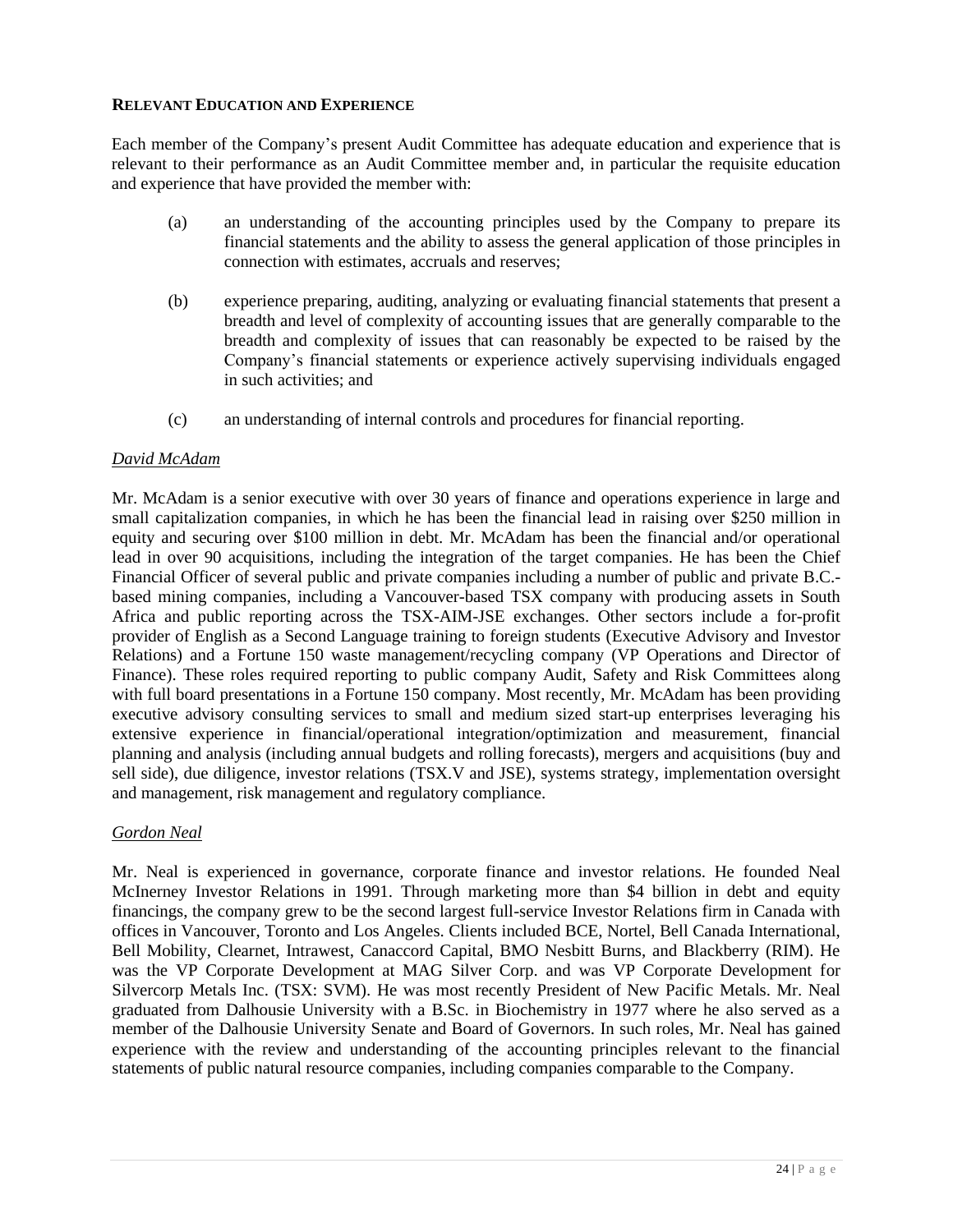# *Samir Patel*

Mr. Patel is a securities lawyer with over 12 years of experience in securities and corporate law, particularly in relation to M&A transactions, continuous disclosure requirements, corporate governance and equity financings. He is currently General Counsel and Corporate Secretary at First Mining Gold Corp., a Canadian-focused gold exploration and development company listed on the Toronto Stock Exchange, Mr. Patel has a Bachelor of Laws (LL.B. - Honours) degree from the University Nottingham in the United Kingdom.

#### **AUDIT COMMITTEE OVERSIGHT**

At no time since the commencement of the Company's most recently completed financial year ended December 31, 2021, was a recommendation of the Audit Committee to nominate or compensate an external auditor not adopted by the Board.

#### **RELIANCE ON CERTAIN EXEMPTIONS**

At no time since the commencement of the Company's most recently completed financial year ended December 31, 2021, has the Company relied on the exemption in section 2.4 of NI 52-110 *(De Minimis Non-audit Services)*, the exemption in section 6.1.1(4) (*Circumstance Affecting the Business or Operations of the Venture Issuer)*, the exemption in subsection 6.1.1(5) (*Events Outside Control of Member*), the exemption in subsection 6.1.1(6) (*Death, Incapacity or Resignation*), or an exemption, in whole or in part, granted under Part 8 of NI 52-110.

#### **PRE-APPROVAL POLICIES AND PROCEDURES**

The Audit Committee reviews and pre-approves all audit and non-audit services and engagement fees and terms in accordance with applicable law, including those provided to the Company's subsidiaries by the auditor of the Company or any other person in its capacity as independent auditor of such subsidiary. Between scheduled Committee meetings, the Committee Chair, on behalf of the Committee, is authorized to pre-approve any audit or non-audit services and engagement fees and terms up to \$50,000. If such authorization is provided, the Committee Chair, at the next Committee meeting, reports to the Committee any such pre-approval given.

#### **EXTERNAL AUDITOR SERVICE FEES (BY CATEGORY)**

The aggregate fees billed by the Company's external auditor in each of the last two financial years with respect to the Company, by category, are as follows:

| <b>Financial Year</b><br><b>Ended December 31</b> | <b>Audit Fees</b> <sup>(1)</sup><br>$($)$ | Audit-Related Fees <sup>(2)</sup> | Tax Fees $(3)$<br>$($)$ | All Other Fees <sup>(4)</sup><br>$($)$ |
|---------------------------------------------------|-------------------------------------------|-----------------------------------|-------------------------|----------------------------------------|
| 2021                                              | 22,500                                    | Nil                               | Nil                     | Nil                                    |
| 2020                                              | 25,000                                    | 7.897                             | 2,500                   | Nil                                    |

**Notes:**

(1) The aggregate fees billed by the Company's external auditor for audit fees.

<sup>(2)</sup> The aggregate fees billed for assurance and related services by the Company's external auditor that are reasonably related to the performance of the audit or review of the Company's financial statements that are not reported under the heading "Audit Fees".

(3) The aggregate fees billed for professional services rendered by the Company's external auditor for tax compliance, tax advice and tax planning.

<sup>(4)</sup> The aggregate fees billed for products and services provided by the Company's external auditor, other than as set out under the headings "Audit Fees", "Audit Related Fees" and "Tax Fees".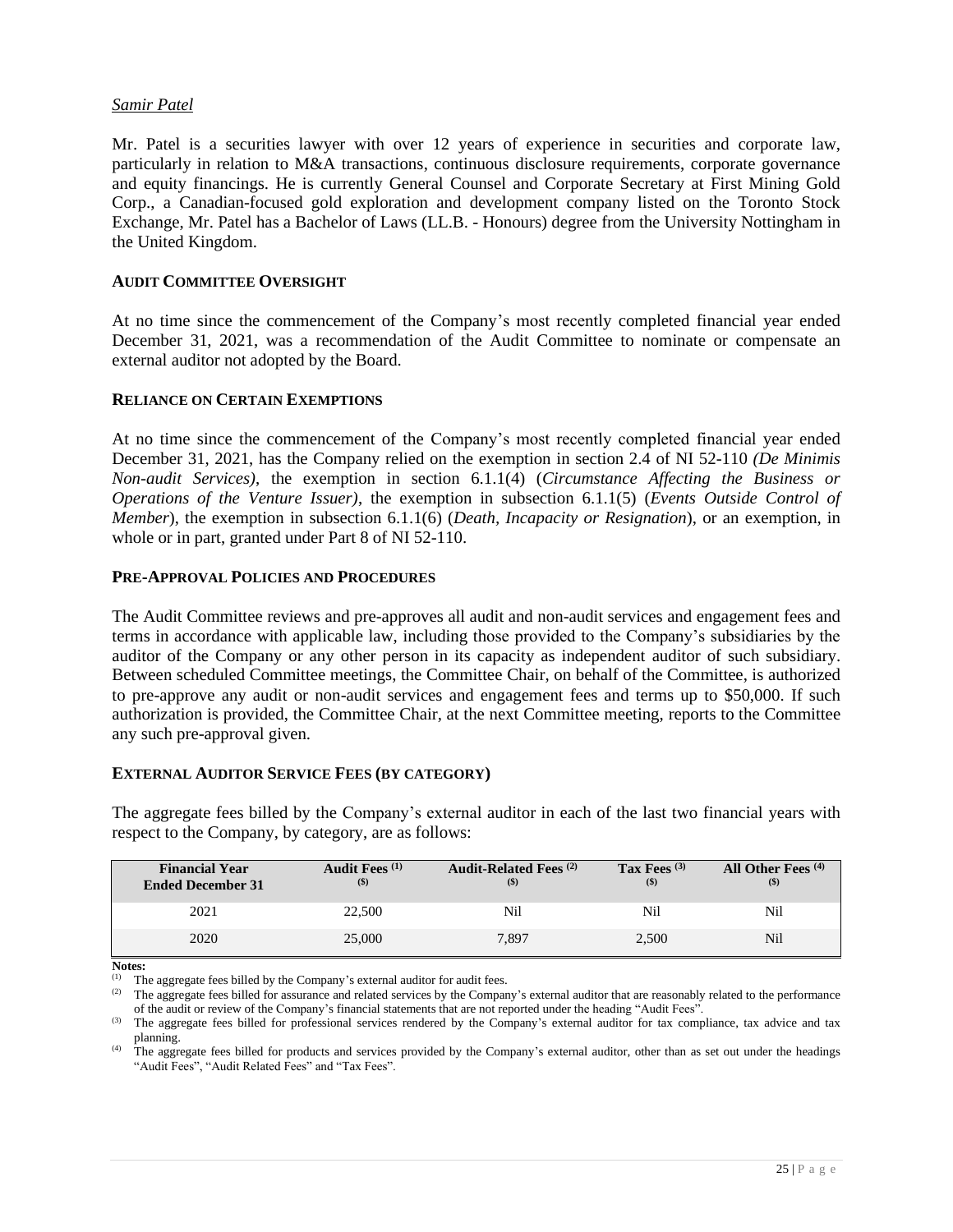# **EXEMPTION**

As the Company is a "Venture Issuer" pursuant to relevant securities legislation, the Company is relying on the exemption in section 6.1 of National Instrument 52-110 - *Audit Committees*, from the requirement of Parts 3 (*Composition of the Audit Committee*) and 5 (*Reporting Obligations*) of National Instrument 52-110.

#### **SECTION 7 - CORPORATE GOVERNANCE**

#### **GENERAL**

Pursuant to National Instrument 58-101 - *Disclosure of Corporate Governance Practices* ("**NI 58-101**"), the Company is required to disclose its corporate governance practices. Corporate governance relates to the activities of the Board, the members of which are elected by and are accountable to the Shareholders and takes into account the role of the individual members of management who are appointed by the Board and who are charged with the day-to-day management of the Company.

National Policy 58-201 - *Corporate Governance Guidelines* ("**NP 58-201**") establishes corporate governance guidelines which apply to all public companies. These guidelines are not intended to be prescriptive but to be used by issuers in developing their own corporate governance practices. The Board is committed to sound corporate governance practices and believes the Company's corporate governance practices are appropriate and effective for the Company given its current size.

#### **BOARD OF DIRECTORS**

The mandate of the board of directors of the Company, as prescribed by the *Business Corporations Act*  (British Columbia), is to manage or supervise the management of the business and affairs of the Company and to act with a view to the best interests of the Company. In doing so, the Board oversees the management of the Company's affairs directly and through its committee(s). The Board facilitates its exercise of independent supervision over management through frequent meetings of the Board. The Board is currently composed of six (6) directors, four of whom are not executive officers of the Company and considered to be independent, as that term is defined in applicable securities legislation. Messrs. Hawkins, McAdam, Neal and Patel are considered to be independent for the purposes of NI 58-101. Messrs. Nickel and Naas are not considered independent as they also serve as executive officers of the Company. In determining whether a director is independent, the Board chiefly considers whether the director has a relationship which could or could be perceived to interfere with the director's ability to objectively assess the performance of management.

The Board is responsible for approving long-term strategic plans and annual operating plans and budgets recommended by management. Board consideration and approval is also required for material contracts and business transactions, and all debt and equity financing transactions.

The Board delegates to management responsibility for meeting defined corporate objectives, implementing approved strategic and operating plans, carrying on the Company's business in the ordinary course, managing the Company's cash flow, evaluating new business opportunities, recruiting staff and complying with applicable regulatory requirements. The Board also looks to management to furnish recommendations respecting corporate objectives, long-term strategic plans and annual operating plans.

#### **DIRECTORSHIPS**

Certain of the Company's current directors are also directors of other reporting issuers (or the equivalent) in a jurisdiction or a foreign jurisdiction as follows: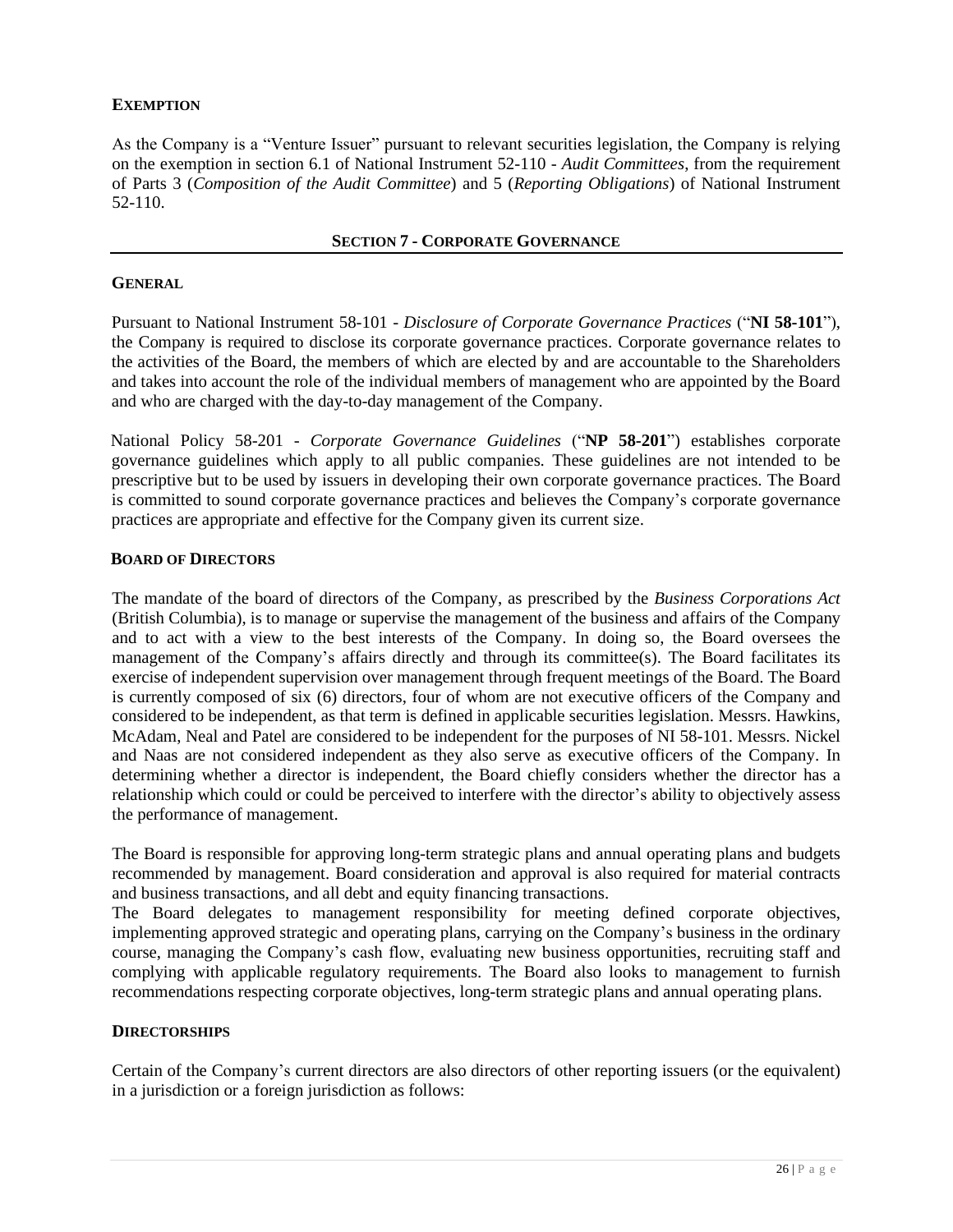| <b>Name of Director</b> | <b>Other Reporting Issuer (or the equivalent)</b> |
|-------------------------|---------------------------------------------------|
| T. Gregory Hawkins      | Discovery-Corp Enterprises Inc.                   |
|                         | Altina Capital Corp.                              |
|                         | Lithium One Metals Inc.                           |
| Gordon Neal             | Trigon Metals Inc.                                |
|                         | Wealth Minerals Ltd.                              |
|                         | Whitehorse Gold Corp.                             |

# **ORIENTATION AND CONTINUING EDUCATION**

The Company has not developed an official orientation or training program for new directors. As required, new directors will have the opportunity to become familiar with the Company by meeting with the other directors and with officers and employees. Orientation activities will be tailored to the particular needs and experience of each director and the overall needs of the Board.

# **ETHICAL BUSINESS CONDUCT**

The Board has found that the fiduciary duties placed on individual directors by the Company's governing corporate legislation and the common law and the restrictions placed by applicable corporate legislation on an individual director's participation in decisions of the Board in which the director has an interest have been sufficient to ensure that the Board operates independently of management and in the best interests of the Company.

Under the corporate legislation, a director is required to act honestly and in good faith with a view to the best interests of the Company and exercise the care, diligence and skill that a reasonably prudent person would exercise in comparable circumstances, and disclose to the board the nature and extent of any interest of the director in any material contract or material transaction, whether made or proposed, if the director is a party to the contract or transaction, is a director or officer (or an individual acting in a similar capacity) of a party to the contract or transaction or has a material interest in a party to the contract or transaction. The director must then abstain from voting on the contract or transaction unless the contract or transaction (i) relates primarily to their remuneration as a director, officer, employee or agent of the Company or an affiliate of the Company, (ii) is for indemnity or insurance for the benefit of the director in connection with the Company, or (iii) is with an affiliate of the Company. If the director abstains from voting after disclosure of their interest, the directors approve the contract or transaction and the contract or transaction was reasonable and fair to the Company at the time it was entered into, the contract or transaction is not invalid and the director is not accountable to the Company for any profit realized from the contract or transaction. Otherwise, the director must have acted honestly and in good faith, the contract or transaction must have been reasonable and fair to the Company and the contract or transaction be approved by the Shareholders by a special resolution after receiving full disclosure of its terms in order for the director to avoid such liability or the contract or transaction being invalid.

# **NOMINATION OF DIRECTORS**

The Board considers its size each year when it considers the number of directors to recommend to Shareholders for election at the annual meeting of shareholders, taking into account the number required to carry out the Board's duties effectively and to maintain a diversity of views and experience.

The Board's Compensation and Nominating Committee is responsible for identifying individuals qualified to become new Board members and new director nominees for annual meetings of Shareholders. New nominees must have a track record in general business management, special expertise in an area of strategic interest to the Company, the ability to devote the time required, shown support for the Company's mission and strategic objectives, and a willingness to serve.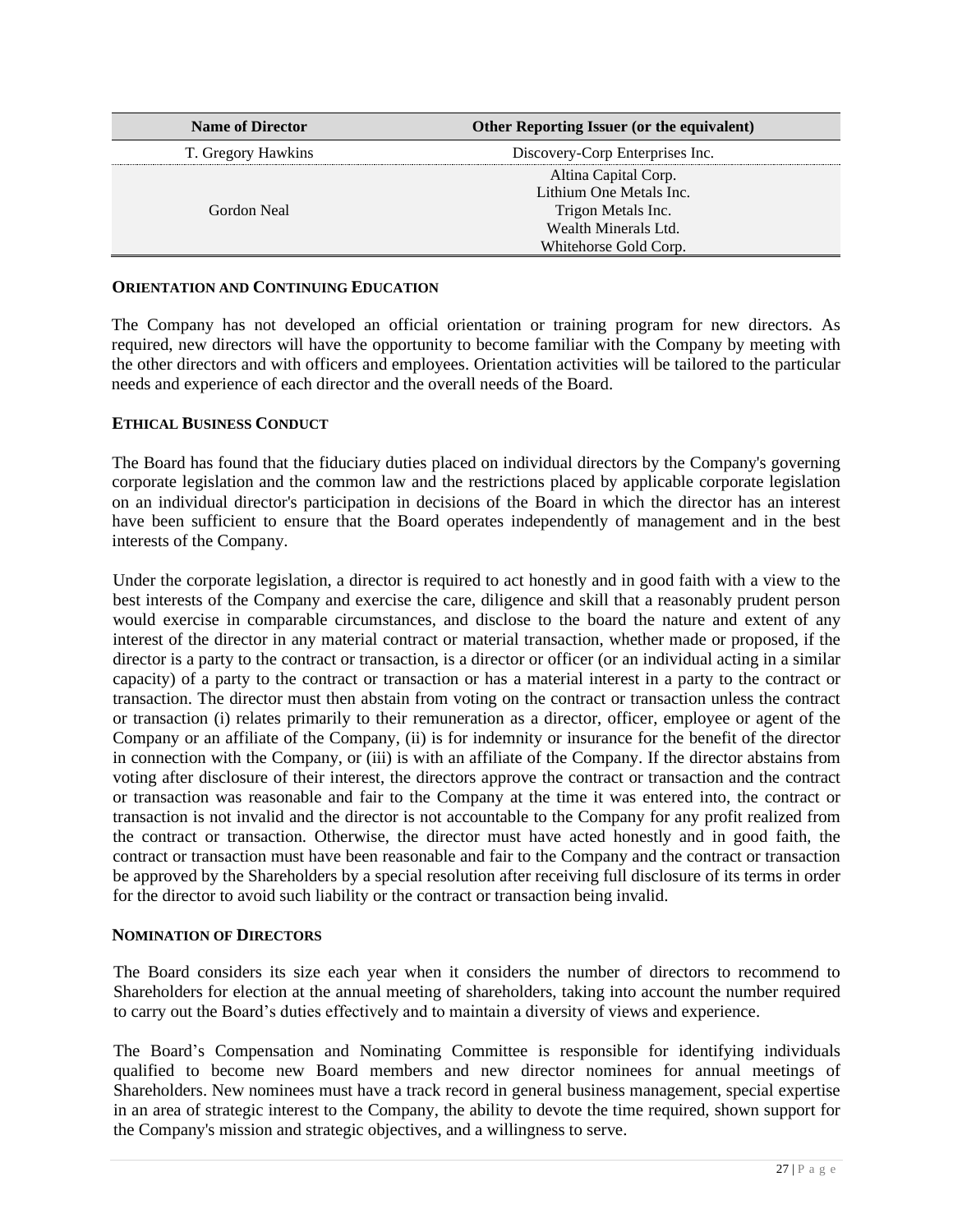#### **COMPENSATION OF DIRECTORS AND CHIEF EXECUTIVE OFFICER**

The Board is responsible for reviewing the Compensation and Nominating Committee's recommendations with respect to all forms of compensation to be granted to the CEO and the directors of the Company and for all approvals related thereto. In turn, the Compensation and Nominating Committee is responsible for determining compensation structures to recommend to the Board as a whole and to review the CEO's recommendations respecting compensation of the other senior executives of the Company to ensure such arrangements reflect the responsibilities and risks associated with each position.

When determining the compensation of its executive officers, the Board considers the following issues: i) recruiting and retaining executives critical to the success of the Company and the enhancement of shareholder value; ii) providing fair and competitive compensation; iii) balancing the interests of management and Shareholders; and iv) rewarding performance, both on an individual basis and with respect to operations in general. In order to achieve these objectives, the key elements of the executive compensation program are: (i) base salary or fee; (ii) potential annual incentive award; and (iii) long-term incentive in the form of stock options. The directors are of the view that all elements of the total program should be considered, rather than any single element.

#### **BOARD COMMITTEES**

The Board has three committees, specifically an Audit Committee, a Compensation and Nominating Committee, and a Governance Committee.

A description of the function of the Audit Committee can be found in this Information Circular under "*Section 6 - Audit Committee*".

As at the date hereof, the Compensation and Nominating Committee and the Governance Committee are composed of Samir Patel (Chair), David McAdam, and Gordon Neal.

#### **ASSESSMENTS**

The Board, as a whole, assesses its performance, the performance of its committee(s) and the contribution of individual directors on an ongoing basis. It also monitors the adequacy of information given to directors, communication between the Board and management and the strategic direction and processes of the Board and committee(s).

#### **SECTION 8 - OTHER INFORMATION**

#### **SECURITIES AUTHORIZED FOR ISSUANCE UNDER EQUITY COMPENSATION PLANS**

The following table sets forth information with respect to all compensation plans under which equity securities are authorized for issuance as at December 31, 2021.

| <b>Plan Category</b>                                                    | (a)<br>Number of securities to be<br>issued upon exercise of<br>outstanding options,<br>warrants and rights $(1)$ | (b)<br>Weighted-average<br>exercise price of<br>outstanding options,<br>warrants and rights $(1)$ | (c)<br><b>Number of securities</b><br>remaining available for<br>future issuance under<br>equity compensation<br>plans<br>(excluding securities<br>reflected in column (a)) $^{(1)}$ |
|-------------------------------------------------------------------------|-------------------------------------------------------------------------------------------------------------------|---------------------------------------------------------------------------------------------------|--------------------------------------------------------------------------------------------------------------------------------------------------------------------------------------|
| Equity compensation plans<br>approved by securityholders <sup>(2)</sup> | 1,080,278                                                                                                         | \$2.26                                                                                            | 587,406                                                                                                                                                                              |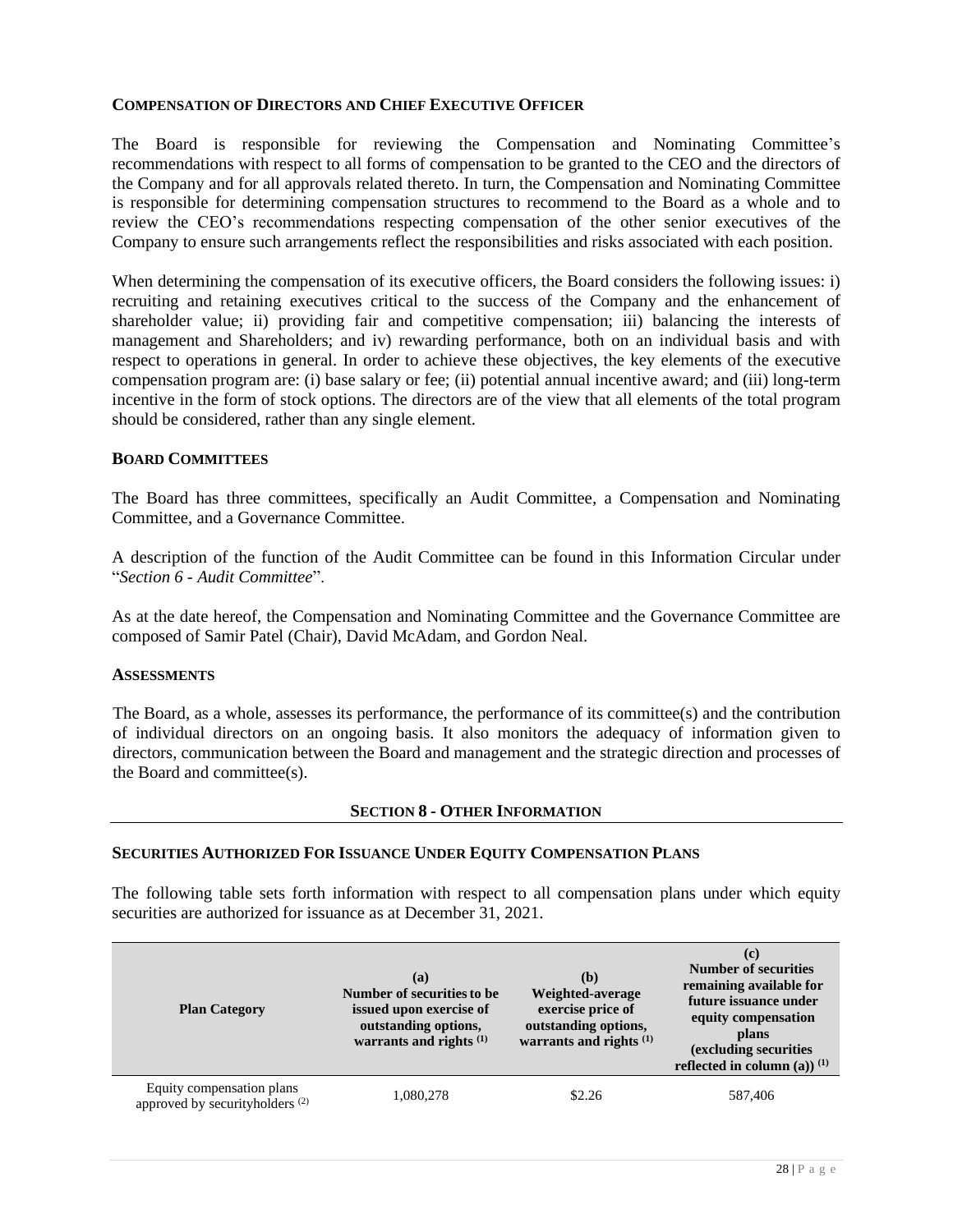| <b>Plan Category</b>                                         | (a)<br>Number of securities to be<br>issued upon exercise of<br>outstanding options,<br>warrants and rights <sup>(1)</sup> | (b)<br>Weighted-average<br>exercise price of<br>outstanding options,<br>warrants and rights $(1)$ | (c)<br><b>Number of securities</b><br>remaining available for<br>future issuance under<br>equity compensation<br>plans<br>(excluding securities<br>reflected in column (a)) $^{(1)}$ |
|--------------------------------------------------------------|----------------------------------------------------------------------------------------------------------------------------|---------------------------------------------------------------------------------------------------|--------------------------------------------------------------------------------------------------------------------------------------------------------------------------------------|
| Equity compensation plans not<br>approved by securityholders | $\Omega$                                                                                                                   | $\Omega$                                                                                          | $\theta$                                                                                                                                                                             |
| Total:                                                       | 1,080,278                                                                                                                  | \$2.26                                                                                            | 587,406                                                                                                                                                                              |

**Notes:**

(1) Numbers and prices in this table and the Notes thereto are reflected on a post-consolidation basis in consideration of the consolidation effected May 2, 2022.

(2) Represents the Equity Incentive Plan of the Company. As at December 31, 2021, the Equity Incentive Plan reserved shares equal to a maximum of 20% of the issued and outstanding Shares. As at December 31, 2021, the Company had 8,388,424 Shares issued and outstanding.

# **INDEBTEDNESS OF DIRECTORS AND EXECUTIVE OFFICERS**

Other than "routine indebtedness" as defined in applicable securities legislation, since the beginning of the financial year ended December 31, 2021, none of:

- (a) the executive officers, directors, employees and former executive officers, directors and employees of the Company or any of its subsidiaries;
- (b) the proposed nominees for election as a director of the Company; or
- (c) any associates of the foregoing persons;

is or has been indebted to the Company or any of its subsidiaries or has been indebted to any other entity where that indebtedness was the subject of a guarantee, support agreement, letter of credit or other similar arrangement or understanding provided by the Company or any of its subsidiaries, and which was not entirely repaid on or before the date of this Information Circular.

# **INTEREST OF CERTAIN PERSONS OR COMPANIES IN MATTERS TO BE ACTED UPON**

Except as disclosed herein, no director or executive officer of the Company, nor any person who has held such a position since the beginning of the last completed financial year of the Company, nor any proposed nominee for election as a director of the Company, nor any associate or affiliate of the foregoing persons, has any material interest, direct or indirect, by way of beneficial ownership of securities or otherwise, in any matter to be acted on at the Meeting other than the election of directors and the approval of the equity incentive plan of the Company.

# **INTEREST OF INFORMED PERSONS IN MATERIAL TRANSACTIONS**

Except as disclosed herein or in the Company's financial statements, no informed person of the Company, or proposed director of the Company, or any associate or affiliate of any informed person or proposed director, had any material interest, direct or indirect, in any transaction since the commencement of the Company's most recently completed financial year, or in any proposed transaction which has materially affected or would materially affect the Company or any of its subsidiaries.

An "informed person" means: (a) a director or executive officer of the Company; (b) a director or executive officer of a person or company that is itself an informed person or subsidiary of the Company; (c) any person or company who beneficially owns, directly or indirectly, voting securities of the Company or who exercises control or direction over voting securities of the Company or a combination of both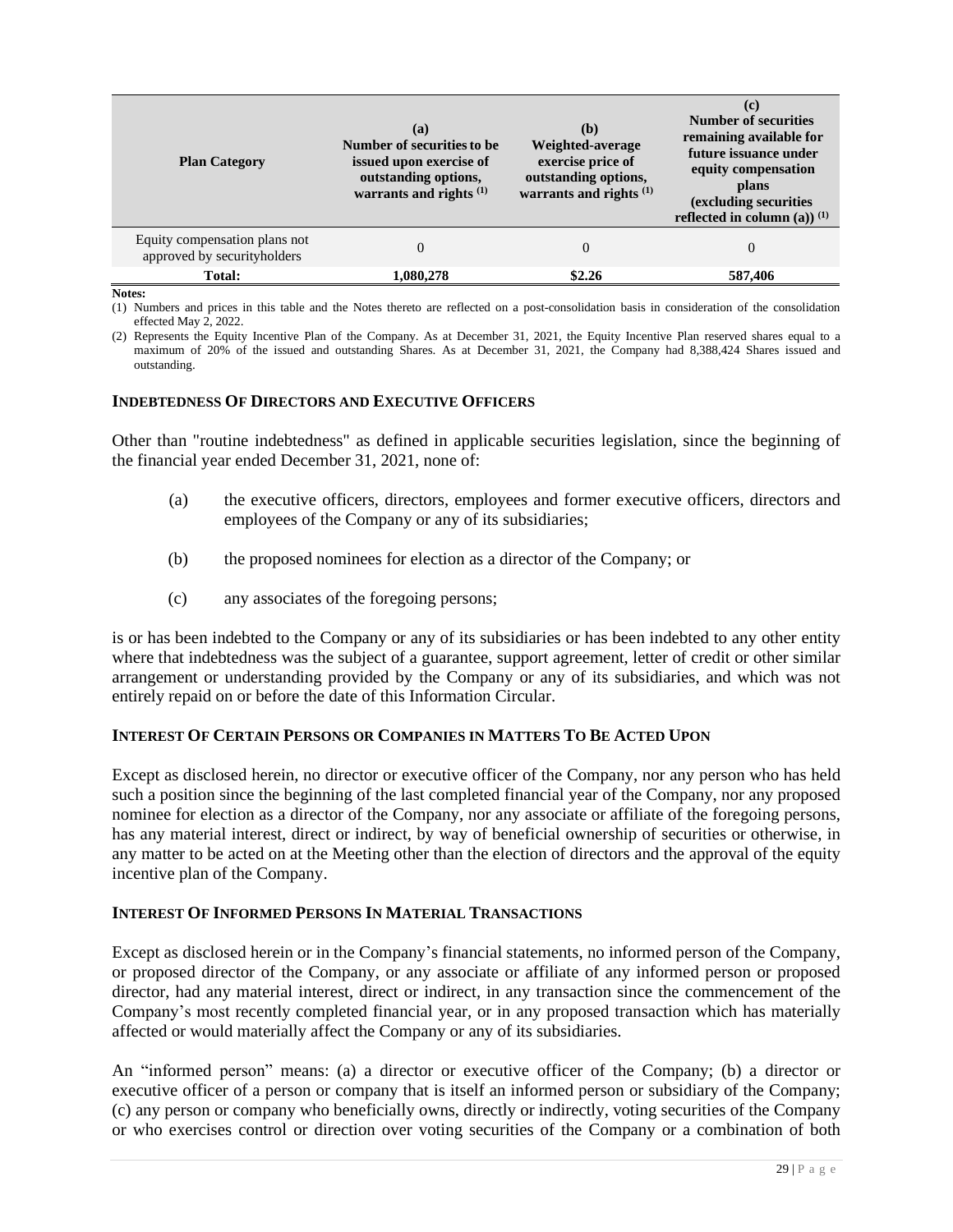carrying more than 10% of the voting rights other than voting securities held by the person or company as underwriter in the course of a distribution; and (d) the Company itself, if and for so long as it has purchased, redeemed or otherwise acquired any of its shares.

#### **MANAGEMENT CONTRACTS**

Since the beginning of the Company's most recently completed financial year ended December 31, 2021, management functions of the Company are not, and have not been, to any substantial degree performed by any person other than the executive officers and directors of the Company. See *"Section 5 - Statement of Executive Compensation – Employment, Consulting and Management Agreements."*

#### **OTHER BUSINESS**

Management of the Company is not aware of any other business to be considered at the Meeting other than as set forth in the Notice of Meeting that accompanies this Information Circular. If other items of business are properly brought before the Meeting, it is the intention of the persons named in the enclosed form of proxy to vote the Shares represented thereby in accordance with management's recommendation.

#### **ADDITIONAL INFORMATION**

Financial information about the Company is included in the Company's comparative annual financial statements for the year ended December 31, 2021, and the related Management's Discussion and Analysis, which have been electronically filed with regulators and are available on SEDAR at [www.sedar.com](http://www.sedar.com/) under the Company's profile. Copies may be obtained without charge upon request to the Company, c/o Keystone Corporate Services Inc., Suite 214, 257 12<sup>th</sup> Street East, North Vancouver, BC, V7L 2J8, or via email to [janet@keystonecorp.ca.](mailto:janet@keystonecorp.ca)

#### **REQUEST FOR FINANCIAL STATEMENTS**

National Instrument 51-102 – *Continuous Disclosure Obligations* sets out the procedures for a shareholder to receive financial statements. If you wish to receive financial statement, you may use the enclosed form or provide instructions in any other written format.

#### **APPROVAL OF THE BOARD OF DIRECTORS**

The contents of this Information Circular have been approved and the delivery of it to each Shareholder entitled thereto and to the appropriate regulatory agencies has been authorized by the Board.

DATED at Vancouver, British Columbia, this 12<sup>th</sup> day of May, 2022.

BY ORDER OF THE BOARD

# **INTERRA COPPER CORP.**

*/s/ Jason Nickel* Jason Nickel

Chief Executive Officer and Director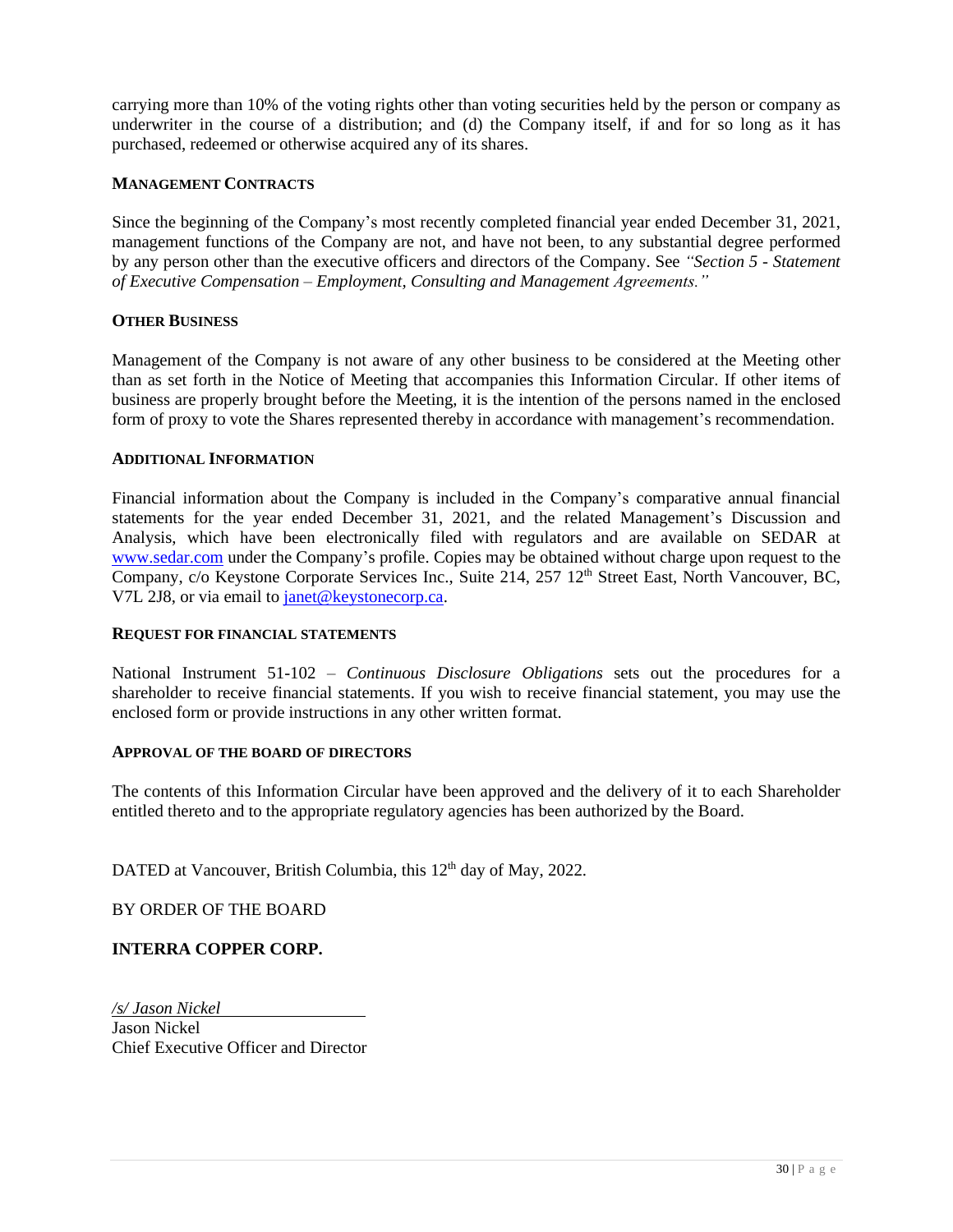# **SCHEDULE "A"**

# **Charter of the Audit Committee of the Board of Directors of Interra Copper Corp.**

#### **(the "Company")** \_\_\_\_\_\_\_\_\_\_\_\_\_\_\_\_\_\_\_\_\_\_\_\_\_\_\_\_\_\_\_\_\_\_\_\_\_\_\_\_\_\_\_\_\_\_\_\_\_\_\_\_\_\_\_\_\_\_\_\_\_\_\_\_\_\_\_\_\_\_\_\_\_\_\_\_\_\_\_\_\_\_\_\_\_

#### **1. PURPOSE**

The main purpose of the Audit Committee (the "**Committee**"**)** of the Board of Directors (the "**Board**"**)** of Interra Copper Corp. **(**"**Interra**" or the "**Company**"**)** is to assist the Board in fulfilling its statutory responsibilities in relation to internal control and financial reporting, and to carry out certain oversight functions on behalf of the Board, including the oversight of:

(a) the integrity of the Company's financial statements and other financial information provided by the Company to securities regulators, governmental bodies and the public to ensure that the Company's financial disclosures are complete, accurate, in accordance with International Financial Reporting Standards **(**"**IFRS**"**)** as issued by the International Accounting Standards Board **(**"**IASB"**) and interpretations by the International Financial Reporting Interpretations Committee ("**IFRIC**"**),** and fairly present the financial position and risks of the Company;

- (b) assessing the independence, qualifications and performance of the Company's independent auditor (the "**Auditor**"**),** appointing and replacing the Auditor, overseeing the audit and nonaudit services provided by the Auditor, and approving the compensation of the Auditor;
- (c) Senior Management (as defined below) responsibility for assessing and reporting on the effectiveness of internal controls;
- (d) financial matters and management of financial risks;
- (e) the prevention and detection of fraudulent activities; and
- (f) investigation of complaints and submissions regarding accounting or auditing matters and unethical or illegal behavior.

The Committee provides an avenue for communication between the Auditor, the Company's executive officers and other senior managers ("**Senior Management**") and the Board, and has the authority to communicate directly with the Auditor. The Committee shall have a clear understanding with the Auditor that they must maintain an open and transparent relationship with the Committee. The Auditor is ultimately accountable to the Committee and the Board, as representatives of the Company's shareholders.

#### **2. COMPOSITION**

The Committee shall be comprised of three directors. Each Committee member shall:

- (g) satisfy the laws governing the Company;
- <span id="page-31-0"></span>(h) be "independent" in accordance with sections 1.4 and 1.5 of National Instrument 52-110 Audit Committees (**"NI 52-110")**, which sections are reproduced in Appendix "A" of this charter; and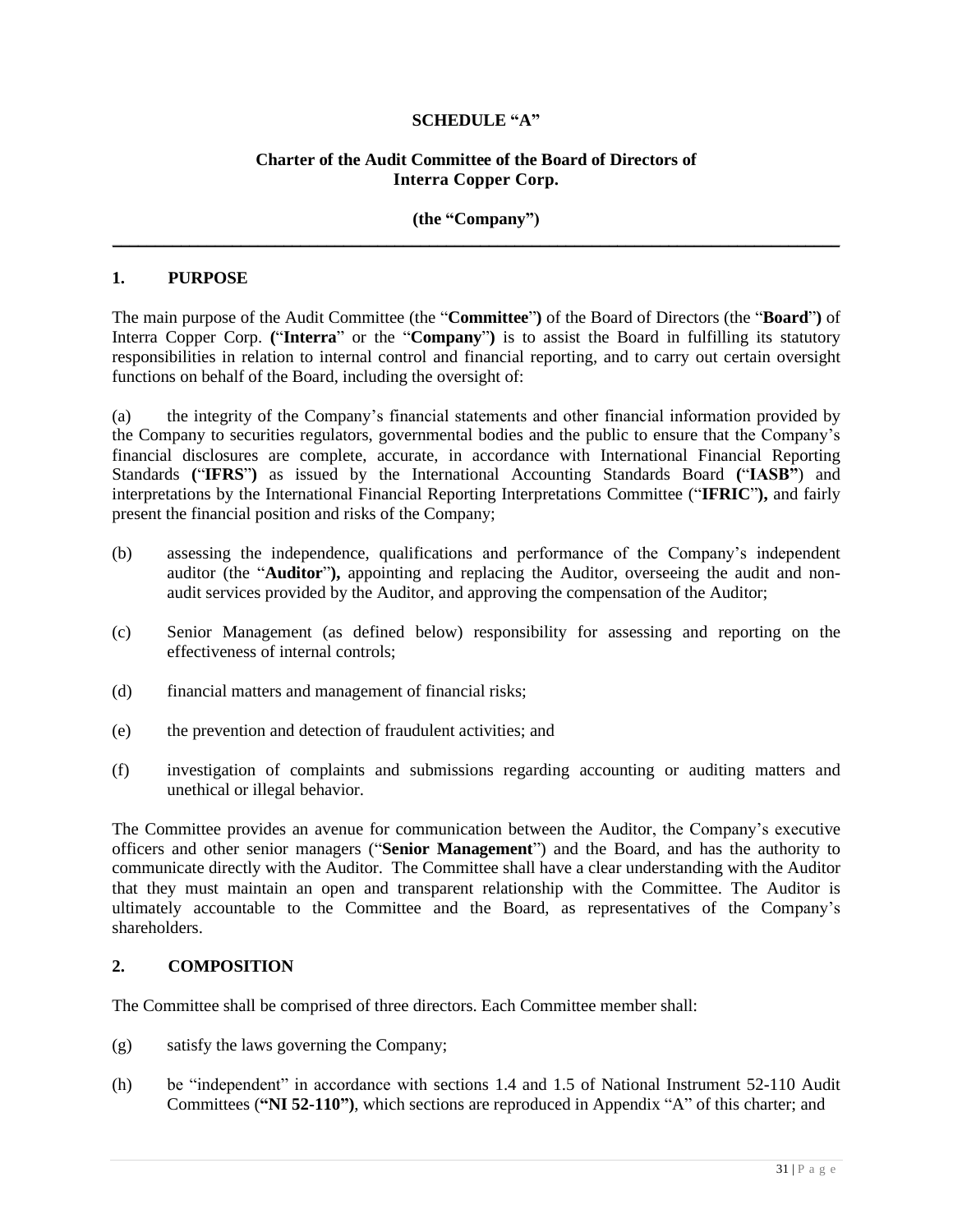- (i) be "financially literate" in accordance with the definition set out in section 1.6 of NI 52-110,
- (j) which definition is reproduced in Appendix "A" of this charter.

For purposes of subparagraph [\(h\)](#page-31-0) above, the position of non-executive Chair of the Board is considered to be an executive officer of the Company.

Committee members and the chair of the Committee (the **"Committee Chair"**) shall be appointed annually by the Board at the first Board meeting that is held after every annual general meeting of the Company's shareholders. The Board may remove a Committee member at any time in its sole discretion by a resolution of the Board.

If a Committee member simultaneously serves on the audit committees of more than three public companies, the Committee shall seek the Board's determination as to whether such simultaneous service would impair the ability of such member to effectively serve on the Committee and ensure that such determination is disclosed.

# **3. MEETINGS**

The Committee shall meet at least once per financial quarter and as many additional times as the Committee deems necessary to carry out its duties effectively.

The Committee shall meet:

- (a) within 60 days following the end of each of the first three financial quarters to review and discuss the unaudited financial results for the preceding quarter and the related management's discussion and analysis (**"MD&A"**); and
- (b) within 120 days following the end of the Company's fiscal year end to review and discuss the audited financial results for the year and related MD&A.

As part of its job to foster open communication, the Committee shall meet at least once each financial quarter with Senior Management and the Auditor in separate executive sessions to discuss any matters that the Committee or each of these groups believe should be discussed privately.

A majority of the members of the Committee shall constitute a quorum for any Committee meeting. No business may be transacted by the Committee except at a meeting of its members at which a quorum of the Committee is present or by unanimous written consent of the Committee members.

The Committee Chair shall preside at each Committee meeting. In the event the Committee Chair is unable to attend or chair a Committee meeting, the Committee will appoint a chair for that meeting from the other Committee members.

The Corporate Secretary of the Company, or such individual as appointed by the Committee, shall act as secretary for a Committee meeting (the **"Committee Secretary"**) and, upon receiving a request to convene a Committee meeting from any Committee member, shall arrange for such meeting to be held. The Committee Chair, in consultation with the other Committee members, shall set the agenda of items to be addressed at each Committee meeting. The Committee Secretary shall ensure that the agenda and any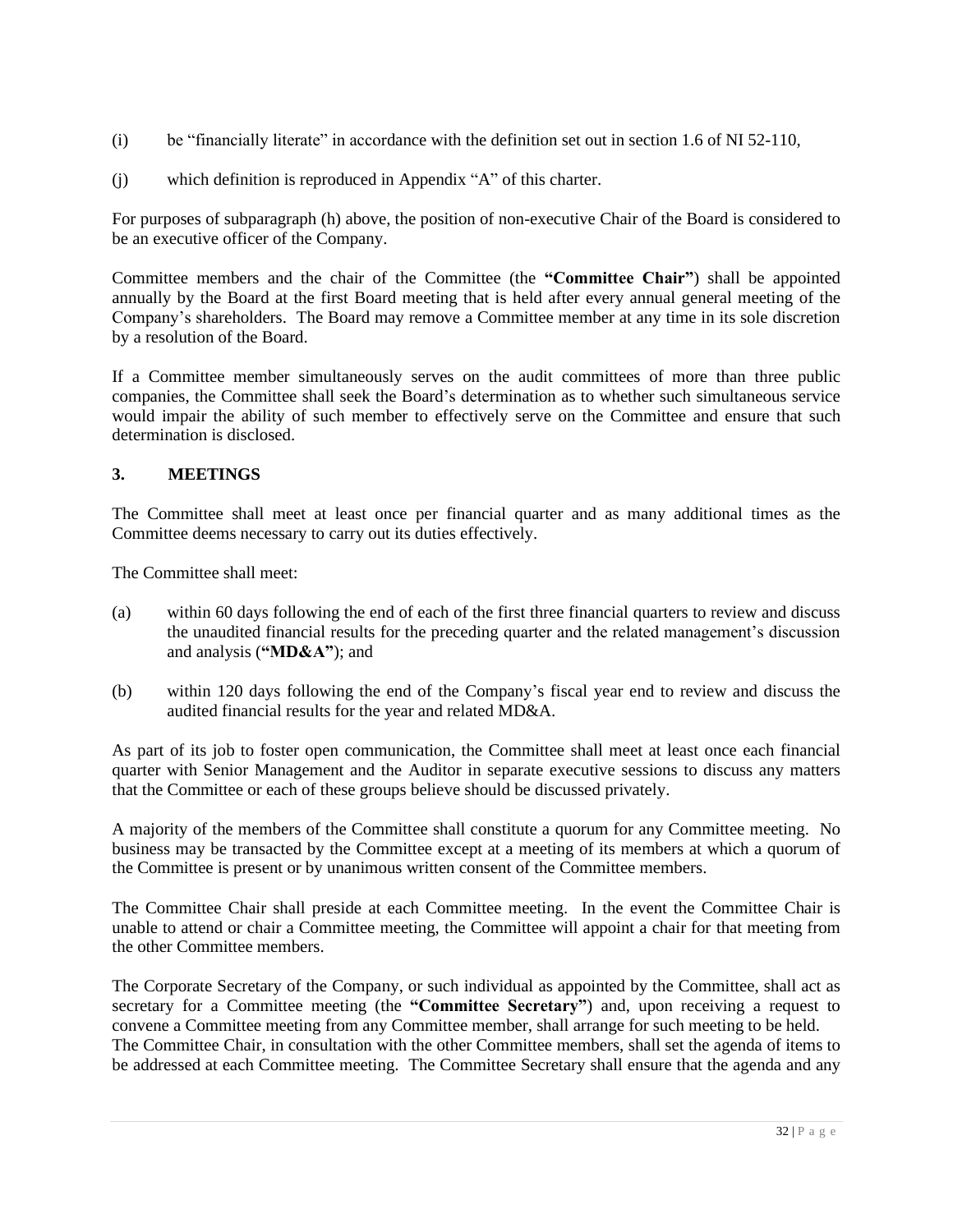supporting materials for each upcoming Committee meeting are circulated to each Committee member in advance of such meeting.

The Committee may invite such officers, directors and employees of the Company, the Auditor, and other advisors as it may see fit from time to time to attend at one or more Committee meetings and assist in the discussion and consideration of any matter. For purposes of performing their duties, members of the Committee shall, upon request, have immediate and full access to all corporate information and shall be permitted to discuss such information and any other matters relating to the duties and responsibilities of the Committee with officers, directors and employees of the Company, with the Auditor, and with other advisors subject to appropriate confidentiality agreements being in place.

Unless otherwise provided herein or as directed by the Board, proceedings of the Committee shall be conducted in accordance with the rules applicable to meetings of the Board.

# **4. DUTIES AND RESPONSIBILITIES**

Subject to the powers and duties of the Board and the Articles of the Company, in order to carry out its oversight responsibilities, the Committee shall:

#### **4.1 Financial Reporting Process**

- (a) Review with Senior Management and the Auditor any items of concern, any proposed changes in the selection or application of accounting principles and policies and the reasons for the change, any identified risks and uncertainties, and any issues requiring the judgement of Senior Management, to the extent that the foregoing may be material to financial reporting.
- (b) Consider any matter required to be communicated to the Committee by the Auditor under generally accepted auditing standards, applicable law and listing standards, if applicable, including the Auditor's report to the Committee (and the response of Senior Management thereto) on:
	- (i) accounting policies and practices used by the Company;
	- (ii) alternative accounting treatments of financial information that have been discussed with Senior Management, including the ramifications of the use of such alternative treatments and disclosures and the treatment preferred by the Auditor; and
	- (iii) any other material written communications between the Auditor and Senior Management.
- (c) Discuss with the Auditor their views about the quality, not just the acceptability, of accounting principles and policies used by the Company, including estimates and judgements made by Senior Management and their selection of accounting principles.
- (d) Discuss with Senior Management and the Auditor:
	- (i) any accounting adjustments that were noted or proposed (immaterial or otherwise) by the Auditor but were not reflected in the financial statements;
	- (ii) any material correcting adjustments that were identified by the Auditor in accordance with generally accepted accounting principles ("**GAAP**") or applicable law;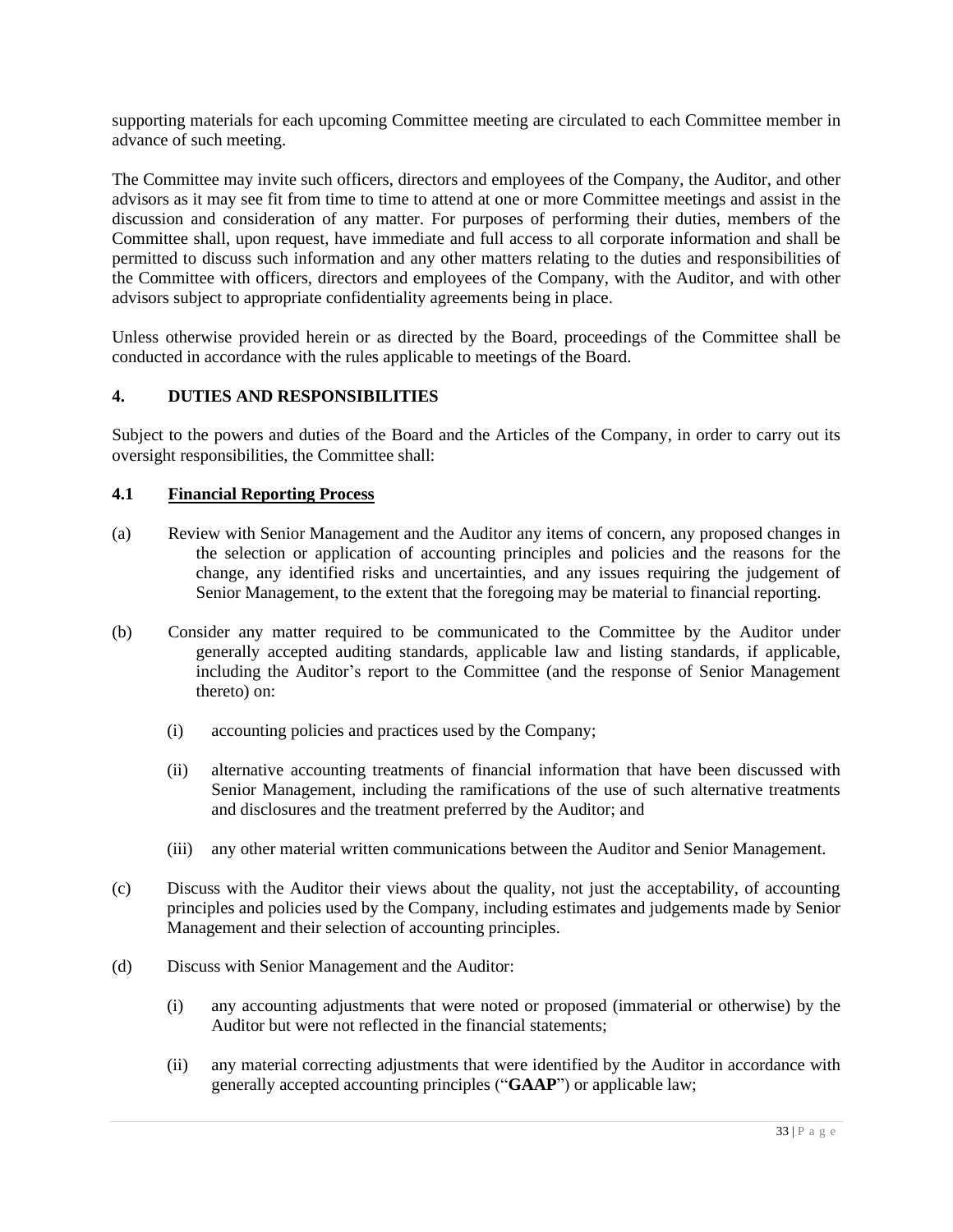- (iii) any communication reflecting a difference of opinion between the audit team and the Auditor's national office on material auditing or accounting issues raised by the engagement; and
- (iv) any "management" or "internal control" letter issued, or proposed to be issued, by the Auditor to the Company.
- (e) Discuss with Senior Management and the Auditor any significant financial reporting issues considered during the fiscal period and the method of resolution, and resolve disagreements between Senior Management and the Auditor regarding financial reporting.
- (f) Review with Senior Management and the Auditor:
	- (i) any off-balance sheet financing mechanisms being used by the Company and their effect on the Company's financial statements; and
	- (ii) the effect of regulatory and accounting initiatives on the Company's financial statements, including the potential impact of proposed initiatives.
- (g) Review with Senior Management and the Auditor and legal counsel, if necessary, any litigation, claim or other contingency, including tax assessments, that could have a material effect on the financial position or operating results of the Company, and the manner in which these matters have been disclosed or reflected in the financial statements.
- (h) Review with the Auditor any audit problems or difficulties experienced by the Auditor in performing the audit, including any restrictions or limitations imposed by Senior Management, and the response of Senior Management, and resolve any disagreements between Senior Management and the Auditor regarding these matters.
- (i) Review the results of the Auditor's work, including findings and recommendations, Senior Management's response, and any resulting changes in accounting practices or policies and the impact such changes may have on the financial statements.
- (j) Review and discuss with Senior Management the audited annual financial statements and related MD&A and make recommendations to the Board with respect to approval thereof before their release to the public.
- (k) Review and discuss with Senior Management and the Auditor all interim unaudited financial statements and related interim MD&A.
- (l) Approve interim unaudited financial statements and related interim MD&A prior to their filing and dissemination.
- (m) In connection with sections 4.1 and 5.1 of National Instrument 52-109 Certification of Disclosure in Issuers' Annual and Interim Filings (**"NI 52-109"**), obtain confirmation from the Chief Executive Officer (**"CEO"**) and the Chief Financial Officer (**"CFO"**) (and considering the Auditor's comments, if any, thereon) to their knowledge: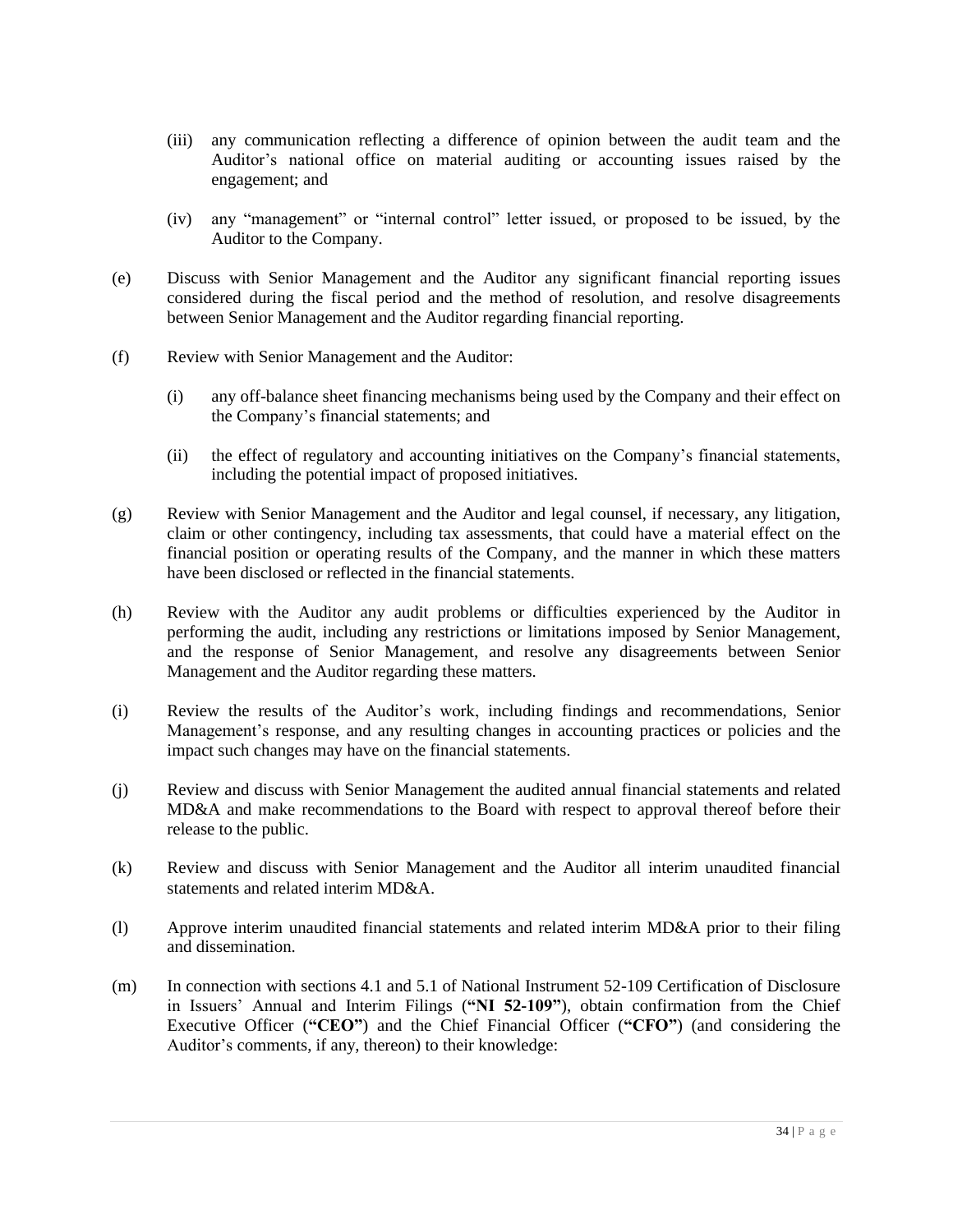- (i) that the audited financial statements, together with any financial information included in the annual MD&A and annual information form, fairly present in all material respects the Company's financial condition, financial performance and cash flows; and
- (ii) that the interim financial statements, together with any financial information included in the interim MD&A, fairly present in all material respects the Company's financial condition, financial performance and cash flows.
- (n) Review news releases to be issued in connection with the audited annual financial statements and related MD&A and the interim unaudited financial statements and related interim MD&A, before being disseminated to the public, if the Company is required to do so under applicable securities laws, paying particular attention to any use of "pro-forma" or "adjusted" non-GAAP, information.
- (o) Review any news release containing earnings guidance or financial information based upon the Company's financial statements prior to the release of such statements, if the Company is required to disseminate such news releases under applicable securities laws.
- (p) Review the appointment of the CFO and have the CFO report to the Committee on the qualifications of new key financial personnel involved in the financial reporting process.

# **4.2 Internal Controls**

- (a) Consider and review with Senior Management and the Auditor the adequacy and effectiveness of internal controls over accounting and financial reporting within the Company and any proposed significant changes in them.
- (b) Consider and discuss any Auditor's comments on the Company's internal controls, together with Senior Management responses thereto.
- (c) Discuss, as appropriate, with Senior Management and the Auditor any major issues as to the adequacy of the Company's internal controls and any special audit steps in light of material internal control deficiencies.
- (d) Review annually the disclosure controls and procedures.
- (e) Receive confirmation from the CEO and the CFO of the effectiveness of disclosure controls and procedures, and whether there are any significant deficiencies and material weaknesses in the design or operation of internal control over financial reporting which are reasonably likely to adversely affect the Company's ability to record, process, summarize and report financial information or any fraud, whether or not material, that involves Senior Management or other employees who have a significant role in the Company's internal control over financial reporting. In addition, receive confirmation from the CEO and the CFO that they are prepared to sign the annual and quarterly certificates required by sections 4.1 and 5.1 of NI 52-109, as amended from time to time.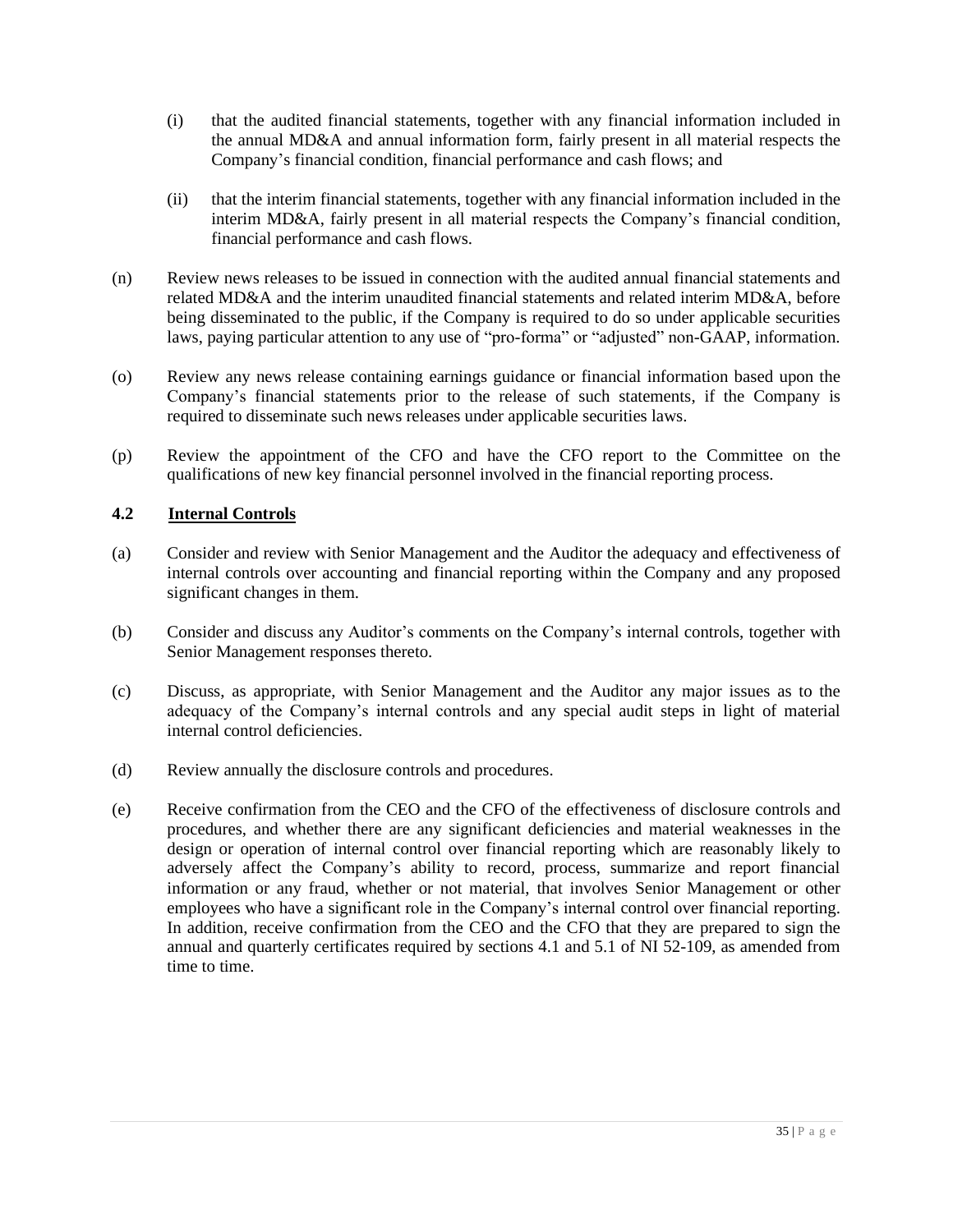# **4.3 The Auditor**

#### *Qualifications and Selection*

- (a) Subject to the requirements of applicable law, be solely responsible to select, retain, compensate, oversee, evaluate and, where appropriate, replace the Auditor. The Committee shall be entitled to adequate funding from the Company for the purpose of compensating the Auditor for authorized services.
- (b) Instruct the Auditor that:
	- (i) they are ultimately accountable to the Board and the Committee, as representatives of shareholders; and
	- (ii) they must report directly to the Committee.
- (c) Ensure that the Auditor have direct and open communication with the Committee and that the Auditor meet with the Committee once each financial quarter without the presence of Senior Management to discuss any matters that the Committee or the Auditor believe should be discussed privately.
- (d) Evaluate the Auditor's qualifications, performance, and independence. As part of that evaluation:
	- (i) at least annually, request and review a formal report by the Auditor describing: the firm's internal quality-control procedures; any material issues raised by the most recent internal quality-control review, or peer review, of the firm, or by any inquiry or investigation by governmental or professional authorities, within the preceding five years, respecting one or more independent audits carried out by the firm, and any steps taken to deal with any such issues;
	- (ii) annually review and confirm with Senior Management and the Auditor the independence of the Auditor, including all relationships between the Auditor and the Company, including the amount of fees received by the Auditors for the audit services, the extent of non-audit services and fees therefor, the extent to which the compensation of the audit partners of the Auditor is based upon selling non-audit services, the timing and process for implementing the rotation of the lead audit partner, reviewing partner and other partners providing audit services for the Company, and whether there should be a regular rotation of the audit firm itself; and
	- (iii) annually review and evaluate senior members of the audit team of the Auditor, including their expertise and qualifications. In making this evaluation, the Committee should consider the opinions of Senior Management.

Conclusions on the independence of the Auditor should be reported by the Committee to the Board.

(e) Approve and review, and verify compliance with, the Company's policies for hiring of employees and former employees of the Auditor and former auditors. Such policies shall include, at minimum, a one-year hiring "cooling off" period.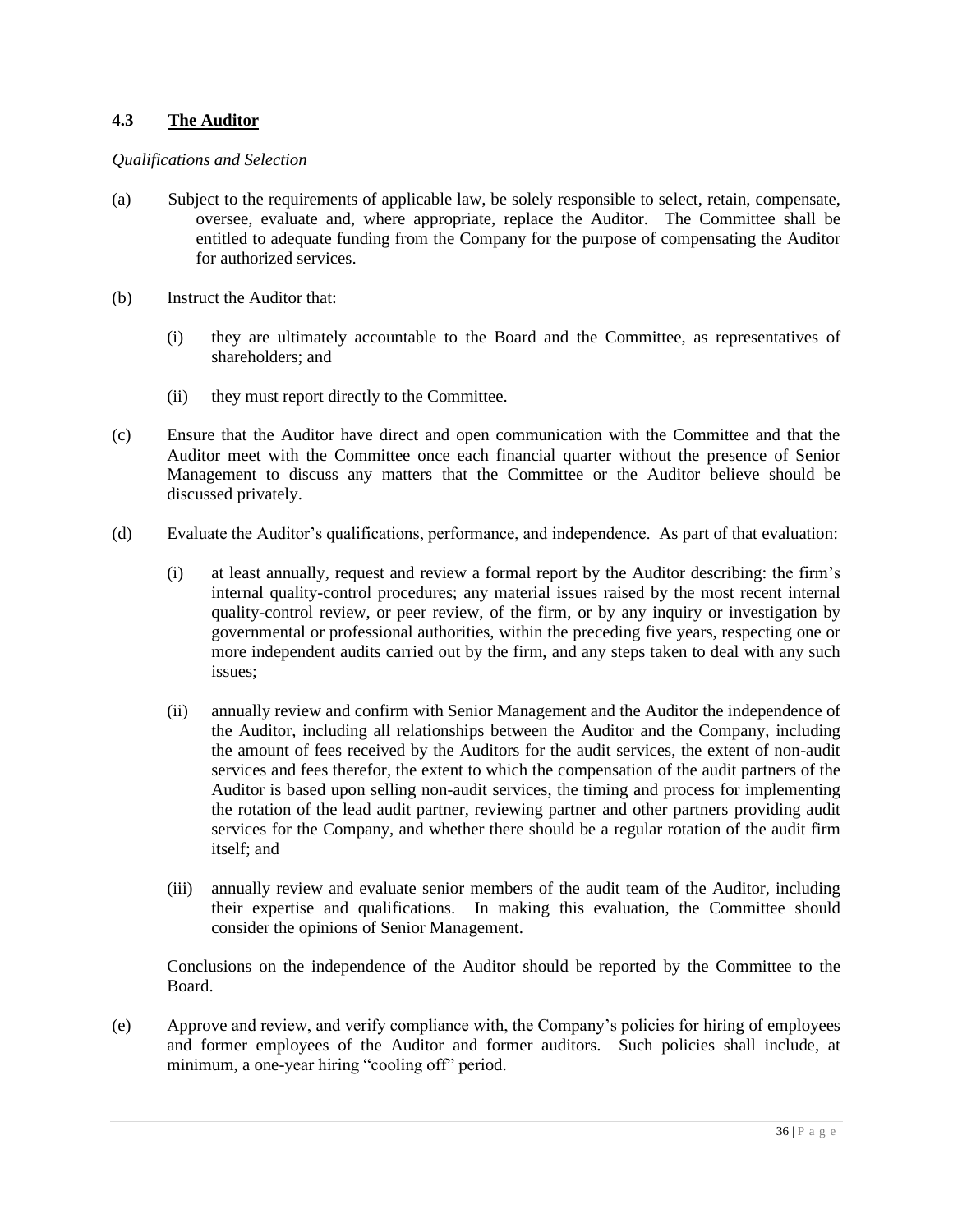# *Other Matters*

- (a) Meet with the Auditor to review and approve the annual audit plan of the Company's financial statements prior to the annual audit being undertaken by the Auditor, including reviewing the year-to-year co-ordination of the audit plan and the planning, staffing and extent of the scope of the annual audit. This review should include an explanation from the Auditor of the factors considered by the Auditor in determining their audit scope, including major risk factors. The Auditor shall report to the Committee all significant changes to the approved audit plan.
- (b) Review and pre-approve all audit and non-audit services and engagement fees and terms in accordance with applicable law, including those provided to the Company's subsidiaries by the Auditor or any other person in its capacity as independent auditor of such subsidiary. Between scheduled Committee meetings, the Committee Chair, on behalf of the Committee, is authorized to pre-approve any audit or non-audit services and engagement fees and terms up to \$50,000. At the next Committee meeting, the Committee Chair shall report to the Committee any such preapproval given.
- (c) Establish and adopt procedures for such matters.

#### **4.4 Compliance**

- (a) Monitor compliance by the Company with all payments and remittances required to be made in accordance with applicable law, where the failure to make such payments could render the Company's directors personally liable.
- (b) Receive regular updates from Senior Management regarding compliance with laws and regulations and the process in place to monitor such compliance, excluding, however, legal compliance matters subject to the oversight of the Corporate Governance and Nominating Committee of the Board. Review the findings of any examination by regulatory authorities and any observations by the Auditor relating to such matters.
- (c) Establish and oversee the procedures in the Company's Whistleblower Policy to address:
	- (i) the receipt, retention and treatment of complaints received by the Company regarding accounting, internal accounting or auditing matters or unethical or illegal behaviour; and
	- (ii) confidential, anonymous submissions by employees of concerns regarding questionable accounting and auditing matters or unethical or illegal behaviour.
- (d) Ensure that political and charitable donations conform with policies and budgets approved by the Board.
- (e) Monitor management of hedging, debt and credit, make recommendations to the Board respecting policies for management of such risks, and review the Company's compliance therewith.
- (f) Approve the review and approval process for the expenses submitted for reimbursement by the CEO.
- (g) Oversee Senior Management's mitigation of material risks within the Committee's mandate and as otherwise assigned to it by the Board.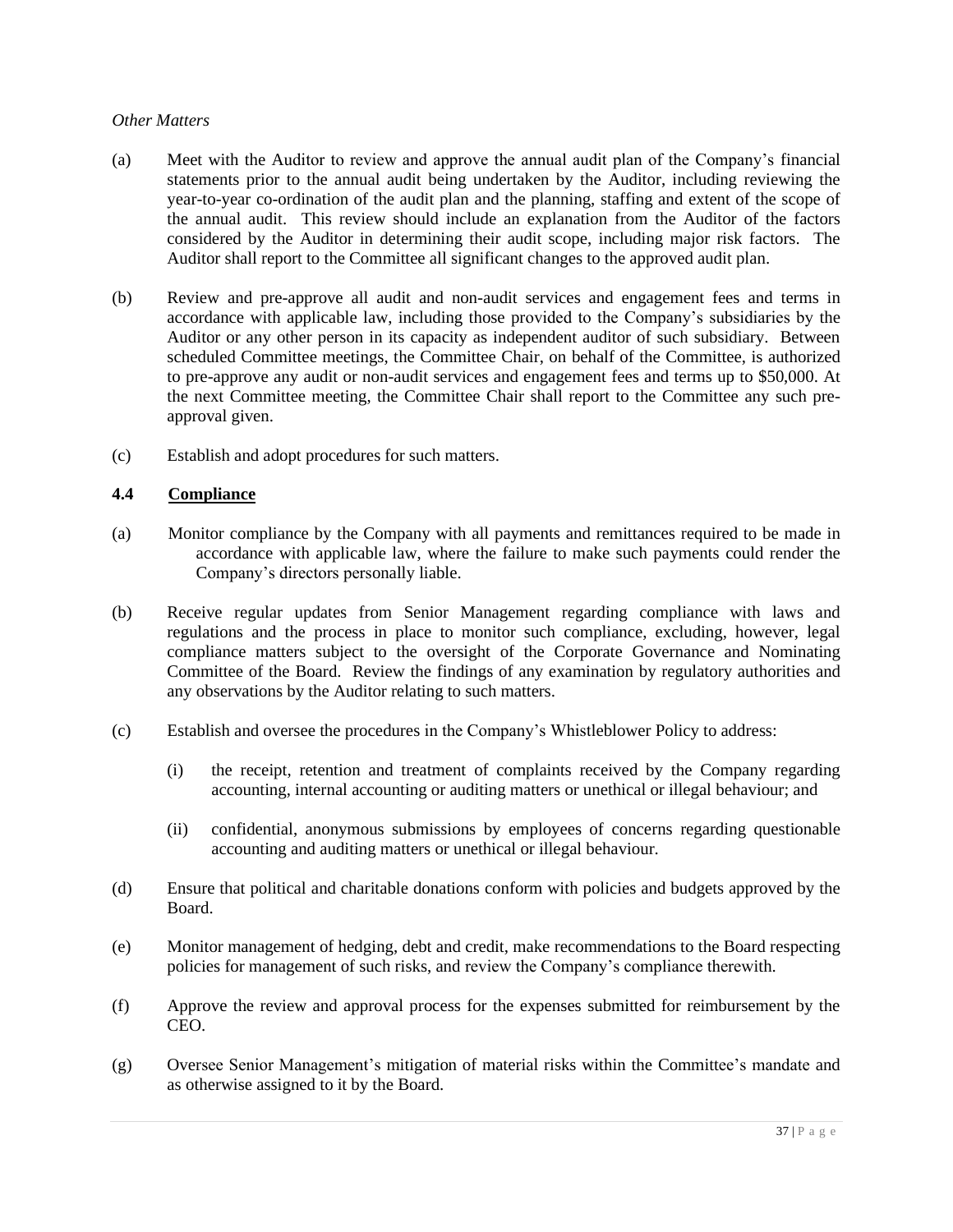# **4.5 Financial Oversight**

- (a) Assist the Board in its consideration and ongoing oversight of matters pertaining to:
	- (i) capital structure and funding including finance and cash flow planning;
	- (ii) capital management planning and initiatives;
	- (iii) property and corporate acquisitions and divestitures including proposals which may have a material impact on the Company's capital position;
	- (iv) the Company's annual budget;
	- (v) the Company's insurance program;
	- (vi) directors' and officers' liability insurance and indemnity agreements; and
	- (vii) matters the Board may refer to the Committee from time to time in connection with the Company's capital position.

# **4.6 Other**

- (a) Perform such other duties as may be assigned to the Committee by the Board.
- (b) Annually review and assess the adequacy of its charter and recommend any proposed changes to the Corporate Governance and Nominating Committee.
- (c) Review its own performance annually, and provide the results of such evaluation to the Board for its review.

# **5. AUTHORITY**

The Committee shall have the resources and authority appropriate to discharge its duties and responsibilities, including the authority to:

- a. select, retain, terminate, set and approve the fees and other retention terms of special or independent counsel, accountants or other experts, as it deems appropriate; and
- b. obtain appropriate funding to pay, or approve the payment of, such approved fees, without seeking approval of the Board or Senior Management.

# **6. ACCOUNTABILITY**

The Committee Chair shall make periodic reports to the Board, as requested by the Board, on matters that are within the Committee's area of responsibility.

The Committee shall maintain minutes of its meetings with the Company's Corporate Secretary and shall provide an oral report to the Board at the next Board meeting that is held after a Committee meeting.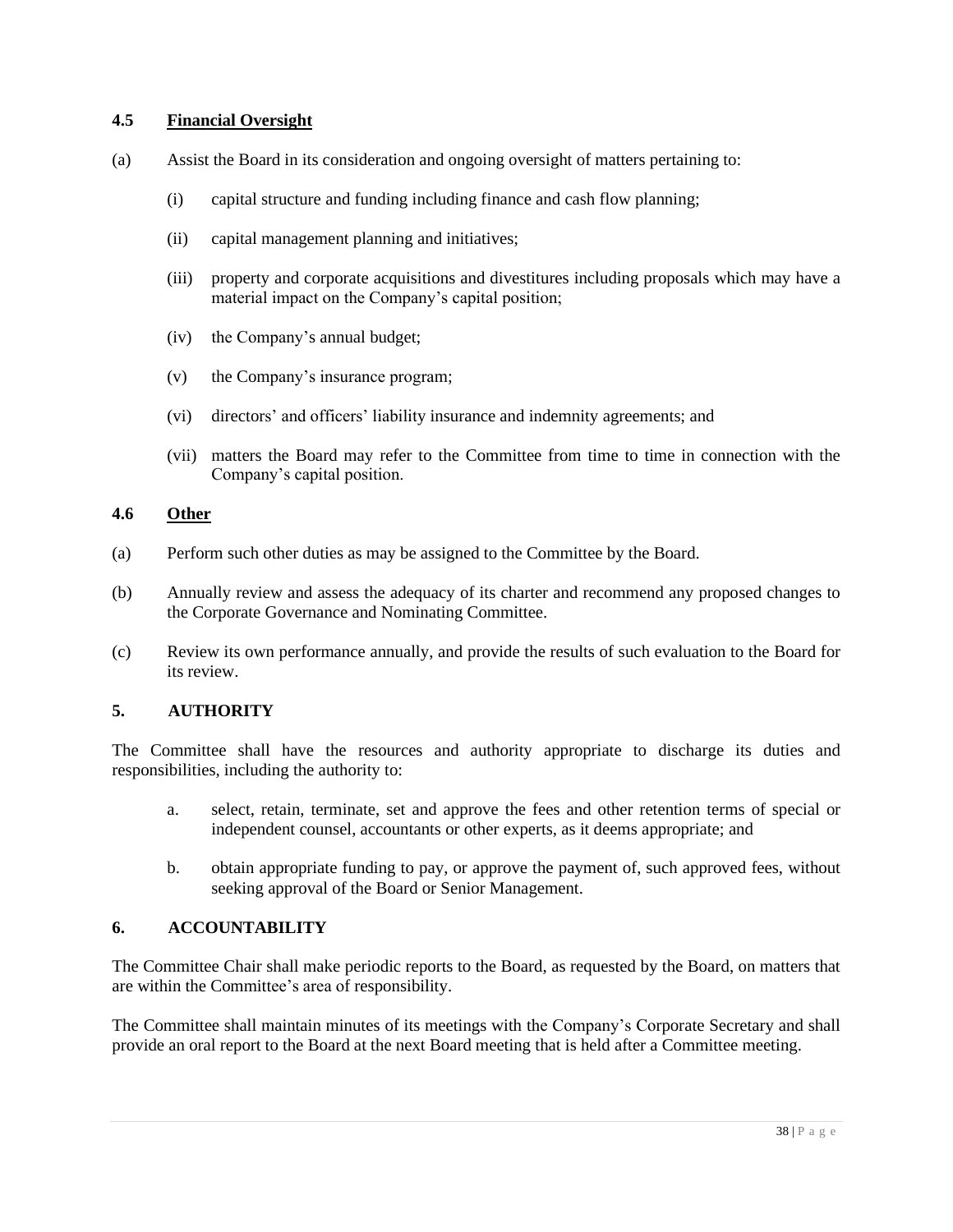# **Appendix "A"**

# **Definitions from National Instrument 52-110 Audit Committees**

#### *Section 1.4 Meaning of Independence*

- (1) An audit committee member is independent if he or she has no direct or indirect material relationship with the issuer.
- (2) For the purposes of subsection (1), a "material relationship" is a relationship which could, in the view of the issuer's board of directors, be reasonably expected to interfere with the exercise of a member's independent judgement.
- (3) Despite subsection (2), the following individuals are considered to have a material relationship with an issuer:
	- (a) an individual who is, or has been within the last three years, an employee or executive officer of the issuer;
	- (b) an individual whose immediate family member is, or has been within the last three years, an executive officer of the issuer;
	- (c) an individual who:
		- (i) is a partner of a firm that is the issuer's internal or external auditor,
		- (ii) is an employee of that firm, or
		- (iii) was within the last three years a partner or employee of that firm and personally worked on the issuer's audit within that time;
	- (d) an individual whose spouse, minor child or stepchild, or child or stepchild who shares a home with the individual:
		- (i) is a partner of a firm that is the issuer's internal or external auditor,
		- (ii) is an employee of that firm and participates in its audit, assurance or tax compliance (but not tax planning) practice, or
		- (iii) was within the last three years a partner or employee of that firm and personally worked on the issuer's audit within that time;
	- (e) an individual who, or whose immediate family member, is or has been within the last three years, an executive officer of an entity if any of the issuer's current executive officers serves or served at that same time on the entity's compensation committee; and
	- (f) an individual who received, or whose immediate family member who is employed as an executive officer of the issuer received, more than \$75,000 in direct compensation from the issuer during any 12 month period within the last three years.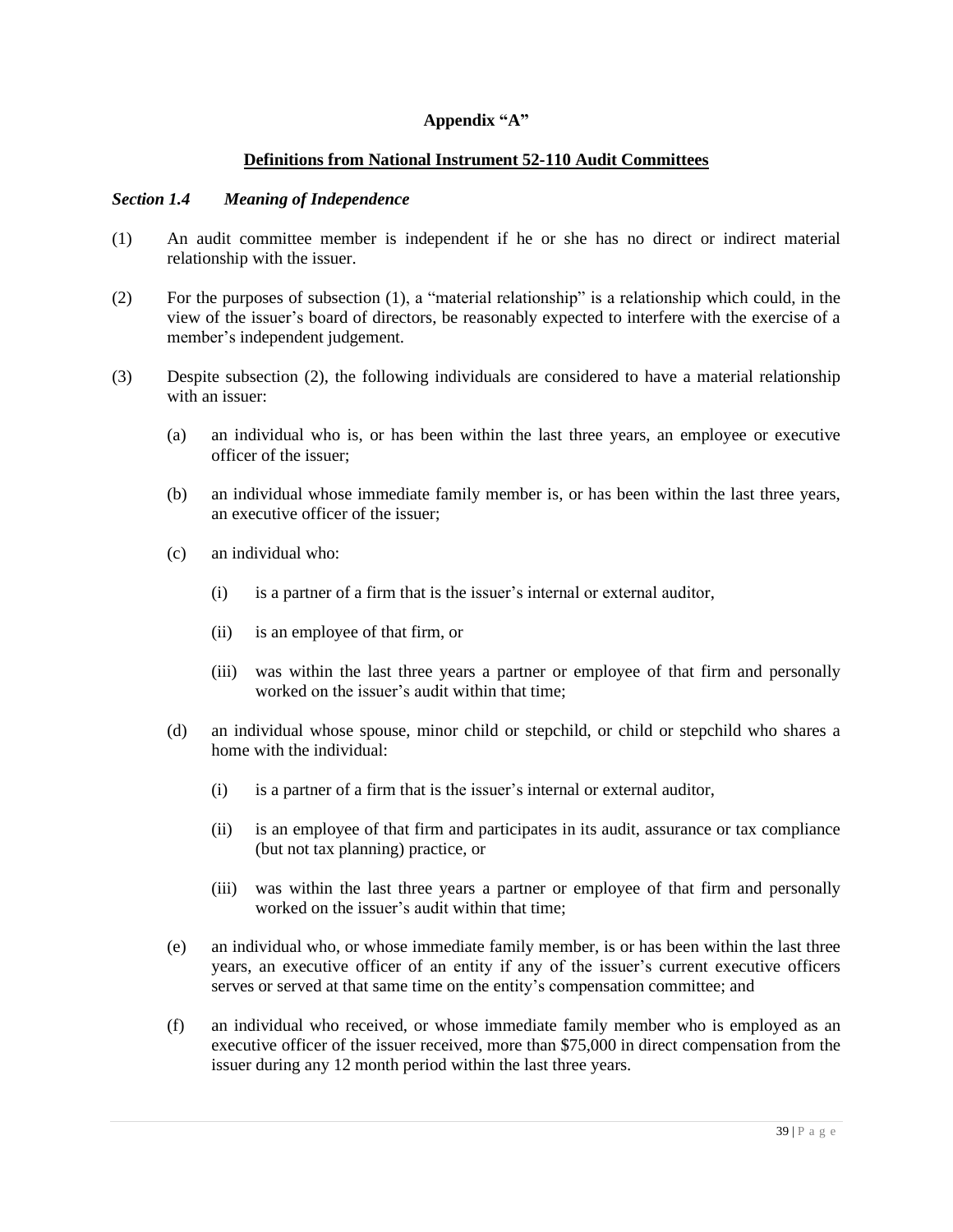- (4) Despite subsection (3), an individual will not be considered to have a material relationship with the issuer solely because
	- (a) he or she had a relationship identified in subsection (3) if that relationship ended before March 30, 2004; or
	- (b) he or she had a relationship identified in subsection (3) by virtue of subsection (8) if that relationship ended before June 30, 2005.
- (5) For the purposes of clauses (3)(c) and (3)(d), a partner does not include a fixed income partner whose interest in the firm that is the internal or external auditor is limited to the receipt of fixed amounts of compensation (including deferred compensation) for prior service with that firm if the compensation is not contingent in any way on continued service.
- (6) For the purposes of clause  $(3)(f)$ , direct compensation does not include:
	- (a) remuneration for acting as a member of the board of directors or of any board committee of the issuer, and
	- (b) the receipt of fixed amounts of compensation under a retirement plan (including deferred compensation) for prior service with the issuer if the compensation is not contingent in any way on continued service.
- (7) Despite subsection (3), an individual will not be considered to have a material relationship with the issuer solely because the individual or his or her immediate family member
	- (a) has previously acted as an interim chief executive officer of the issuer, or
	- (b) acts, or has previously acted, as a chair or vice-chair of the board of directors or of any board committee of the issuer on a part-time basis.
- (8) For the purpose of Section 1.4, an issuer includes a subsidiary entity of the issuer and a parent of the issuer.

#### *Section 1.5 Additional Independence Requirements*

- (1) Despite any determination made under Section 1.4, an individual who
	- (a) accepts, directly or indirectly, any consulting, advisory or other compensatory fee from the issuer or any subsidiary entity of the issuer, other than as remuneration for acting in his or her capacity as a member of the board of directors or any board committee, or as a parttime chair or vice-chair of the board or any board committee; or
	- (b) is an affiliated entity of the issuer or any of its subsidiary entities, is considered to have a material relationship with the issuer.
- (2) For the purposes of subsection (1), the indirect acceptance by an individual of any consulting, advisory or other compensatory fee includes acceptance of a fee by